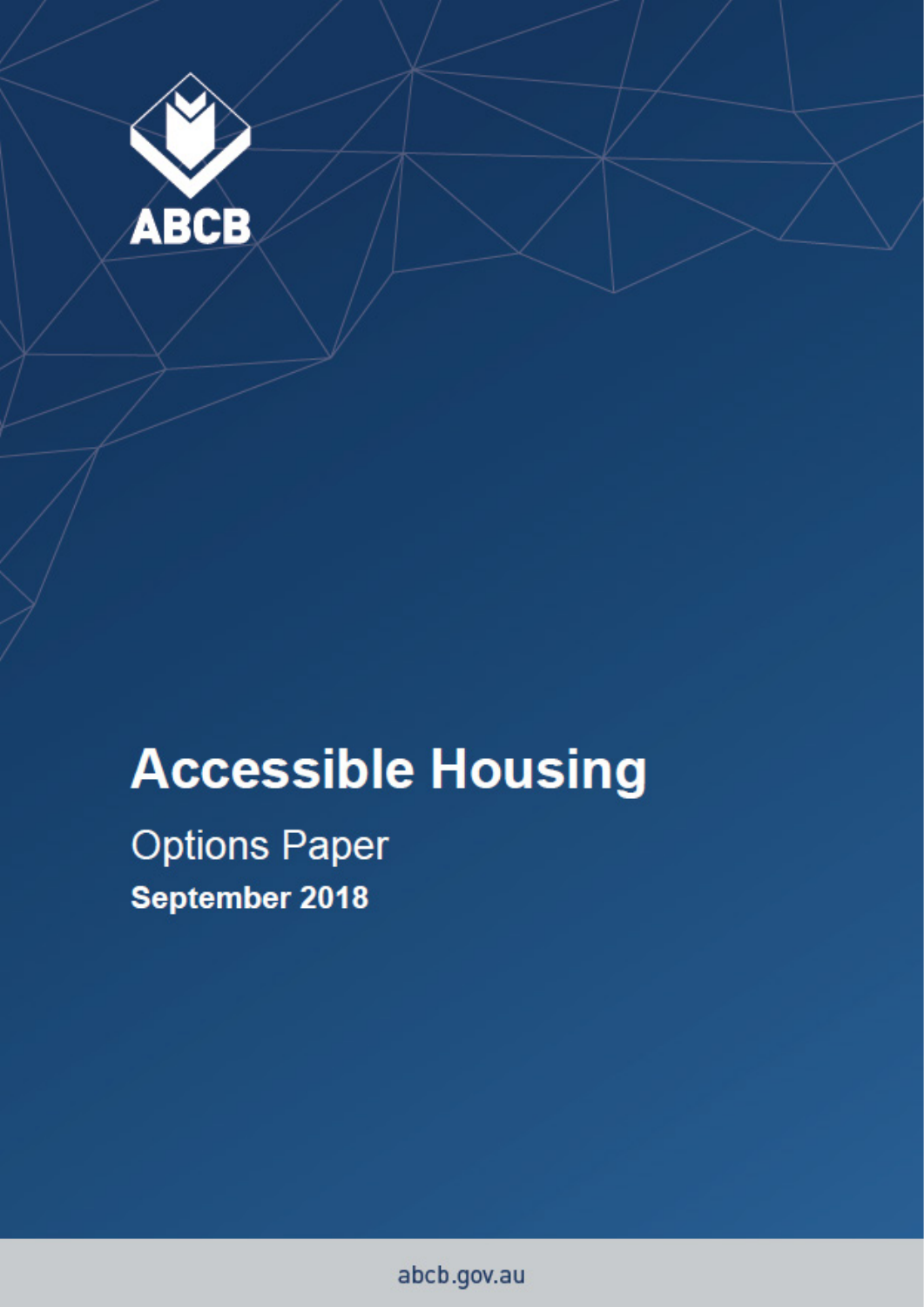#### **Copyright and licence notice**

#### **© 2018 Commonwealth of Australia and States and Territories of Australia Ownership of intellectual property rights**

Unless otherwise noted, copyright (and any other intellectual property rights, if any) in this publication is jointly owned by the Commonwealth, States and Territories of Australia.

#### **Creative Commons licence Attribution CC BY-NC-ND 4.0**



All material in this publication is licensed under a Creative Commons Attribution-NonCommercial-NoDerivatives 4.0 International Licence, save for logos. Attribution-NonCommercial-NoDerivatives 4.0 International Licence is a standard form licence agreement that does not permit any commercial use or derivatives of the original work. Under this licence: you may only distribute a verbatim copy of the work and must not adapt or change the work in any way. You must give appropriate credit and provide a link to the licence. You may do so in any reasonable manner, but not in any way that suggests the Commonwealth of Australia, States and Territories of Australia or Australian Building Codes Board endorses you or your use. You may not use the material for commercial purposes. If you remix, transform, or build upon the material for your own use, you may not distribute the modified material.

The full licence terms are available from http://creativecommons.org/licenses/by-nc-nd/4.0/legalcode.

Content contained herein should be attributed as:

The Accessible Housing Options Paper<sup>©</sup> as released by the Australian Building Codes Board Office on behalf of the Commonwealth of Australia and States and Territories of Australia

#### **Disclaimer**

*This Options Paper is intended to be used as guidance material only, and is in no way a substitute for the NCC and related State and Territory legislation.*

*The Chief Executive Officer of the Australian Building Codes Board Office, as agent for the Commonwealth of Australia and States and Territories of Australia, does not accept any liability howsoever arising from or connected to the use or reliance on any information in this publication to the maximum extent permitted by law.*

*The information in this publication is provided on the basis that all persons accessing the information undertake responsibility for assessing the relevance and accuracy of the information to their particular circumstances.*

Published by: Australian Building Codes Board First published: September 2018 GPO Box 2013 CANBERRA ACT 2601 Print version: 1 Phone: 1300 134 631 Release date: September 2018 Email: ncc@abcb.gov.au www.abcb.gov.au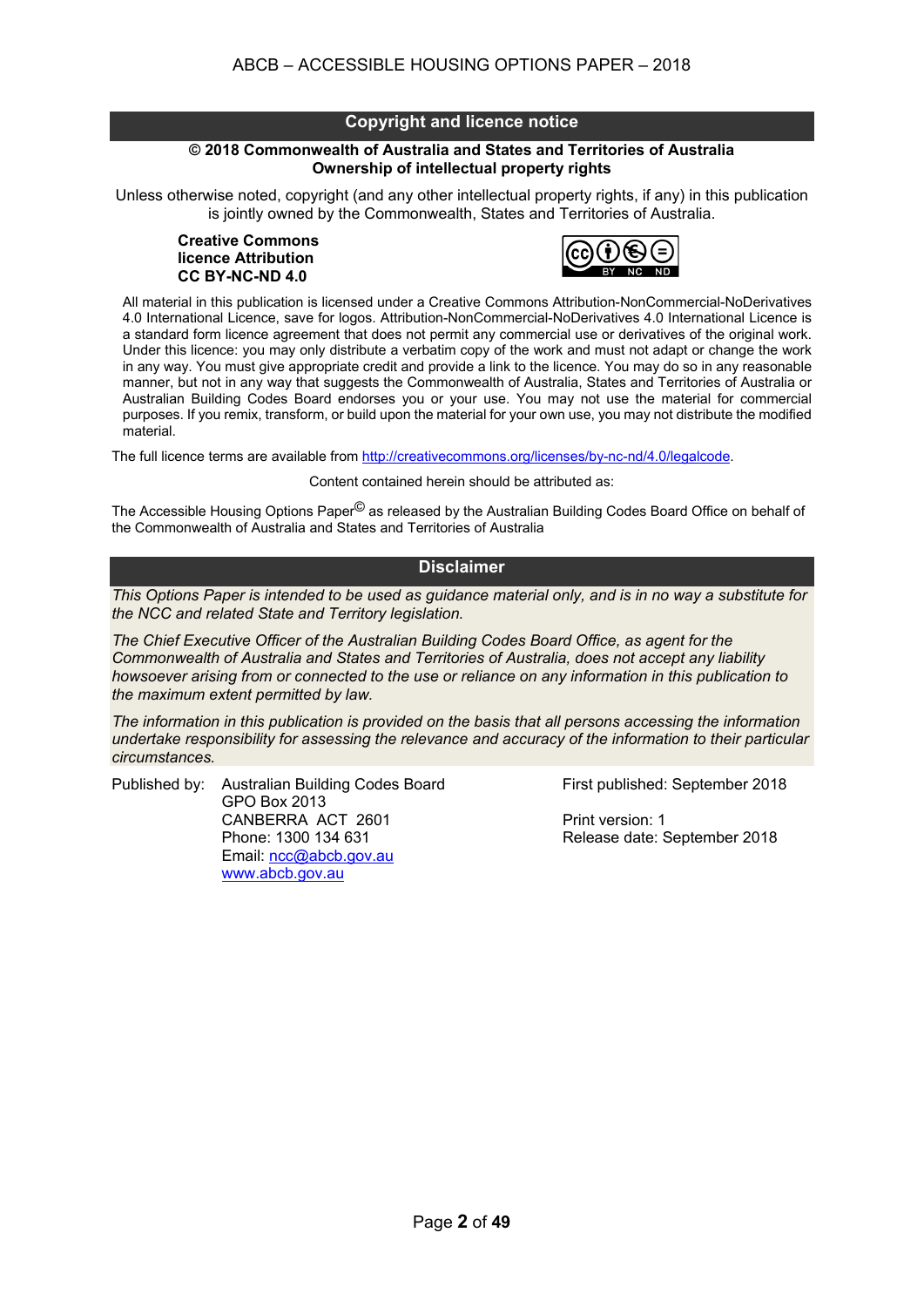## **Contents**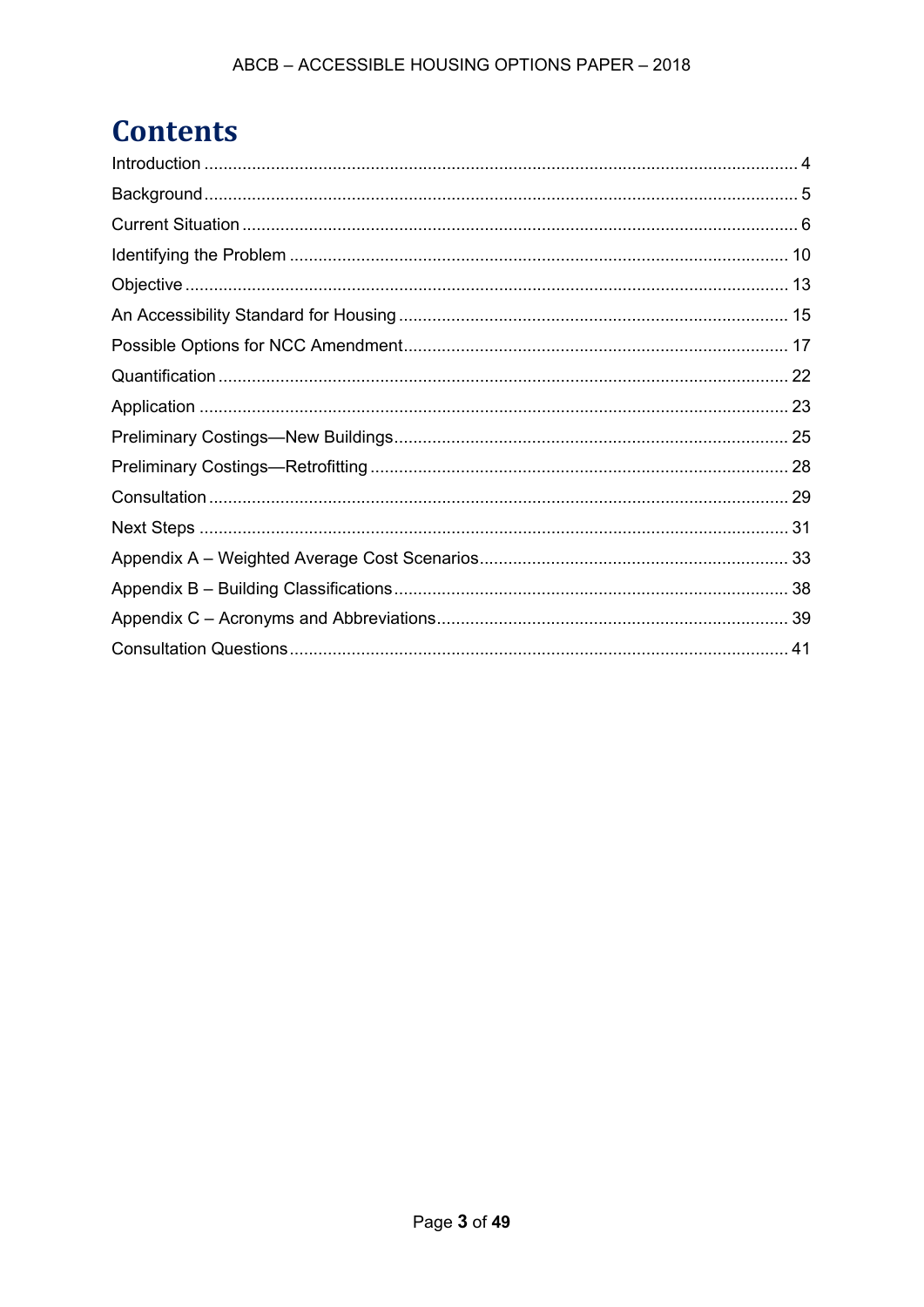## **Introduction**

The *Accessible Housing Options Paper* ('Options Paper') has been developed by the Australian Building Codes Board (ABCB) to provide a preliminary menu of options and costings on the possible inclusion of a minimum accessibility standard for housing in the National Construction Code (NCC).

The ABCB is a Council of Australian Governments (COAG) standards writing body that is responsible for the development of the NCC. The ABCB is a joint initiative of all three levels of government in Australia. It was established by an Inter-government agreement (IGA) that was first signed by the Commonwealth, States and Territories on 1 March 1994, and has been updated from time to time since. The ABCB is also a regulatory reform vehicle for COAG, and reports to the Australian Government Minister and State and Territory Ministers responsible for building and plumbing regulatory matters, also known as the Building Ministers' Forum (BMF).

The NCC provides the minimum necessary requirements for safety and health, amenity and accessibility, and sustainability in the design, construction, performance and livability of new buildings (and new building work in existing buildings) throughout Australia. It is a uniform set of technical provisions for building work and plumbing and drainage installations throughout Australia whilst allowing for variations in geological or geographic conditions, such as climate.

Accessible housing is any housing that includes features that enable use by people either with a disability or transitioning through their life stages. Other similar (but not identical) terms include 'visitable', 'adaptable', 'livable' and 'universal'. For simplicity, the term 'accessible' will be used generically throughout this Options Paper.

As with any other potential change to the NCC, a minimum accessibility standard for housing must be underpinned by a rigorously tested rationale, be effective and proportional to the issue, and must generate a net societal benefit. This is made clear by the ABCB's  $IGA<sup>1</sup>$ , as well as the COAG Principles for Best Practice Regulation. 2

In this respect it is important to note that the initiation of this work is not a commitment to change the NCC, but rather a commitment to undertake a thorough process to determine if changes to the NCC are warranted, and if so, to what extent.

This Options Paper has been developed to seek broader community and industry input and refine the details of the objectives, options and terminology that will be considered in a formal Regulation Impact Statement (RIS). Information on how to participate and what will happen to the submission you provide can be found in the section titled 'Consultation'.

<sup>1</sup> *An Agreement between the Governments of the Commonwealth of Australia, the States and the Territories to continue in existence and provide for the operation of the Australian Building Codes Board (ABCB IGA)*, 2017.

<sup>2</sup> Council of Australian Governments (COAG), *Best Practice Regulation: A Guide for Ministerial Councils and National Standard Setting Bodies,* October 2007.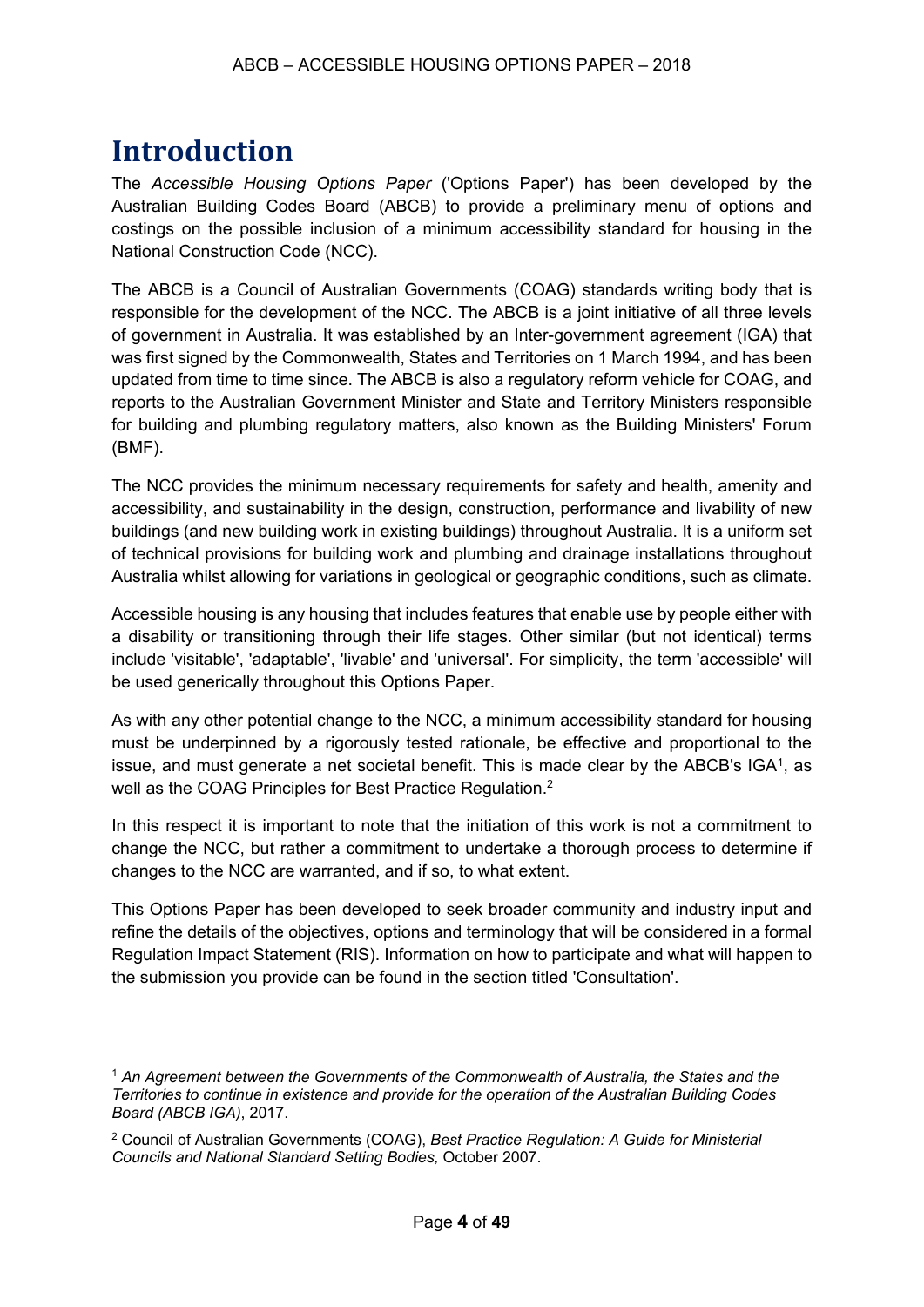## **Background**

In response to a proposal from the BMF in 2017,<sup>3</sup> the Prime Minister, the Hon Malcolm Turnbull MP, wrote to COAG First Ministers seeking agreement for the ABCB to undertake a Regulation Impact Assessment (RIA) on the costs and benefits of applying a minimum accessibility standard to all new residential dwellings in Australia. All COAG First Ministers responded supporting the preparation of an RIA.

In October 2017, the BMF agreed that a national RIA would be undertaken by the ABCB, in consultation with Disability Ministers through the Disability Reform Council (DRC), regarding accessible housing. It was also agreed that the RIA would examine the Livable Housing Design Guidelines' (LHDG) Silver and Gold level specifications as possible options for a minimum accessibility standard; use a sensitivity approach; and be informed by appropriate case studies.4

The DRC provides a forum for member Governments to discuss matters of mutual interest and progress key national reforms in disability policy including the *National Disability Strategy 2010-2020* (NDS).5

The NDS was developed by the Commonwealth, State and Territory Governments under the auspices of COAG. The NDS sets out a ten year national plan for improving life for Australians with disability, their families and carers. It covers, among other things, policy towards achieving an inclusive and accessible physical environment, including in buildings and housing.6

<sup>3</sup> Building Ministers Forum (BMF), *Communique,* 21 April 2017.

<sup>4</sup> Building Ministers Forum (BMF), *Communique,* 6 October 2017.

<sup>5</sup> Department of Social Services (Commonwealth), *Disability Reform Council.* Online: https://www.dss.gov.au/our-responsibilities/disability-and-carers/programmes-services/governmentinternational/disability-reform-council. Accessed January 2018.

<sup>6</sup> Council of Australian Governments (COAG), *National Disability Strategy 2010-2020*, February 2011, p 8.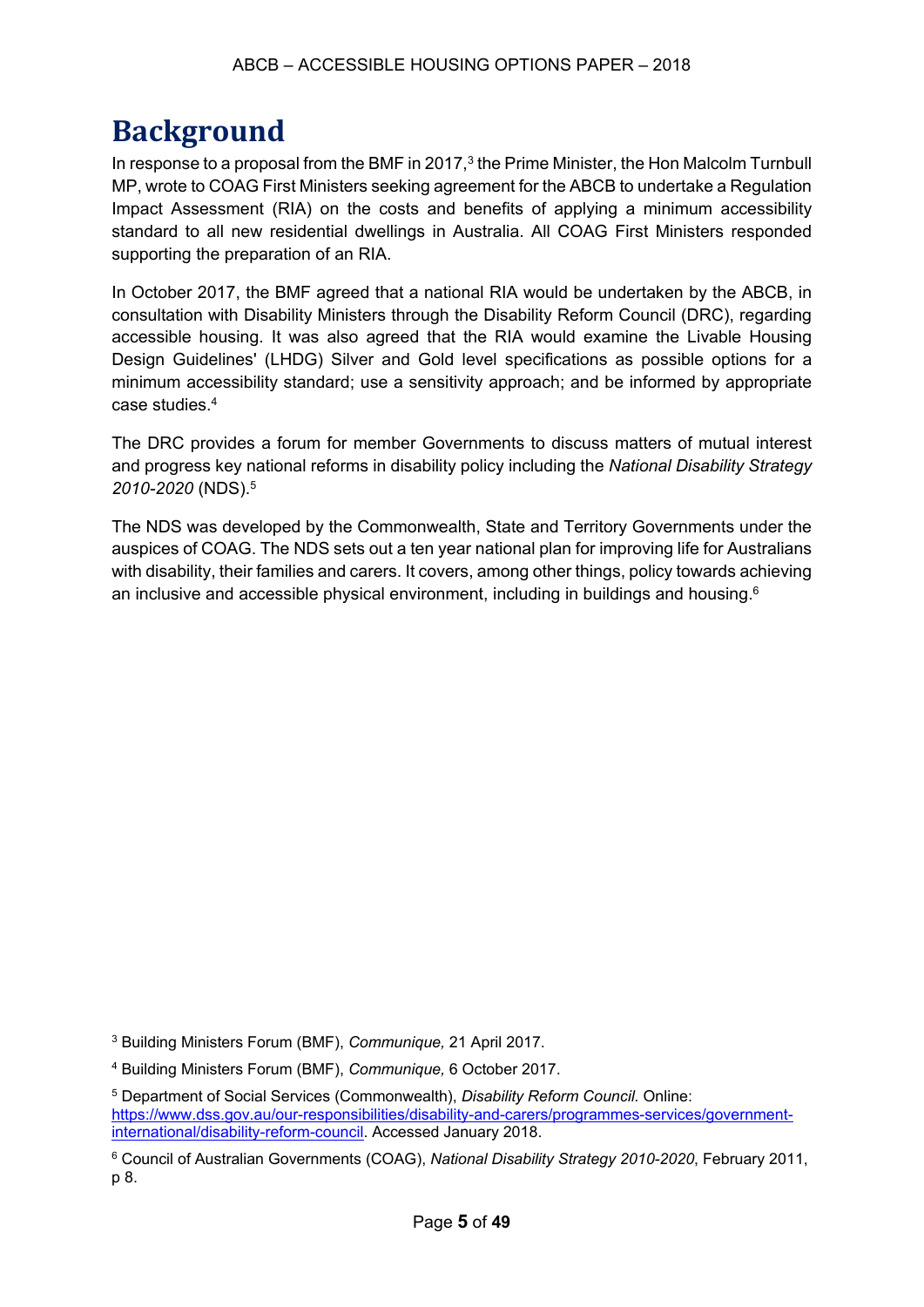## **Current Situation**

For Class 1a buildings (houses, townhouses, row houses, etc) the NCC does not set any accessibility requirements. For Class 2 buildings (apartment buildings), the NCC requires an accessible path of travel to the door of each individual apartment on at least one floor, as well as to and within at least one of each type of room or space provided as part of the common areas of the building. Also, where a ramp or passenger lift is installed, the accessible path of travel must reach the entrance door of each apartment and any common areas, served by the lift or ramp. However, there are no accessibility requirements applicable to the internal parts of individual apartments within a Class 2 building.

At a State/Territory level, regulations for accessible housing exist in four jurisdictions: the Australian Capital Territory (ACT), New South Wales (NSW), South Australia (SA) and Victoria. NSW and Victoria apply their requirements through state-specific measures, for example apartment design guidelines that are applied under planning laws.<sup>78</sup> The ACT's requirements are based on AS 4299<sup>9</sup> and are also applied through planning regulation, but to 'multi-unit developments' that may include Class 1a or Class 2 buildings. SA mandates compliance with AS 1428.110 for houses and apartments, but this is also only to a proportion of houses (1 in 20) or apartments in any new development of 20 or more.

For public housing, NSW, Queensland, SA, Tasmania and WA specify accessibility features in a proportion of the housing they provide. The ACT, NT and Victoria apply accessibility requirements to all government-commissioned housing. Most housing authorities use the LHDG Silver or Gold level specifications, except for the ACT which also adopts AS 4299, SA which uses AS 1428.1 and WA, which has not adopted a specific standard.<sup>11</sup>

At a Commonwealth level, the National Disability Insurance Scheme (NDIS) provides housing support to its participants through funding modifications to their own home or private rental property, and on a case-by-case basis in social housing. <sup>12</sup> As at 30 September 2017, there were 112,785 participants in the NDIS,<sup>13</sup> although the proportion of this group that accessed support for home modifications and the nature of the modifications provided is not known. NDIS-funded modifications are designed to meet individual client needs rather than comply with a specific technical standard.

<sup>7</sup> Department of Planning and the Environment (NSW), *Apartment Design Guide,* July 2015.

<sup>8</sup> Department of Environment, Land, Water and Planning (Vic), *Apartment Design Guidelines for Victoria,* 2017.

<sup>9</sup> AS 4299 means *Australian Standard 4299 Adaptable Housing,* 1995*.* 

<sup>10</sup> AS 1428.1 means *Australian Standard 1428 Design for Access and Mobility Part 1: General Requirements for Access—New Building Work,* 2009.

<sup>11</sup> This information on State/Territory requirements is taken from advice provided by the State and Territory Building Ministers to the Australian Network for Universal Housing Design (ANUHD) in 2017. Copies of this correspondence are available on the ANUHD's website, see: https://anuhd.org/2017/09/12/achievements-by-states-and-territories/. States/Territories have since provided updates to this information, which have been incorporated where appropriate.

<sup>12</sup> National Disability Insurance Scheme (NDIS), *Mainstream Interface – Housing,* factsheet, N.D.

<sup>13</sup> COAG Disability Reform Council, *Communique*, 20 November 2017*.*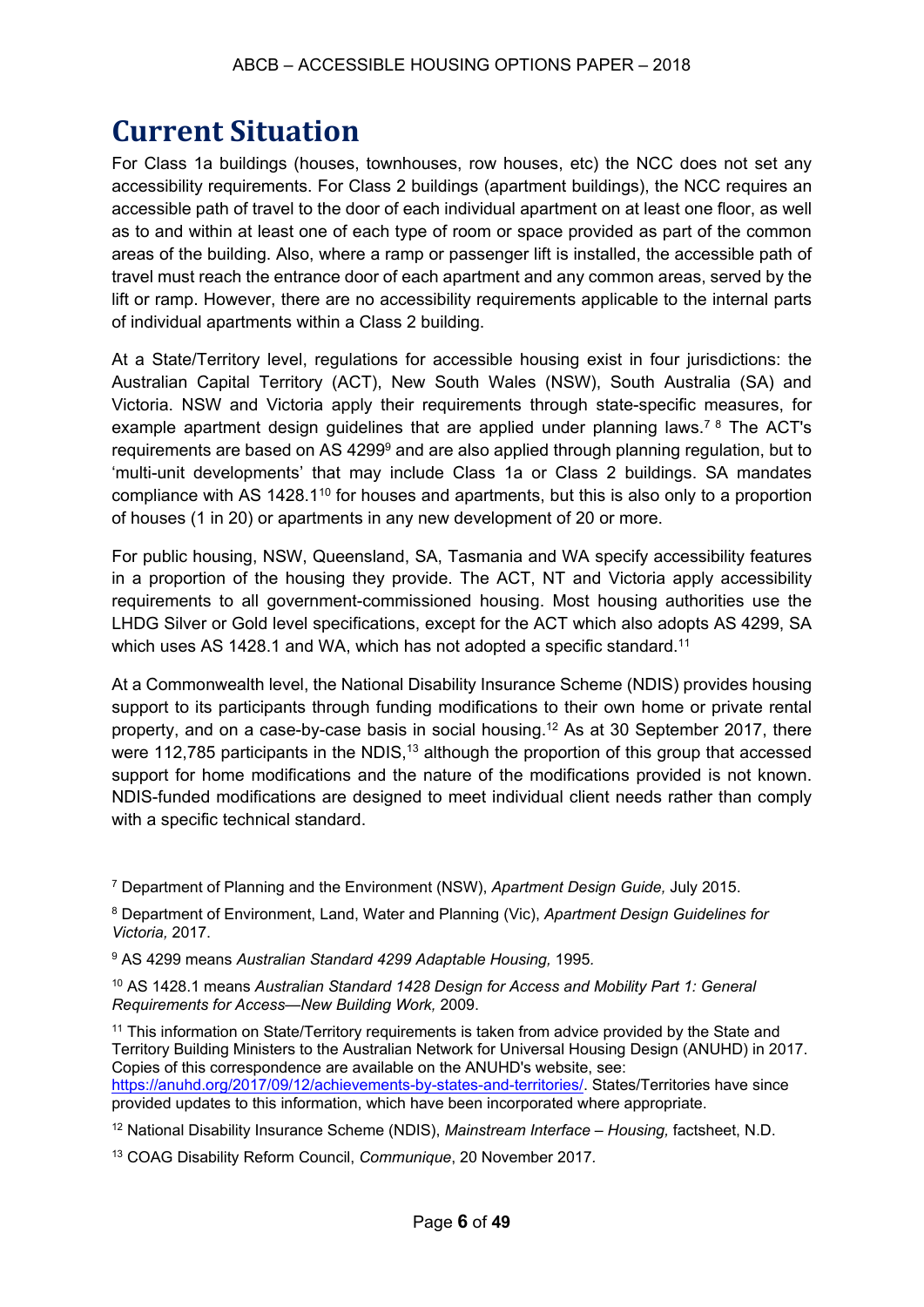### **National Disability Strategy**

In relation to housing, the NDS in 2010 included the following commitments:

*Improved accessibility in social housing is being achieved through the incorporation of universal design elements in more than 15,000 new public and community housing dwellings which are being built under the social housing component of the Nation Building—Economic Stimulus Plan. Funding provided through the Social Housing Initiative will support the inclusion of six specified universal design features in these dwellings that will provide improved access to people who have limited mobility. Of these, more than 5,000 dwellings will also achieve an even higher level of adaptability through compliance with the Australian Standard for Adaptable Housing Class C.*<sup>14</sup>

*The Australian Government is working with representatives from all levels of government, key stakeholders from the disability, ageing and community support sectors and the residential building and property industry on the National Dialogue on Universal Housing Design to ensure that housing is designed and developed to be more accessible and adaptable. An aspirational target that all new homes will be of agreed universal design standards by 2020 has been set, with interim targets and earlier completion dates to be determined.*<sup>15</sup>

Evidence tended to a recent Senate Inquiry suggests that under the current voluntary approach, which is based on the LHDG, this target is unlikely to be met.<sup>16</sup>

## **Livable Housing Design Guidelines**

The LHDG are maintained and updated by Livable Housing Australia (LHA). LHA is a partnership between community and consumer groups, government and industry, which champions the mainstream adoption of livable housing design principles in all new homes built in Australia through voluntary means. 17

The intent of the design principles of the LHDG is to provide homes that are easier and safer to use for all occupants, including people with a disability, the aged, people with temporary injuries and families with young children.<sup>18</sup> According to the LHDG, a home designed using its principles is easy to enter, easy to navigate in and around, capable of easy and cost-effective adaptation and responsive to the changing needs of home occupants.

<sup>16</sup> Australian Senate Community Affairs References Committee, *Delivery of outcomes under the National Disability Strategy 2010-2020 to build inclusive and accessible communities, Inquiry Report,* November 2017, [3.26, 3.27] pp 33-34.

<sup>17</sup> Livable Housing Australia, *Livable Housing Design Guidelines,* 4th edition, 2017, p 2.

<sup>18</sup> *Ibid.* p 8.

<sup>14</sup> Council of Australian Governments (COAG), *National Disability Strategy 2010-2020*, February 2011. p 34. Note: the Australian Standard referred to in the quote is AS 4299.

<sup>15</sup> *Ibid.*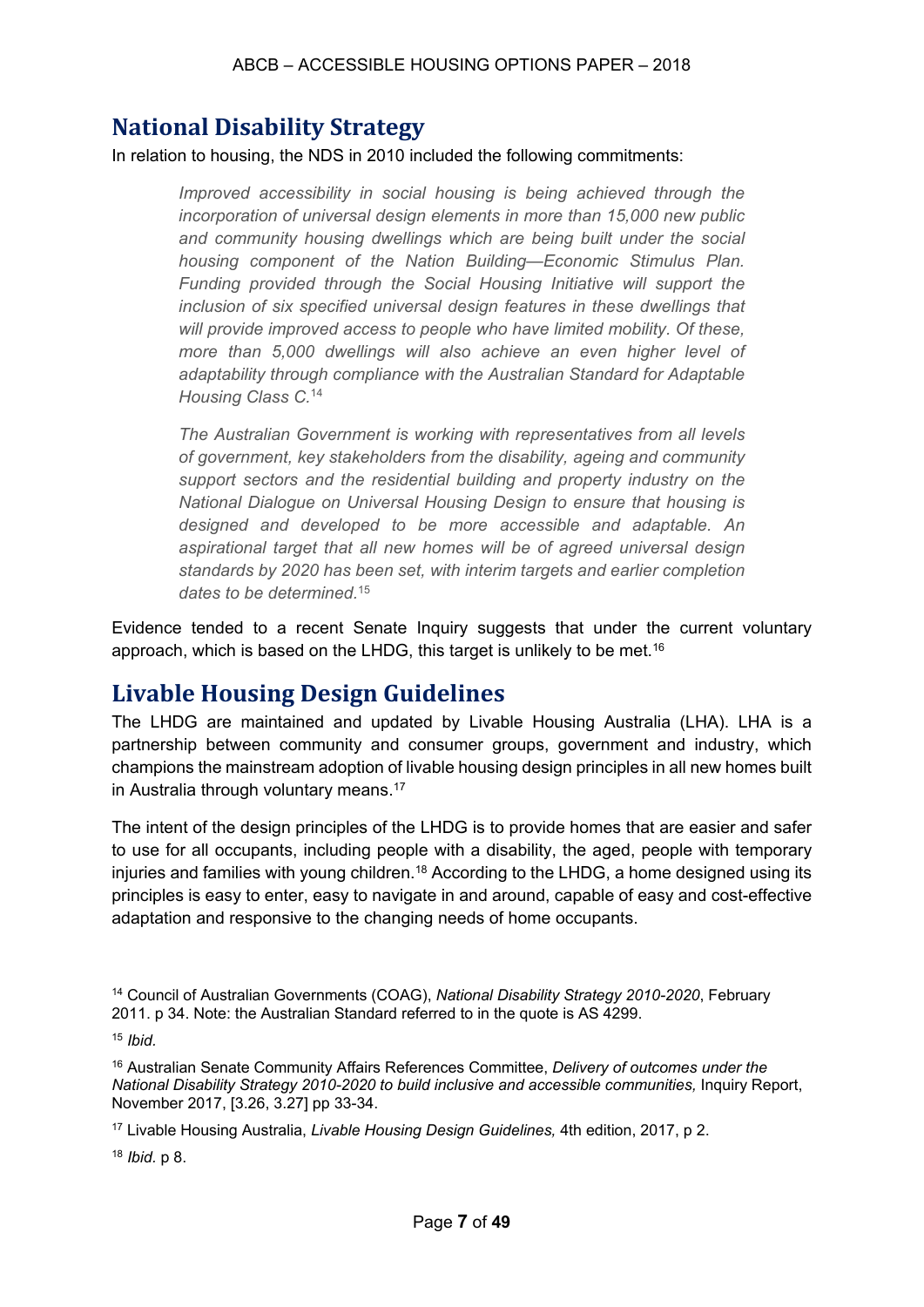The LHDG sets out three levels of specification: Silver, Gold and Platinum. To date, four editions of the LHDG have been published, the latest in 2017. The requirements of the LHDG across the four editions have remained essentially the same with one additional element related to stairways being added.<sup>19</sup> This additional element was added in the fourth edition.

### **2016 Proposal for Change**

In 2016, the ABCB received a Proposal-for-Change (PFC) seeking amendment of the NCC to include accessibility standards for housing. The PFC was jointly submitted by the Australian Network for Universal Housing Design (ANUHD) and Rights & Inclusion Australia (R&IA) (hereafter 'proponents'). A copy of the PFC is available on the ANUHD website.20

The proponents put forward two arguments, reproduced below, in support of their PFC:

- *a. The inability of the housing industry to respond to the National Dialogue agreement in 2010 and the subsequent COAG commitment within the National Disability Strategy; and*
- *b. Inconsistency across Australia in what is considered to be accessibility in housing.*<sup>21</sup>

At the time, the ABCB considered the PFC to be a public policy issue that warranted consideration at a ministerial level. This has since occurred and is described in the 'Background' section on this paper. The PFC process, on the other hand, is intended for dealing with technical issues rather than matters of public policy.

As also noted earlier, the NDS 'commitment' referred to by the proponents (argument a.) was in fact an 'aspirational target' not a binding commitment, nor was it a commitment to introduce regulation if the target could not be met through non-regulatory means.

The issue of 'inconsistency' (argument b.) is something that could be addressed through the NCC given its role in promoting nationally consistent regulation, however, inconsistency alone is not a sufficient reason to introduce new regulation.

#### **Access to Premises Standards**

Section 23 of the *Disability Discrimination Act 1992* (Cwlth), known as the DDA, covers access to premises and makes it unlawful to discriminate against a person with a disability in relation to access to, or use of, premises. Section 31(1) of the DDA provides for the Minister

<sup>20</sup> See: https://aduhdblog.files.wordpress.com/2016/05/accessibility-in-housing-abcb-proposal-withinsets.pdf (accessed May 2018).

<sup>21</sup> Australian Network for Universal Housing Design (ANUHD) and Rights & Inclusion Australia (R&IA), *Proposal For Change – National Construction Code Series – Accessibility in Housing,* 2016, p 11.

 $19$  This requirement is Element  $7 -$  Internal Stairways, which adopts the NCC for Silver Level, and adds provisions for minimum width, slip resistance and position against loadbearing walls at the Gold and Platinum Levels. See: *Livable Housing Design Guidelines,* above n 17, pp 42-43.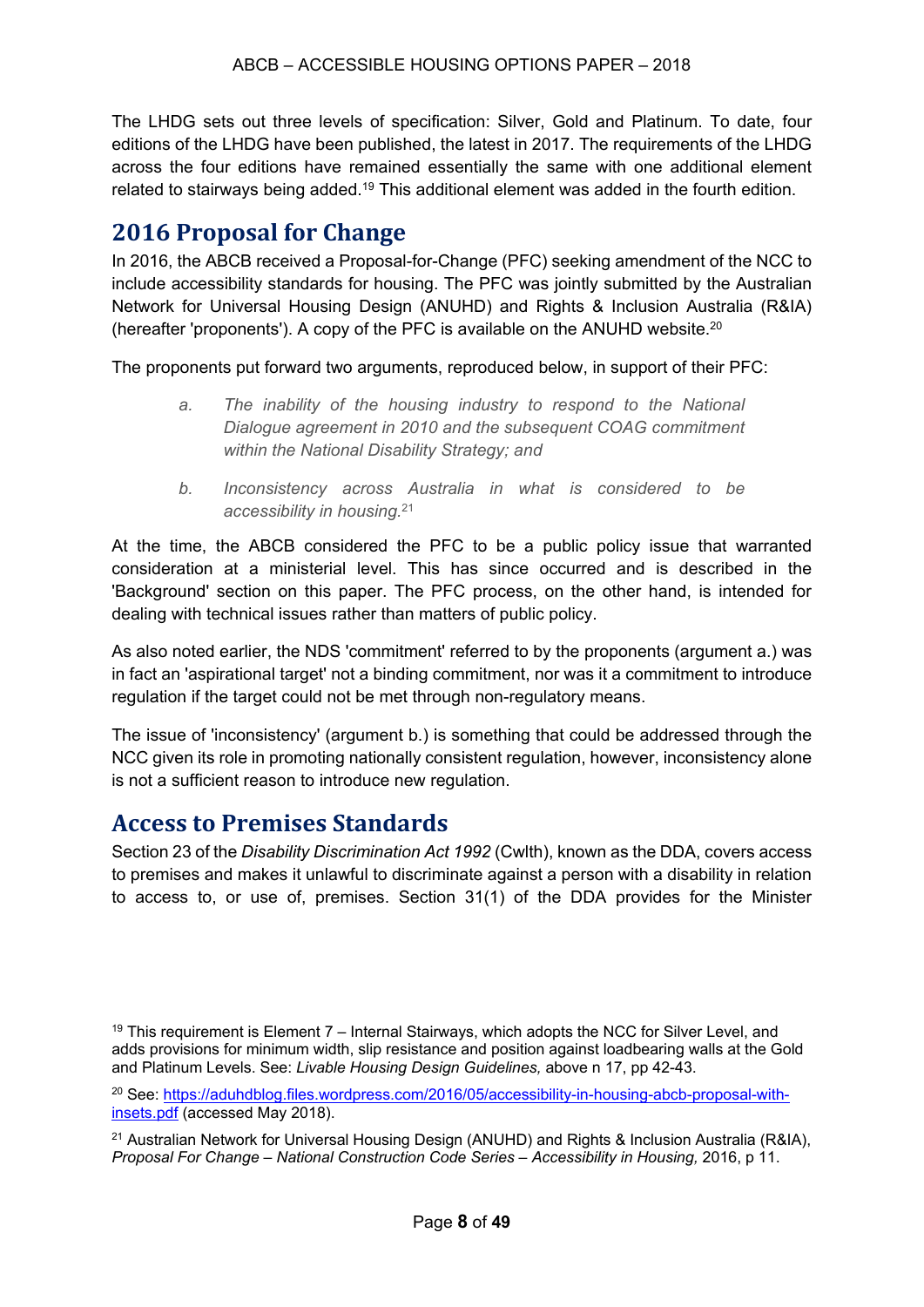responsible for the DDA to make disability standards as a way of codifying the general nondiscrimination requirements of the relevant sections of the DDA.22

The *Disability (Access to Premises—Buildings) Standards 2010* were formulated following requests for improved certainty under the DDA in satisfying its objectives for nondiscriminatory access to premises. The NCC provisions for access for people with a disability have been aligned with the technical requirements of the Access to Premises Standards.<sup>23</sup>

Private housing, however, is not covered by the DDA and therefore is not addressed by the Access to Premises Standards.

<sup>22</sup> Australian Human Rights Commission, *Guideline on the Application of the Premises Standards,* version 2, 2013, [A.2] p 6.

<sup>23</sup> ABCB, *Guide to the NCC 2016 Volume One,* Section D – Access and Egress, 2016.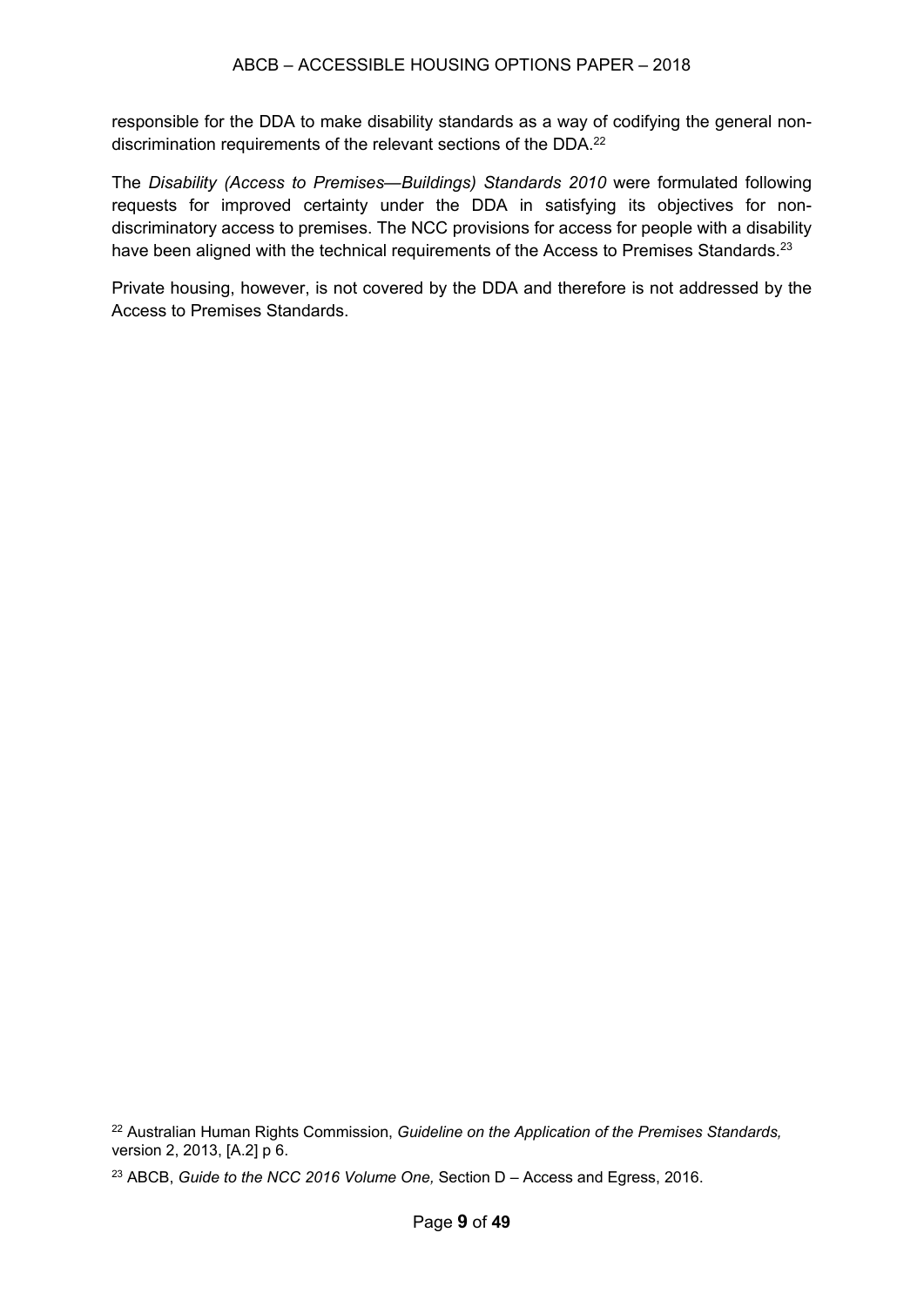## **Identifying the Problem**

This section will articulate how the nature and extent of the problem needs to be identified, having regard to available evidence. In identifying and defining the problem there are a number of threshold issues that need to be considered. These are discussed below.

It should be noted that this discussion of the problem is not definitive, rather its purpose is to stimulate discussion and feedback that will assist in gathering sufficient evidence of a problem to include in a Regulation Impact Statement (RIS).

A 2010 RIS commissioned by the Victorian Department of Planning and Community Development (DPCD) on a proposal to include accessibility standards in the Victorian Appendix to the Building Code of Australia (BCA), will be used as a starting point. It described the problem as follows:

*DPCD estimates that approximately 96% of new homes built in Victoria lack [visitability and adaptability] features. The omission of visitability and adaptability features is felt most sharply among people with a disability or some other form of mobility limitation. However, it can be felt by many people when their needs change. For example, their needs may change when raising small children, using crutches while recovering from an injury, or welcoming ageing parents. The whole community is affected by the reductions in quality, safety, and liveability that arise when visitability and adaptability features are not included in new housing.*<sup>24</sup>

On the basis of more recent estimates provided by LHA, which indicate that less than 5% of housing is being built to LHDG Silver level specifications or above.<sup>25</sup> it could reasonably be assumed that the figures used in the Victorian RIS (quoted above) are still accurate and are applicable nationally. However, these estimates do not take into account home modifications funded by the NDIS or other government programs, self-funded modifications, or the extent to which some homeowners/occupiers are able to adapt their homes to their needs without making any changes to the building itself. As such, these estimates are not necessarily a reliable indicator of the extent of accessible housing availability or underlying unmet demand for accessibility features in housing.

This is a significant threshold issue against which any potential solution would be measured. It appears the extent that accessibility features are currently provided in housing is influenced by individual choices of those who design and supply the national housing stock rather than an aversion to their widespread adoption or a collective failure to consider future needs.

<sup>25</sup> LHA, cited in *Proposal For Change – National Construction Code Series – Accessibility in Housing,*  above n 21. Note: This estimate is current to 2014. See also: *Delivery of outcomes under the National Disability Strategy 2010-2020 to build inclusive and accessible communities,* above n 16.

<sup>24</sup> Regulatory Impact Solutions, *Visitable and Adaptable Features in Housing – Regulatory Impact Statement,* prepared for the Victorian Department of Planning and Community Development, 2010, p 21.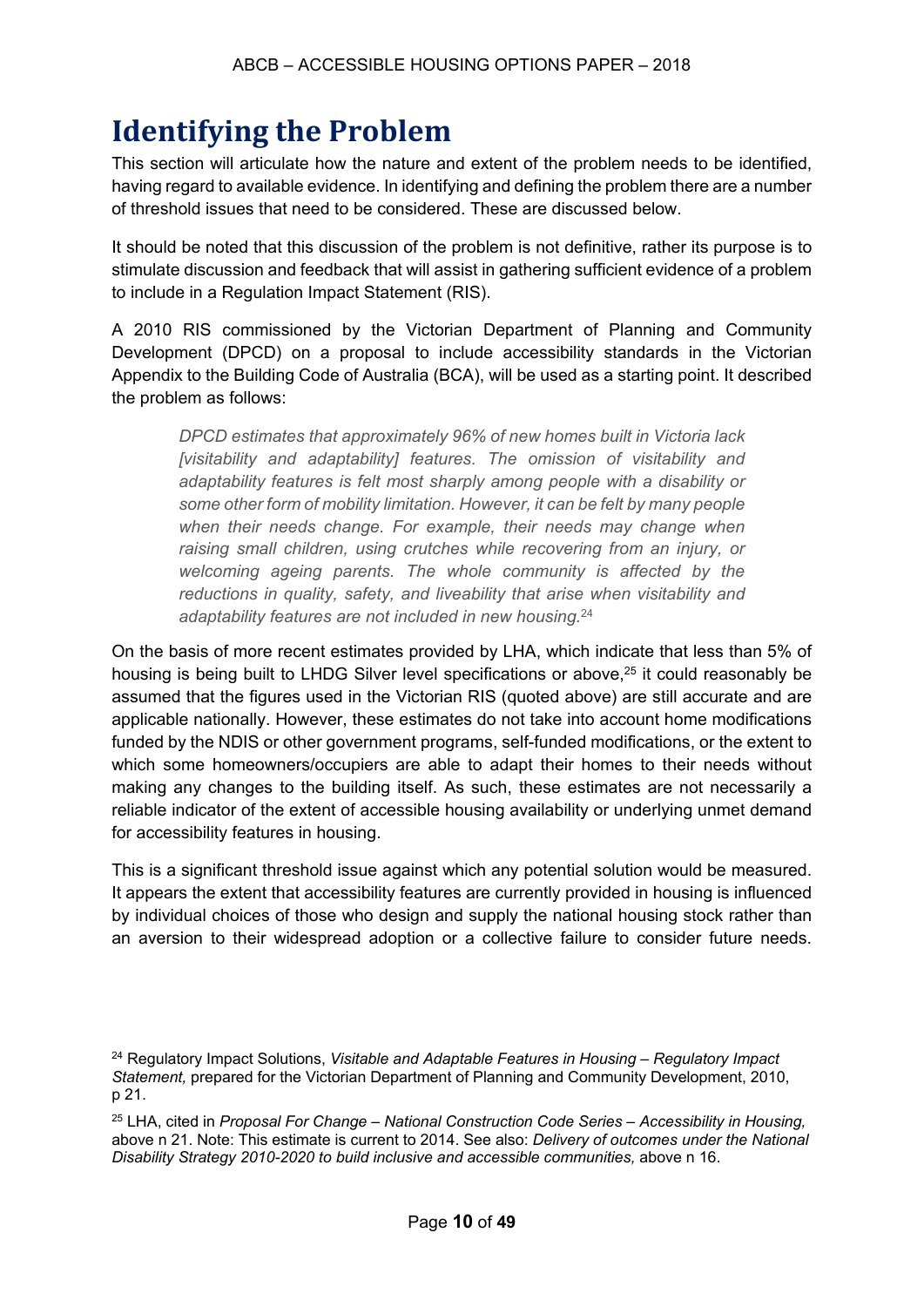Previous examinations of this issue<sup>26</sup> suggest a wide variance in motivations of participants. Homeowners may (rationally) weigh their future accessibility needs against other preferences and delay adjustment to a future point. Investors and builders may view it as the role of government or social housing to fund adjustment and meet latent demand in the market.

Less tangible issues, such as the extent people with disability are not able to live or work in a community of their choice, are likely to be influenced by more recent schemes such as the NDIS. Market failure is, therefore, not uniform or well understood and requires further examination under contemporary policy settings focused on consumer preferences and the externalities associated with private decisions.<sup>27</sup>

### **ANUHD Survey**

In relation to demand for accessible housing, ANUHD, who submitted the 2016 PFC discussed earlier, ran an online survey from November 2017 to February 2018 inviting individuals to share their opinions on housing accessibility issues. The survey, which was open to the public, attracted 1,329 responses mainly from homeowners/occupants who felt they or a friend or relative needed more accessible housing to live in or to enable visiting friends and family. The online survey was publicised by ANUHD contacting its supporters and through the ABCB providing a link on its website as a way to reach the construction industry.

A full report of the survey's findings, which were independently analysed by Griffith University, is available on the ANUHD website. $28$  Some key findings are discussed below.

- The survey indicated strong support among participants for improving the accessibility of housing, primarily through regulation (70% support) along with improved education and awareness (50% support).<sup>29</sup> This, however, may be influenced by the fact that just over 22% of respondents identified themselves as 'advocates'.<sup>30</sup>
- Around 68% reported experiencing difficulty in finding 'livable' housing; 32% reported no difficulty (noting that it is unclear what portion of that 32% were actually looking for 'livable' housing). 'Livable' housing was defined as housing that 'meets diverse needs', 'is affordable' and 'is in a suitable location' — therefore a broader scope than just the physical characteristics of the dwelling structure. 31
- Regarding the extent of the problem, the survey found that '[s]ome participants (6%) described building or modifying their home, or a desire to do so, to secure a suitable place

<sup>26</sup> Jaguar Consulting, *Accessible Housing in Australia – A Research Report,* Final Report, February 2006 (unpublished), [2.5.1] pp 40-42; *Visitable and Adaptable Features in Housing – Regulatory Impact Statement,* above n 24, pp 22-25.

 $27$  The term 'market failure' is sometimes misunderstood to indicate a failure of markets to deliver a desirable social or equity goal. See: *Best Practice Regulation: A Guide for Ministerial Councils and National Standard Setting Bodies*, above n 2, p 10.

<sup>28</sup> ANUHD, *Report on the Survey on the provision of Livable Housing Design: the costs and benefits to Australian Society,* May 2018, published on the ANUHD website: https://aduhdblog.files.wordpress.com/2018/05/anuhd\_survey\_report-final.pdf.

<sup>29</sup> *Ibid.* p 1.

<sup>30</sup> *Ibid.* p 10.

<sup>31</sup> *Ibid.* p 18.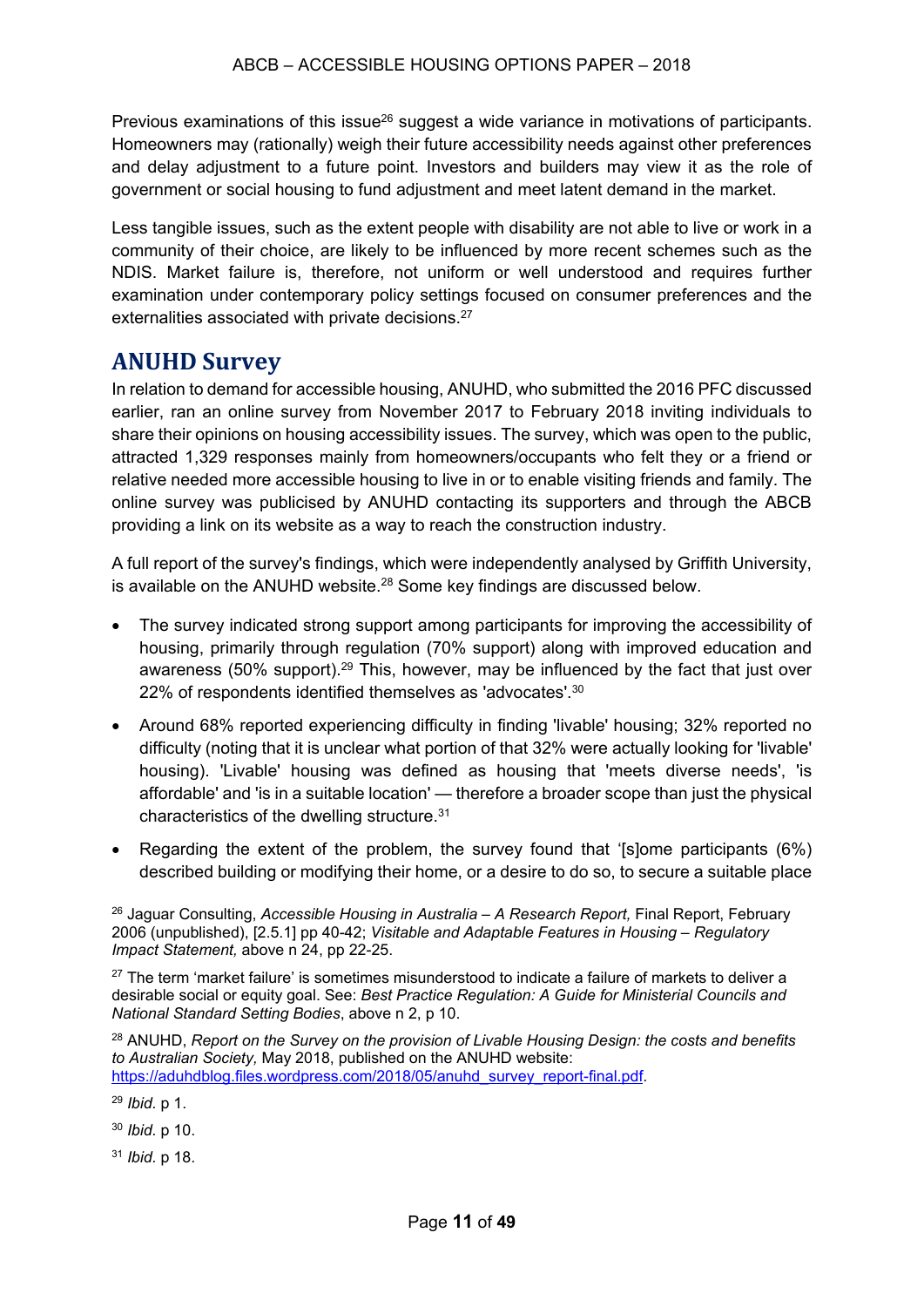to live. Other participants felt that building, buying or modifying a suitable house was unaffordable (3%), or had experienced difficulty finding appropriate housing (8%)'.<sup>32</sup>

Research undertaken in the USA suggests that there is a 60% probability that a newly built single-family detached unit will house at least one person with a disability (defined as mobility impairments) during its expected lifetime. If visitors are taken into account, the figure rises to 91%.<sup>33</sup> It is understood that there is no similar data available specific to Australia, or for apartment buildings.

Therefore, it will be critical for a future RIS, in considering the introduction of an accessibility standard for housing in the NCC, to be able to articulate the level of unmet demand for accessibility features.

<sup>32</sup> *Ibid.* p 12.

<sup>&</sup>lt;sup>33</sup> S Smith, S Rayer and E Smith, 'Aging and Disability: Implications for the Housing Industry and Housing Policy in the United States', *Journal of the American Planning Association,* 74(3), 2008, pp 289-305.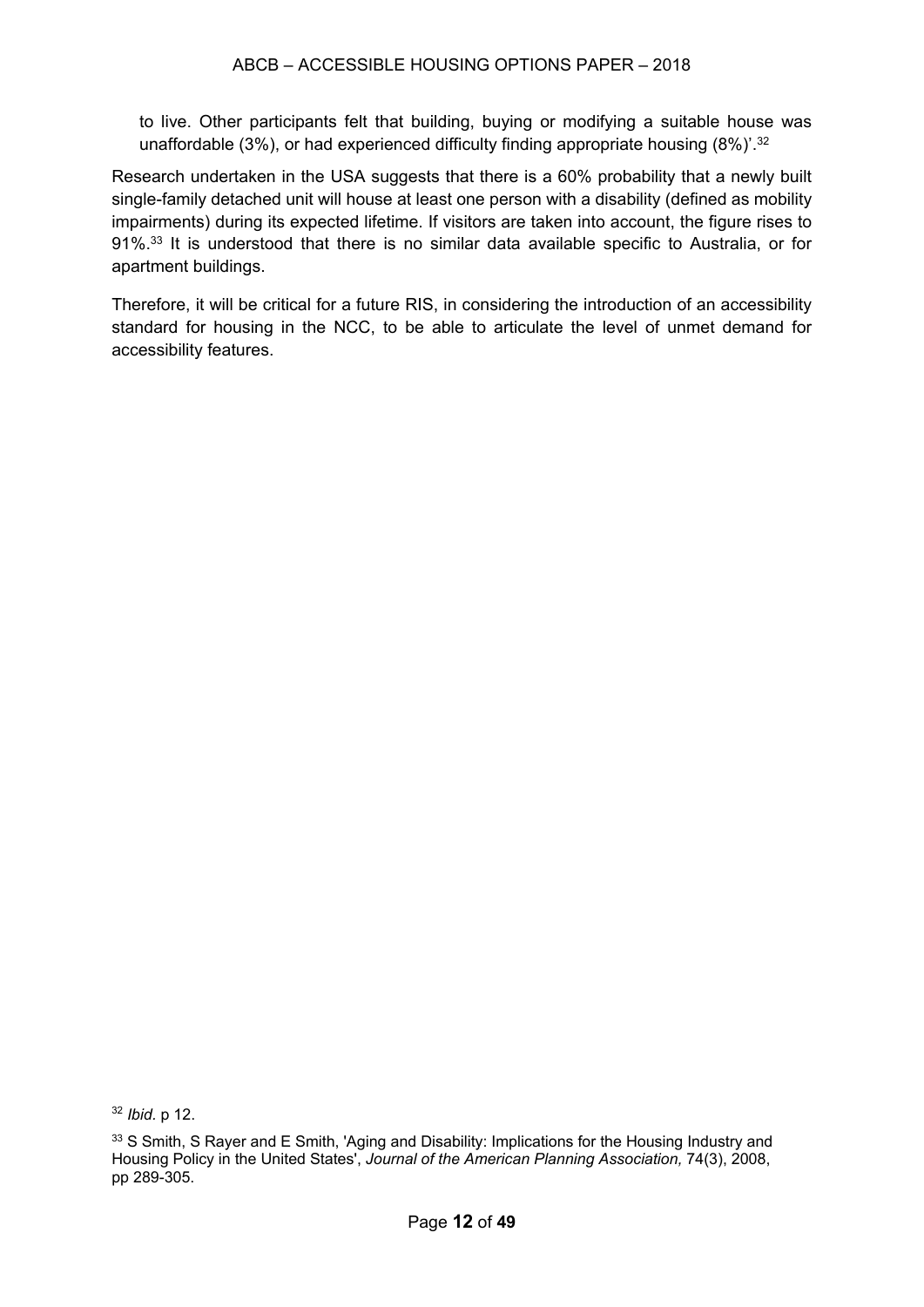## **Objective**

This section provides a discussion on the objective of setting a minimum accessibility standard for housing. This is important because the definition of the objective will influence the proposed level of specification and the extent to which it should be applied. These considerations have significant implications for options, benefits and costs in the context of the NCC as a minimum necessary regulatory code as set out in the ABCB's IGA.

Importantly, the IGA requires the ABCB to:

*[E]nsure that, in determining any change to the code and the level of requirements:*

- *A. there is a rigorously tested rationale;*
- *B. the proposals are effective and proportional to the issues being addressed such that the code will generate benefits to society greater than the costs (that is, net benefits);*
- *C. there is no regulatory or non-regulatory alternative that would generate higher net benefits; and*
- *D. the competitive effects of the code have been considered; and the code is no more restrictive than necessary in the public interest.*<sup>34</sup>

If the objective of setting an accessibility standard is so that people have access to housing with a minimum level of accessibility features necessary, across a greater choice of accommodation options, the following considerations will be relevant:

- (1) That a clear definition of 'accessibility' is agreed upon at an early stage. That is, does accessible housing mean housing that is accessible primarily to those with limited mobility, or should it also cater to those with other impairments, such as hearing or vision impairments?
- (2) That any specification adopted addresses accessibility features that are essential, not just desirable or best practice, to meet that agreed definition.
- (3) That such a specification is applied in a way that achieves a positive cost-benefit to home buyers and the community.

There are many different definitions of accessibility in use across government, the building industry, community housing providers, and the general public. Therefore, in attempting to determine appropriate accessibility features for consideration to be included in the NCC, a decision must be made on the extent of accessibility to be addressed — whether this is primarily related to mobility or encompasses a broader scope of accessibility issues.

<sup>34</sup> *ABCB IGA,* above n 1, [6.1.b] p 12.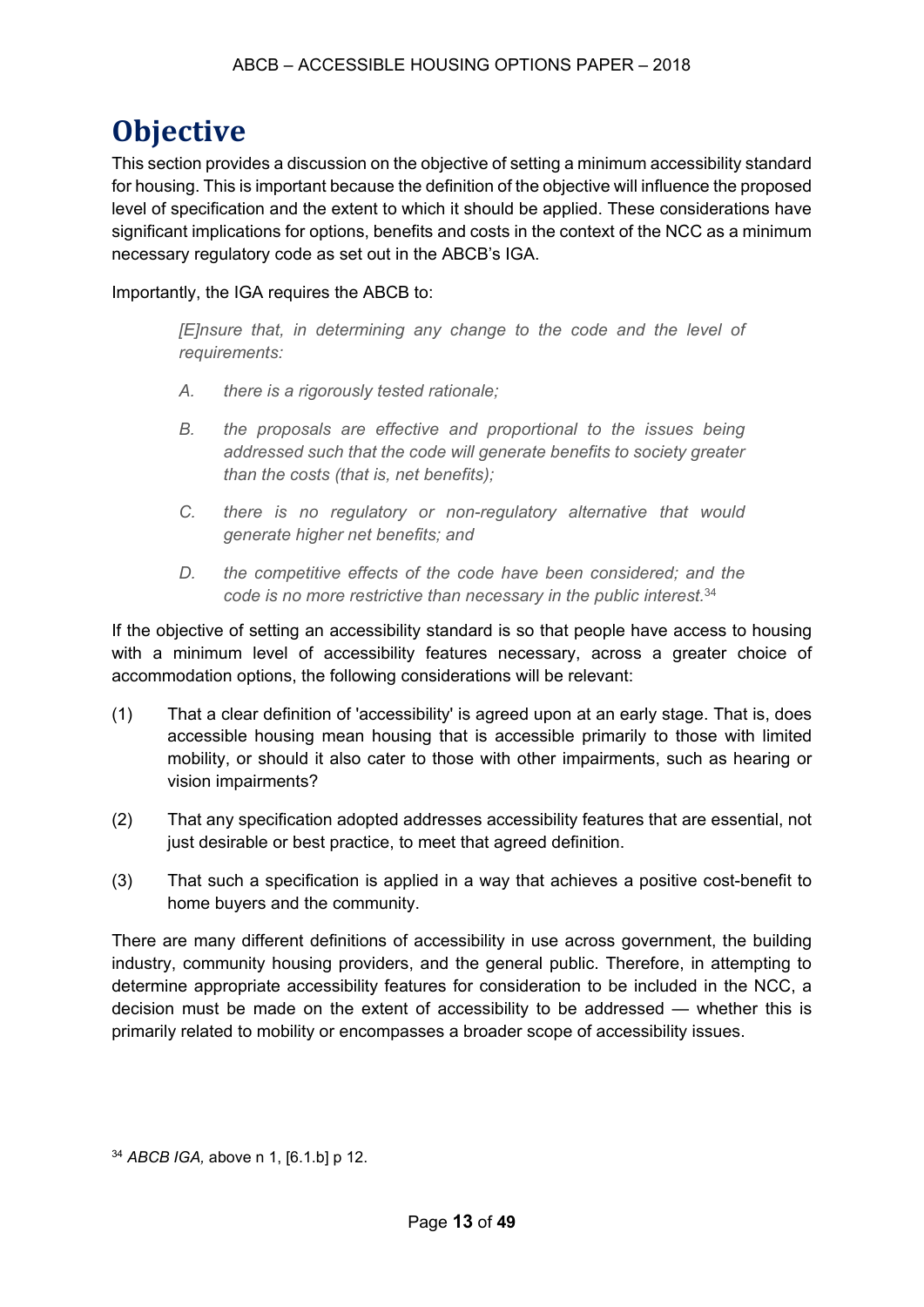On the basis of the BMF direction that the LHDG Silver and Gold level specifications should be considered as two possible options for a minimum accessibility standard,<sup>35</sup> addressing mobility-related issues is the primary objective.

The level of specification for an accessibility standard is discussed in detail under the section 'Options for NCC Amendment', while the extent of application of such a standard will be influenced by the objectives of the proposal. The practical considerations are discussed under the section 'Application'.

The aim of these two sections is to describe the relationship between objectives and options, and stimulate discussion towards identifying a building accessibility standard that covers what is essential and is applied to an extent that is adequate to achieve the objective.

Unlike commercial building accessibility, the objective does not focus on avoiding discrimination. Private housing is not covered by the DDA and, as such, there is not a general right of access to private homes in the way that such a right exists for public buildings under the DDA.

<sup>35</sup> Building Ministers Forum (BMF), *Communique,* 6 October 2017.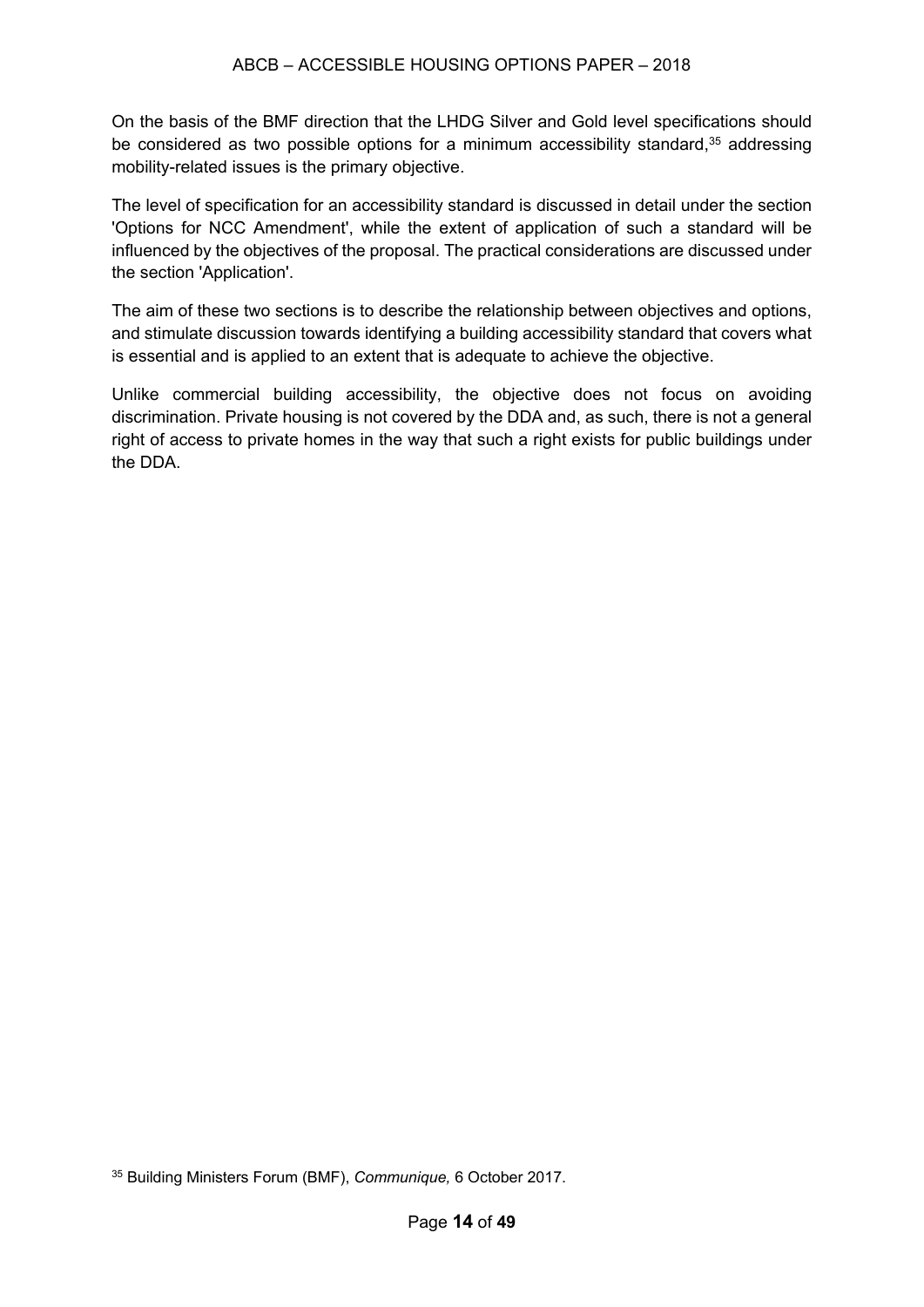## **An Accessibility Standard for Housing**

This section outlines the scope and policy parameters for a proposed accessibility standard for housing. The Scope section defines 'housing' for the purposes of the Options Paper. The Policy Parameters section explains the objectives of the proposal, along with the policy considerations that will be used in assessing the merits of each option.

## **Scope**

This Options Paper will consider the application of a minimum building standard for accessibility to the following types of construction:

- Single dwellings such as detached houses, row houses, townhouses, villa units and the like. These are referred to in the NCC as Class 1a buildings.
- Multi-storey residential apartments referred to in the NCC as Class 2 sole occupancy units in multi storey buildings.36

Other types of building that may also be used for accommodation are excluded from the scope of the Options Paper because they are either already subject to accessibility requirements under the NCC (e.g. Class 1b accommodation buildings, hotels, aged care buildings), or are intended only for a specific occupancy such as staff or caretaker's dwellings. This scope was agreed to by the BMF in April 2018.37

Changes to the NCC for accessible housing would not apply to any part of a Class 2 building that is already covered by the Access to Premises Standards (as described under 'Current Situation').

## **Policy Parameters**

As agreed by the BMF,<sup>38</sup> the policy parameters to be used for this analysis on the potential inclusion of a minimum necessary accessibility standard for all new housing in the NCC will be the following:

- Safety and health; amenity and accessibility; and sustainability as the primary objectives of the NCC.
- NCC technical requirements will be the minimum necessary to achieve these objectives.
- The analysis will also take into consideration other relevant policy objectives, such as the National Disability Strategy, enabling ageing in place, reducing social exclusion and reducing the costs of providing specialist accommodation.
- The NCC requirements will be capable of being applied to all new dwellings, variations in costings for which will be tested through the Regulation Impact Analysis (RIA) (note: the concept of a quota is a planning construct not regulated through the NCC). Variations in application will also be tested through the analysis.

<sup>38</sup> *Ibid.*

<sup>&</sup>lt;sup>36</sup> Definitions of each of the NCC building classifications referred to above are in Appendix B.

<sup>37</sup> Building Ministers Forum, *Communique,* 27 April 2018.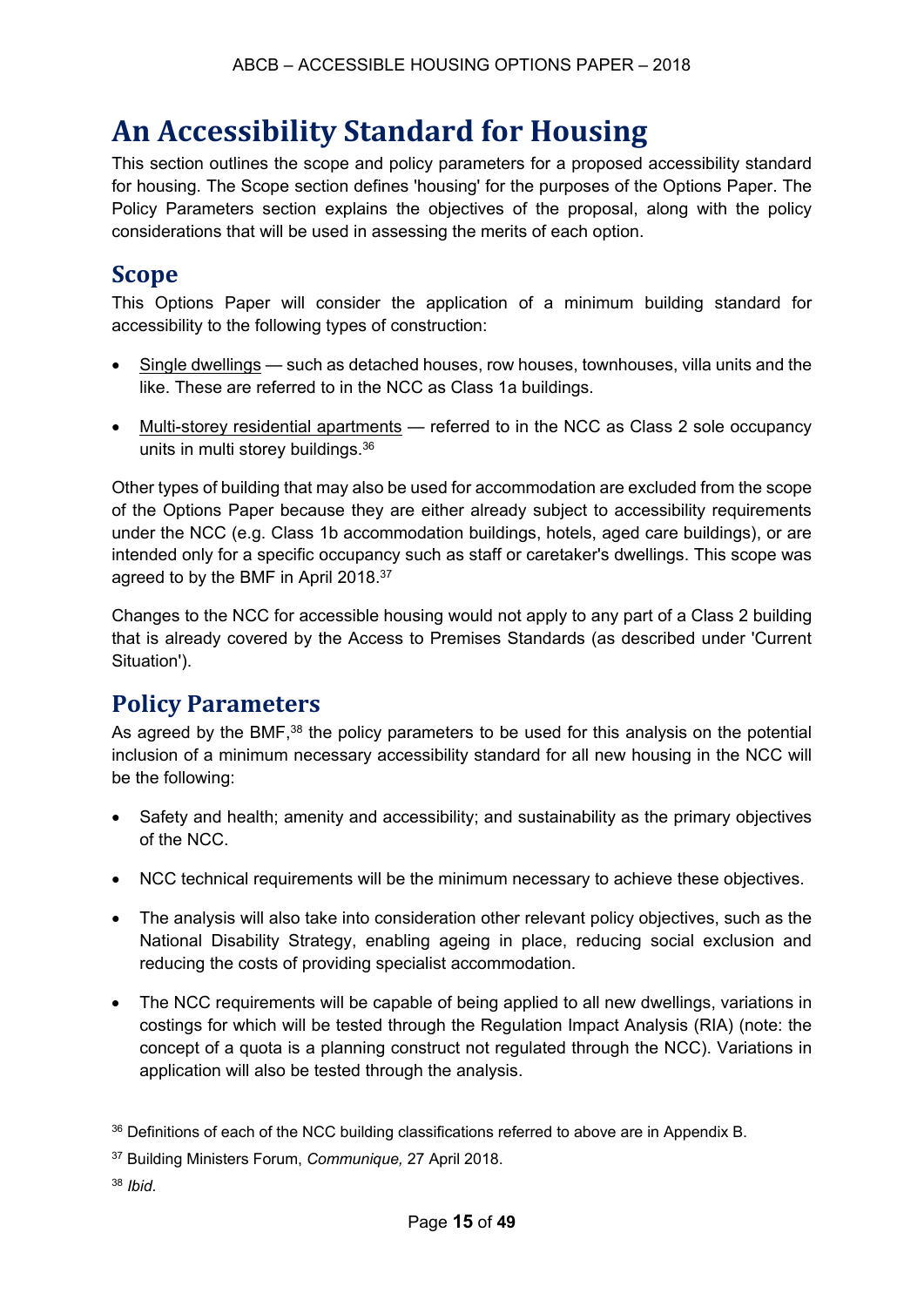## **Assessment of Costs and Benefits**

The costs of each possible option will be estimated with the expertise of a qualified Quantity Surveyor. Preliminary costings have been developed for the purposes of this Options Paper. Detailed costings will be undertaken as part of the RIS process having regard to any relevant information elicited through responses to this paper.

The primary benefits from an increase in accessible housing are avoided costs of adapting housing for future occupants. These benefits will accumulate over the very long term and are difficult to predict and quantify without formal assessment. The benefits may be highly sensitive to the chosen discount rate. A central discount rate of 7% will be used with outcomes also tested using a 3% and 11% rate, in line with Office of Best Practice Regulation (OBPR) requirements.

Consideration of the benefits of accessible housing will also take into account social benefits, such as reducing social isolation, ability to age in the community, independent living and averted pressure on specialist housing. Detailed assessment of potential benefits will also be undertaken as part of the RIS process.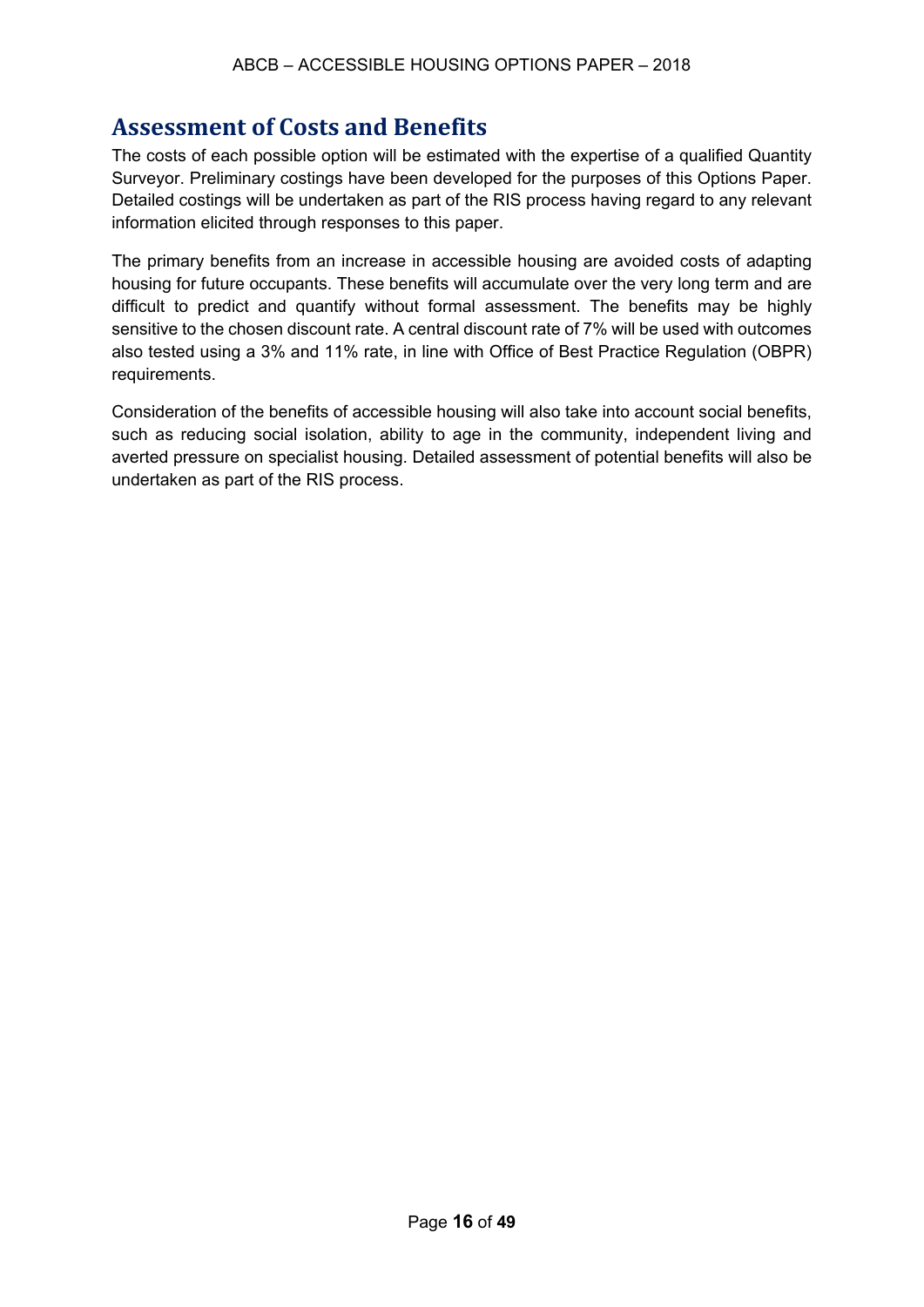## **Possible Options for NCC Amendment**

This section provides an overview of possible options for amending the NCC to set a minimum accessibility standard for housing.

The BMF has agreed that consideration must be given to the LHDG Silver and Gold level specifications as potential minimum options while also leaving some flexibility for other possible options to be identified and considered.

One of the key purposes of the Options Paper is to stimulate discussion and feedback, which will assist in identifying and developing feasible, practical and effective options for consideration as part of the RIS.

A preliminary list of possible options for NCC amendment has been developed. These options are numbered as follows:

- Option 1 LHDG Silver Level (5 Elements).
- Option 2 LHDG Silver Level (7 Elements).
- Option 3 LHDG Gold Level (12 Elements).

**Note**: This list is not intended to be definitive or to in any way limit the range of possible options to be considered.

Some advocates for a regulated accessibility standard for housing argue that the LHDG Gold level specification is the 'minimum'<sup>39</sup> and that it should be applied to all new housing.<sup>40</sup> However, it is possible that such an approach may not be proportional to the identified problem. Under the COAG Principles, any proposed solution must be efficient and effective.<sup>41</sup> That is, they must be proportional to the nature and extent of the identified problem. Therefore, the more stringent the specification and the more broadly it is applied, the more significant the nature and extent of the problem must be for such an approach to be considered 'proportional'.

### **Performance-Based Approach**

The NCC is a performance-based code. A performance-based code provides flexibility to meet the Performance Requirements through using the Deemed-to-Satisfy (DtS) Provisions or by developing Performance Solutions based on existing or new and innovative products, systems and designs.

The LHDG is drafted in a performance-based format. It is founded on a series of 'Performance Statements' that are, in effect, Performance Requirements. These statements are supported by a series of technical specifications that act as the 'DtS Provisions'.

The Performance Requirements are the only mandatory requirements of the NCC. Accordingly, these will be the focus of the discussion for each option. (Performance

<sup>39</sup> *ANUHD Website*, see: https://anuhd.org/ (accessed May 2018).

<sup>40</sup> ANUHD and R&IA, *Position Statement,* May 2016, p 1.

<sup>41</sup> *Best Practice Regulation: A Guide for Ministerial Councils and National Standard Setting Bodies,*  above n 2, p 4.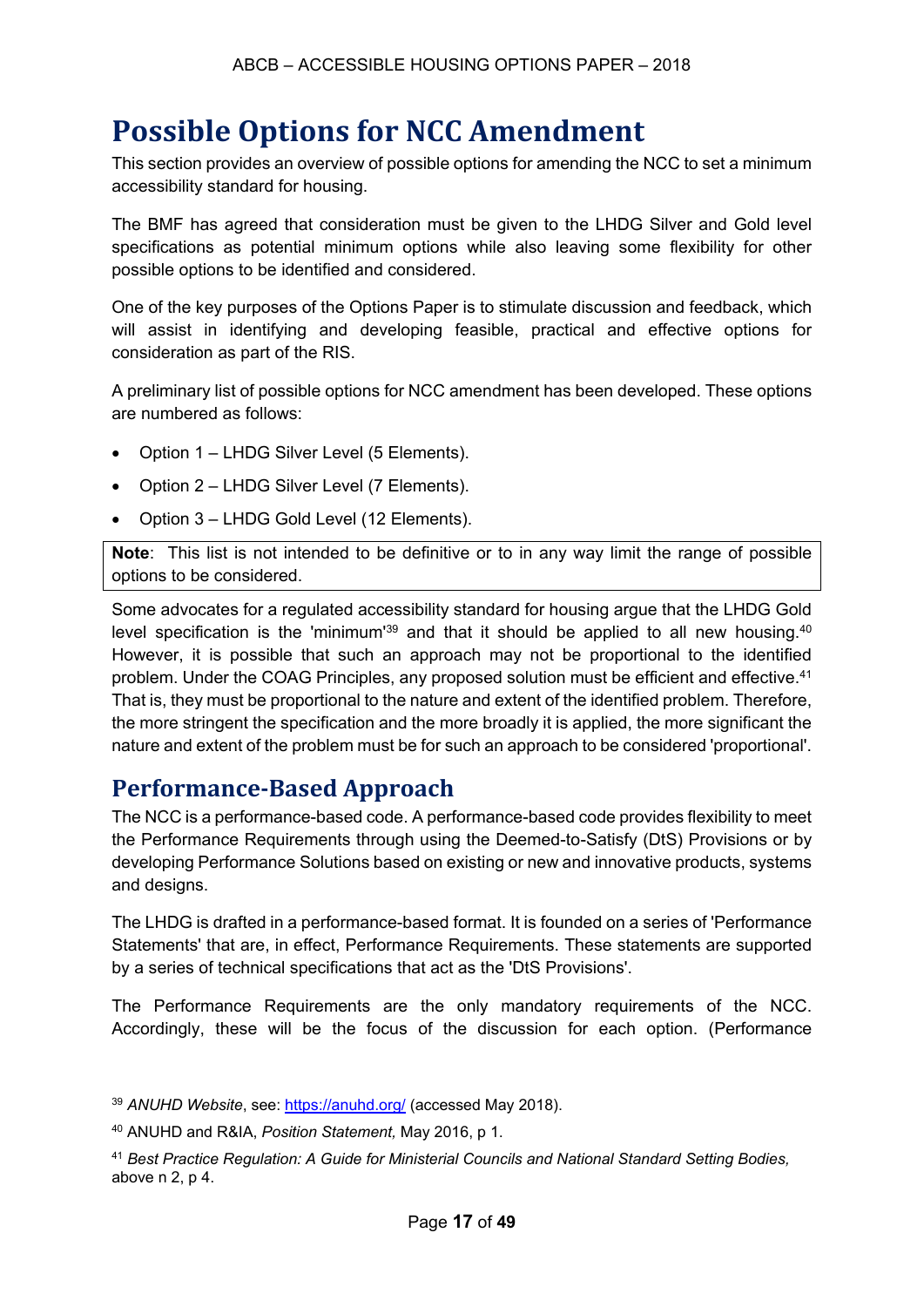Requirements also need to be expressed in terms that are quantifiable — this is discussed in the next section of the Options Paper.)

The wording for each 'Performance Requirement' is taken directly from the Performance Statements in the LHDG. These are the same for all three options; the difference between each option is in the number of 'Performance Requirements' that are included.

**Note:** Detail regarding technical specifications for each option are set out within the LHDG (fourth edition, 2017). These technical provisions are not replicated in this paper because, at this stage, they are a secondary consideration. The primary consideration is which Performance Requirements should apply as this is a matter of public policy that will govern the scope and content of any future technical provisions.

For a copy of the LHDG, see: www.livablehousingaustralia.org.au.

## **Option 1**

Option 1 is based on the LHDG Silver Level, but includes only the following five Performance Requirements:

- (1) At least one level (step-free) entrance into the dwelling to enable home occupants to easily enter and exit the dwelling.
- (2) Internal doors and corridors that facilitate comfortable and unimpeded movement between spaces.
- (3) The ground (or entry) level has a toilet to support easy access for home occupants and visitors.
- (4) The bathroom and shower is designed for easy and independent access for all home occupants.
- (5) Bathroom and toilet walls are built to enable grabrails to be safely and economically installed (immediately or in the future).

#### **Discussion**

Option 1 addresses, at design and construction stage, the five requirements of the LHDG that would be most difficult to incorporate retrospectively.

Performance Requirement 1 ensures that the entry door has sufficient clear opening width and does not incorporate a step-up (threshold) that could be difficult to modify postconstruction.

Performance Requirement 2 is designed to avoid the need to relocate internal walls that may be structural and costly to reconfigure if occupants need to increase the circulation space within their home, including doorways.

Performance Requirements 3 to 5 provide toilet and bathroom spaces that are more accessible, while also minimising the need for relocation or modification of toilet and bathroom spaces that can impact upon the location of internal walls, as well as waterproofing measures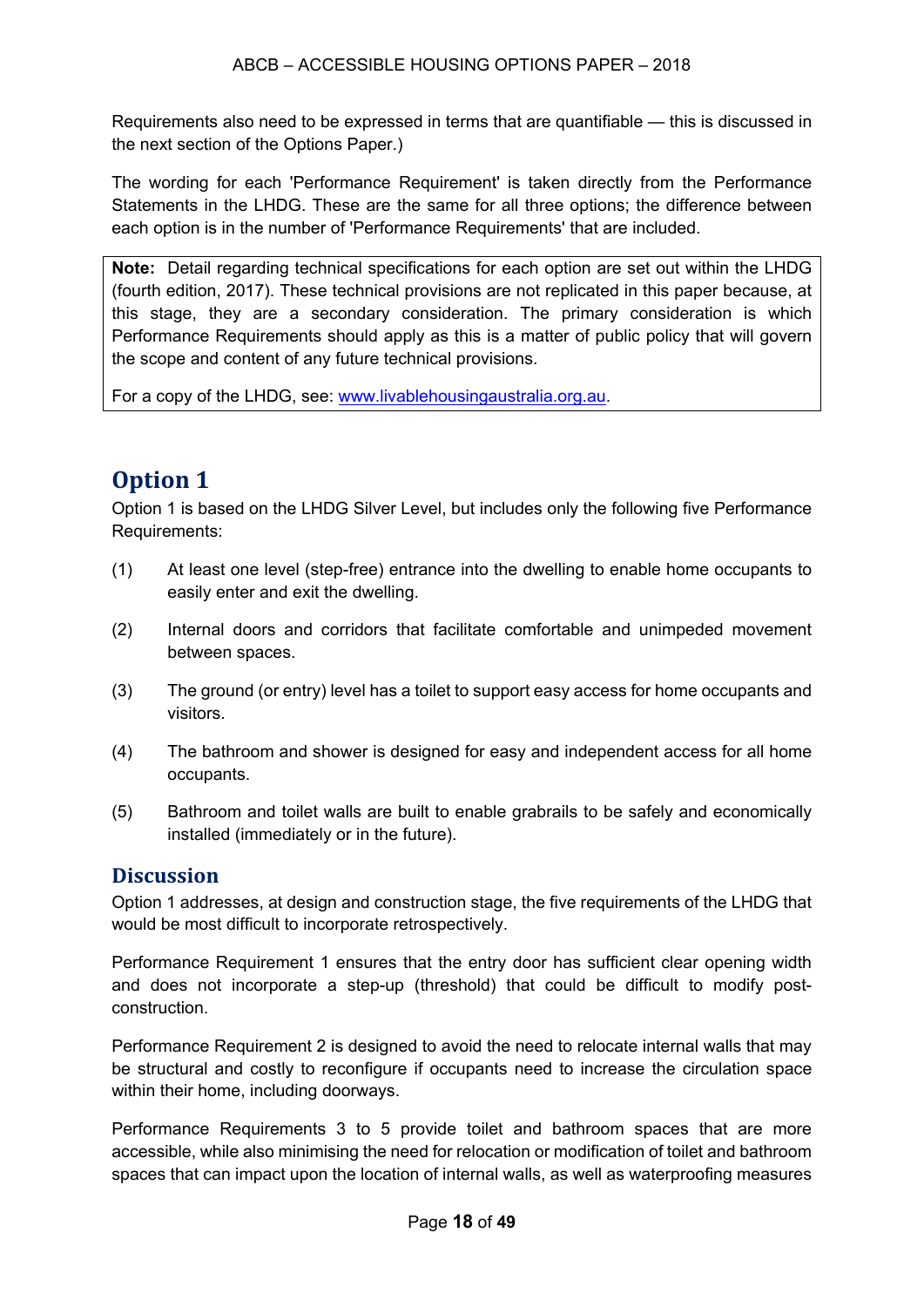and plumbing and drainage installations that can be difficult to re-configure once they are in place.

Option 1 does not include a step-free path of travel from the property boundary or parking space to the dwelling entry. For Class 1a dwellings, this is because such a feature is external to the building, which means that in most cases it can be added later without needing to alter the building itself. Also, for Class 1a dwellings, it is possible that requiring a step free path to the entry would significantly restrict the construction of dwellings with a framed sub-floor space as opposed to slab on ground. Furthermore, it may require an excessive amount of ramping to be provided, which may not be feasible on smaller or very steep allotments. If this feature was included in the NCC, it may need to be provided with concessions for sites where compliance is impractical or unreasonably difficult to achieve.

For Class 2 buildings, omitting the step-free path of travel requirement is consistent with the current NCC which, although it requires an accessible path of travel to at least one floor containing apartments, and all floors served by a lift, does not extend to parking areas or require the provision of accessible parking spaces. While it could be argued that this approach might result in accessible apartments with non-accessible parking spaces, the same can occur under the current NCC. This has not been an issue because where a lift is provided it usually also serves the car parking areas, not just the residential floors of the building. Where a lift is not provided, under the current NCC, an accessible path of travel would still be required to at least one floor of apartments and any common areas.

It is also worth noting that the NCC does not require any parking spaces to be provided for residential buildings (Class 1a or 2) because the provision of resident parking is a planning matter. If car parking is required through the planning process, then depending on the nature of its structure, the NCC will likely specify the minimum requirements for its construction if it is part of the building.

Lastly, it is not clear that requiring a step-free path from the property boundary/parking space is consistent with other parts of the LHDG, which do allow steps to be used within a dwelling provided there is a toilet on the ground or entry level and, for Gold Level only, a bedroom space on the ground or entry level.

Option 1 also does not cover internal stairways because, as is the case for LHDG Silver Level, compliance with the existing requirements of the NCC is considered acceptable according to the current LHDG.

## **Option 2**

Option 2 includes all seven elements of the LHDG Silver Level.

According to the LHDG, the Silver Level 'focusses on the key structural and spatial elements that are critical to ensure future flexibility and adaptability of the home'.

If applied, Option 2 would include the following seven Performance Requirements (five of which are also in Option 1):

(1) A safe, continuous, step-free pathway from the street entrance and/or parking area to a dwelling entrance that is level (Note: this does not apply for blocks steeper than 1:14.)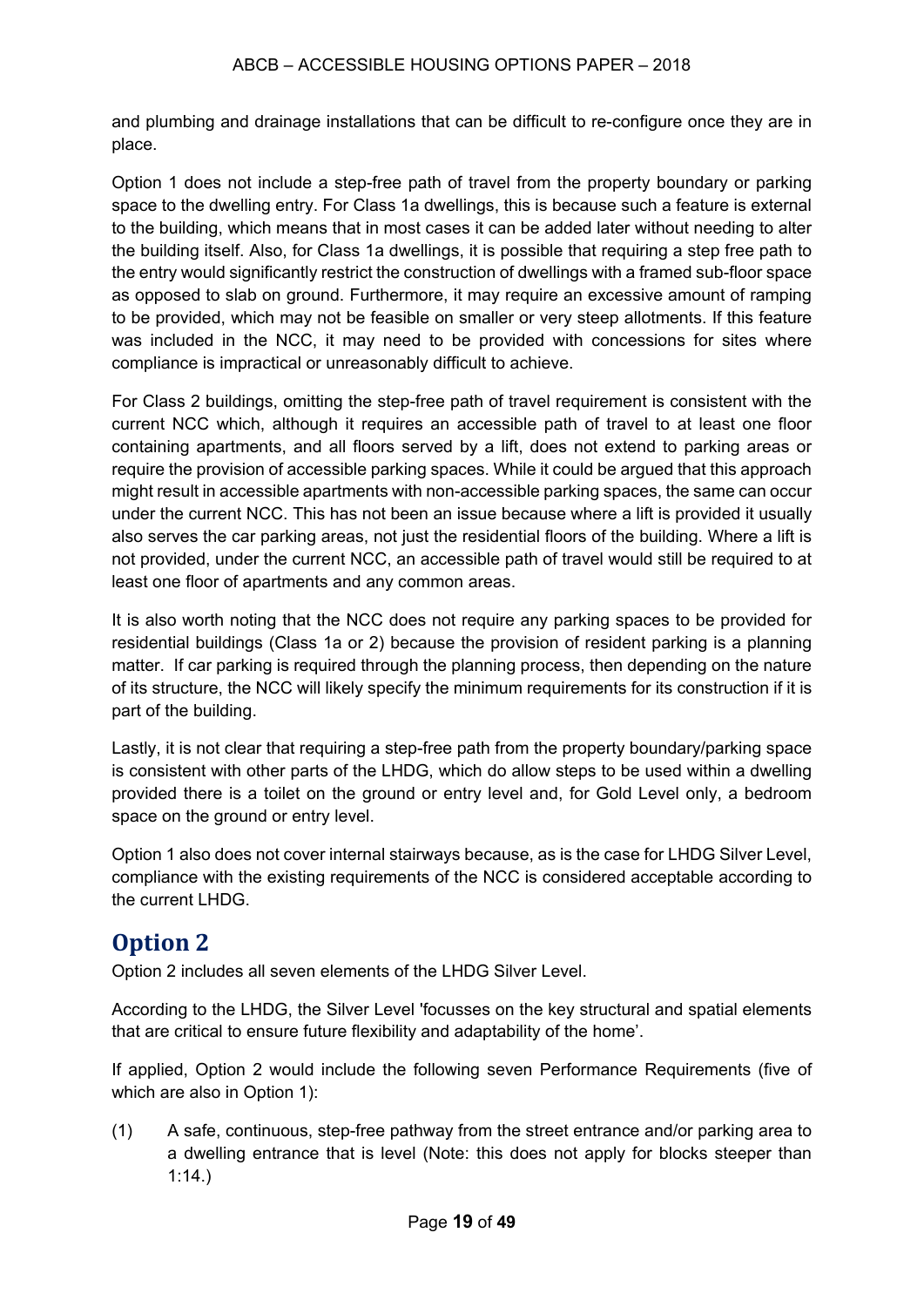- (2) At least one level (step-free) entrance into the dwelling to enable home occupants to easily enter and exit the dwelling.
- (3) Internal doors and corridors that facilitate comfortable and unimpeded movement between spaces.
- (4) The ground (or entry) level has a toilet to support easy access for home occupants and visitors.
- (5) The bathroom and shower is designed for easy and independent access for all home occupants.
- (6) Bathroom and toilet walls are built to enable grabrails to be safely and economically installed (immediately or in the future).
- (7) Where installed, stairways are designed to reduce the likelihood of injury and also enable a safe pathway. (Note: For Silver Level, this does not add to existing NCC requirements.)

#### **Discussion**

Option 2 includes a requirement for a step-free path of travel to the dwelling entry (Performance Requirement 1) as well as a requirement that stairways are designed to reduce the likelihood of injury (Performance Requirement 7). These are omitted from Option 1, although, according to the LHDG, the latter of these is covered by the existing NCC. As is noted in the previous section, Performance Requirement 1 may have implications for the construction of houses with a higher floor level due to the amount of ramping required to avoid using steps.

For Class 2 buildings with car parks, the step-free path of travel requirement would need to be extended to apply from an allocated parking space (if provided) as well as from the building entry at street level, to each unit. Under the specifications provided in the LHDG, this also means the application of minimum dimensions of 3.3 m x 5.4 m, as well as gradient and slip resistance requirements, to each parking space allocated to an apartment that is required to meet the Silver Level accessibility standard.

### **Option 3**

Option 3 incorporates all twelve elements of the LHDG Gold Level, which is the second of three specification levels set out in the LHDG. (The third is Platinum Level, however, that is outside the scope of this Options Paper.)

According to the LHDG, the Gold Level 'provides for more generous dimensions for most of the core livable housing design elements and introduces additional elements in areas such as the kitchen and bedroom'.

If applied, Option 3 would include the following twelve Performance Requirements:

- (1) A safe, continuous, step-free pathway from the street entrance and/or parking area to a dwelling entrance that is level.
- (2) At least one level (step-free) entrance into the dwelling to enable home occupants to easily enter and exit the dwelling.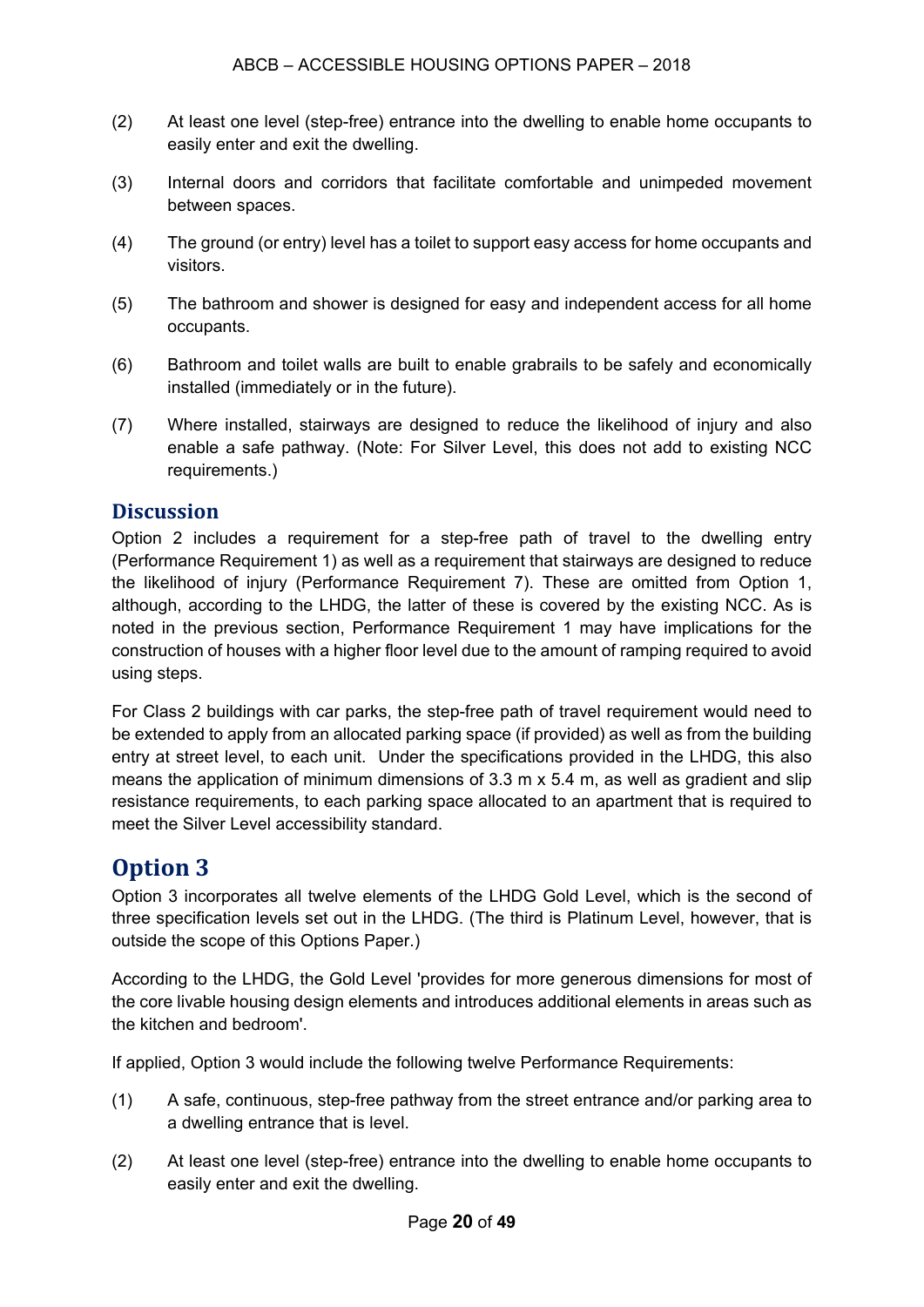- (3) Internal doors and corridors that facilitate comfortable and unimpeded movement between spaces.
- (4) The ground (or entry) level has a toilet to support easy access for home occupants and visitors.
- (5) The bathroom and shower is designed for easy and independent access for all home occupants.
- (6) Bathroom and toilet walls are built to enable grabrails to be safely and economically installed (immediately or in the future).
- (7) Where installed, stairways are designed to reduce the likelihood of injury and also enable a safe pathway.
- (8) The kitchen space is designed to support ease of movement between fixed benches and to support easy adaptation.
- (9) The laundry space is designed to support ease of movement between fixed benches and to support easy adaptation.
- (10) There is a space on the ground (or entry) level that can be used as a bedroom.
- (11) Light switches are located at heights that are easy to reach for all home occupants.
- (12) Occupants are able to easily and independently open and close doors.

#### **Discussion**

Performance Requirements 8 to 12 apply only to Option 3, whereas 1 to 7 are also covered by Option 2, and 2 to 6 are also included in Option 1. For Performance Requirement 7 (stairways), the Gold Level includes provisions that are additional to those already provided in the NCC in relation to the minimum width, configuration and location of the stairway.

Performance Requirements 8 to 12 cover several areas that are currently not dealt with in the NCC. These include:

- Kitchen design (Performance Requirement 8) the current NCC only requires that a kitchen is provided; it does not specify any aspect of its design.
- Laundry design (Performance Requirement 9) the current NCC only requires that laundry facilities are provided; it does not specify any aspect of their design. For Class 2 buildings, the NCC allows common laundries to be provided as an alternative to one in each apartment. In these cases, the laundry would be considered a common area and would already be captured by the existing accessibility requirements.
- Room sizes (Performance Requirement 10) the current NCC only applies to ceiling heights; it does not set minimum sizes for rooms, nor specify the provision or location of bedrooms.
- Position of light switches (Performance Requirement 11) this is not covered by the NCC.
- Design and location of door furniture (Performance Requirement 12) this is not covered by the NCC for dwellings (other than in relation to doors forming part of a pool fence).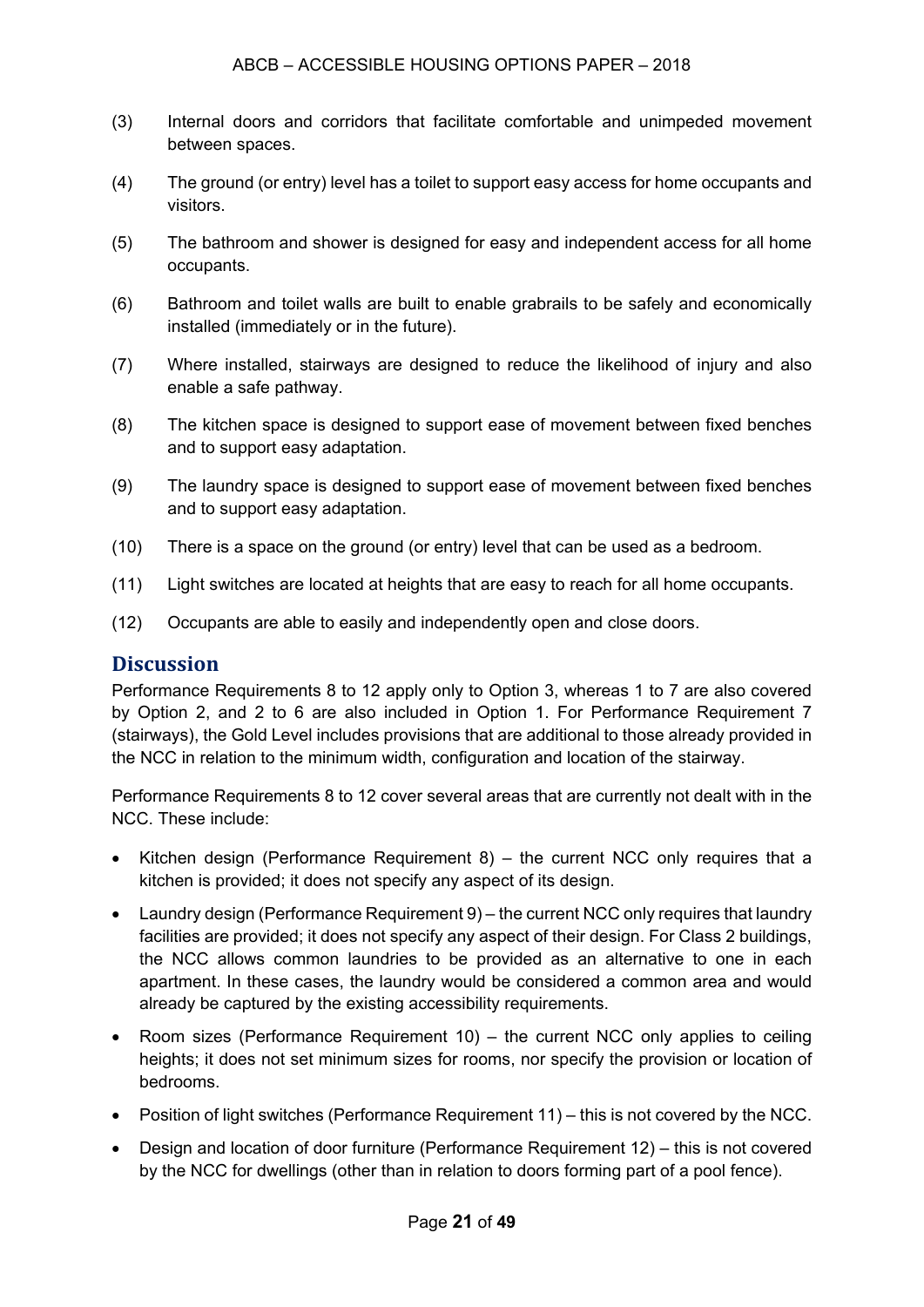## **Quantification**

As noted earlier, the NCC is a performance-based code. A performance-based code provides flexibility to meet the Performance Requirements through using the DtS Provisions or by developing Performance Solutions. Performance Solutions can be used to meet any Performance Requirement of the NCC, including those that concern accessibility.

However, unquantified, qualitative Performance Requirements can pose a barrier to the use of performance. This is because when Performance Requirements are expressed in subjective terms it becomes difficult to verify when they have been met (other than by comparison to the DtS Provisions). To address this, the ABCB has prioritised quantifying all of the NCC's Performance Requirements and/or developing quantified Verification Methods (VMs) to improve productivity and building outcomes.

In general, quantification is achieved either by expressing the Performance Requirement in measurable terms that avoid the need for subjective judgement or by developing VMs. VMs are a test, inspection, calculation or other method that can be used to determine if a Performance Solution has met the relevant Performance Requirement(s). While the Performance Requirements are mandatory, the use of a VM is optional. Using a VM is just one way to demonstrate that a Performance Requirement has been met. VMs are generally outlined within the NCC itself, however, other methods can also be used with the agreement of the relevant regulatory authority.

Should the NCC be amended to set an accessibility standard for housing, this would necessitate the inclusion of potentially several entirely new Performance Requirements into the NCC. Accordingly, such Performance Requirements will need to be expressed in quantified terms, as described above. This may mean that regardless of which option is adopted, the wording of the relevant Performance Requirements (as provided in the LHDG) may have to be modified to remove subjective terms, for example:

- 'comfortable and unimpeded movement'
- 'easy and independent access'
- 'safely and economically' installed (regarding grabrails)
- 'reduce the likelihood of injury'
- 'easy to reach'

Quantifying these subjective phrases would not change the policy intent, but would make future Performance Requirements for housing accessibility more easily understood and, therefore, more likely to be applied correctly. This would help ensure their effectiveness and improve outcomes for home occupants.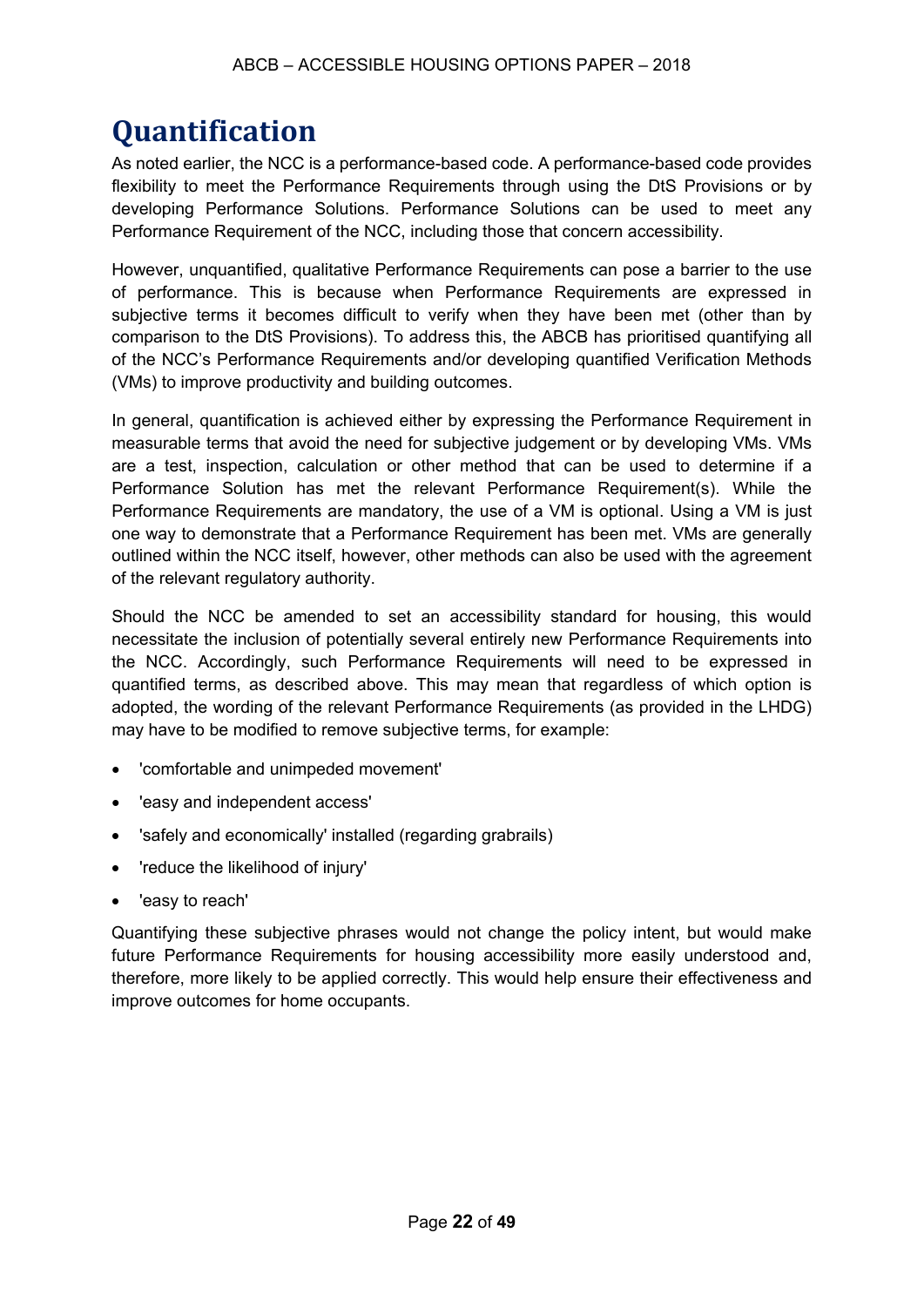## **Application**

This section discusses some of the practical considerations that may arise if a minimum accessibility standard for housing is applied to 100% of new dwellings. Such a discussion is important given that the extent of the application of an accessibility standard needs to be reasonable (i.e. to avoid unintended consequences) and will have a significant bearing on costs and benefits.

The discussion is split into two parts; the first addresses considerations relevant to Class 1a buildings (houses), while the second addresses considerations relevant to Class 2 buildings (apartments). A third part raises the issue that planning controls, which apply to land subdivision and housing designs, may have implications for the application of a housing accessibility standard through the NCC.

Also, it should be noted that the NCC is drafted on the basis that its provisions are not retrospective and, in general, are only applied to new buildings. The application of the NCC to extensions, alterations and renovations to existing dwellings is a matter determined by individual jurisdictions under their building regulatory systems.

Given that the NCC is applied by State/Territory building regulations, another possible option for applying an accessibility standard would be for the standard to be set within the NCC, but applied only where specifically nominated for all or a proportion of new dwellings by a State/Territory or Local Government. This would achieve a consistent technical standard, but with a more targeted application. However, such an approach would also be less likely to achieve national consistency, in terms of the availability of accessible housing.

## **Class 1a Buildings (Houses)**

Class 1a buildings include detached houses, as well as attached dwellings such as terraces, row houses, villa units and townhouses, so long as they are not situated on top of or underneath another dwelling.

It is outside the scope of the NCC to set quotas to apply to any specific standards for Class 1a buildings, even for multi-dwelling developments where all dwellings are constructed at the same time as part of the same development to the same minimum requirements. Accordingly, an accessibility standard would need to apply equally to all individual Class 1a buildings, unless quotas are set by governments through planning controls. There are also site constraints and design parameters, such as gradients, which as is the case with the LHDG, may need to be included as thresholds that exclude some developments from their application. This gives rise to some practical considerations, which are explored below:

- If a step-free path is required from the property boundary/parking space (as per LHDG Silver/Gold), this may be difficult to achieve on steep allotments due to the amount of ramping that may be required. The LHDG currently includes an exemption from this requirement for allotments with a gradient steeper than 1:14.
- Even on allotments that are not steeper than 1:14, there may be cases where there is insufficient space between an entry door and the property boundary or parking space to allow for construction of a ramp (i.e. step free entry path).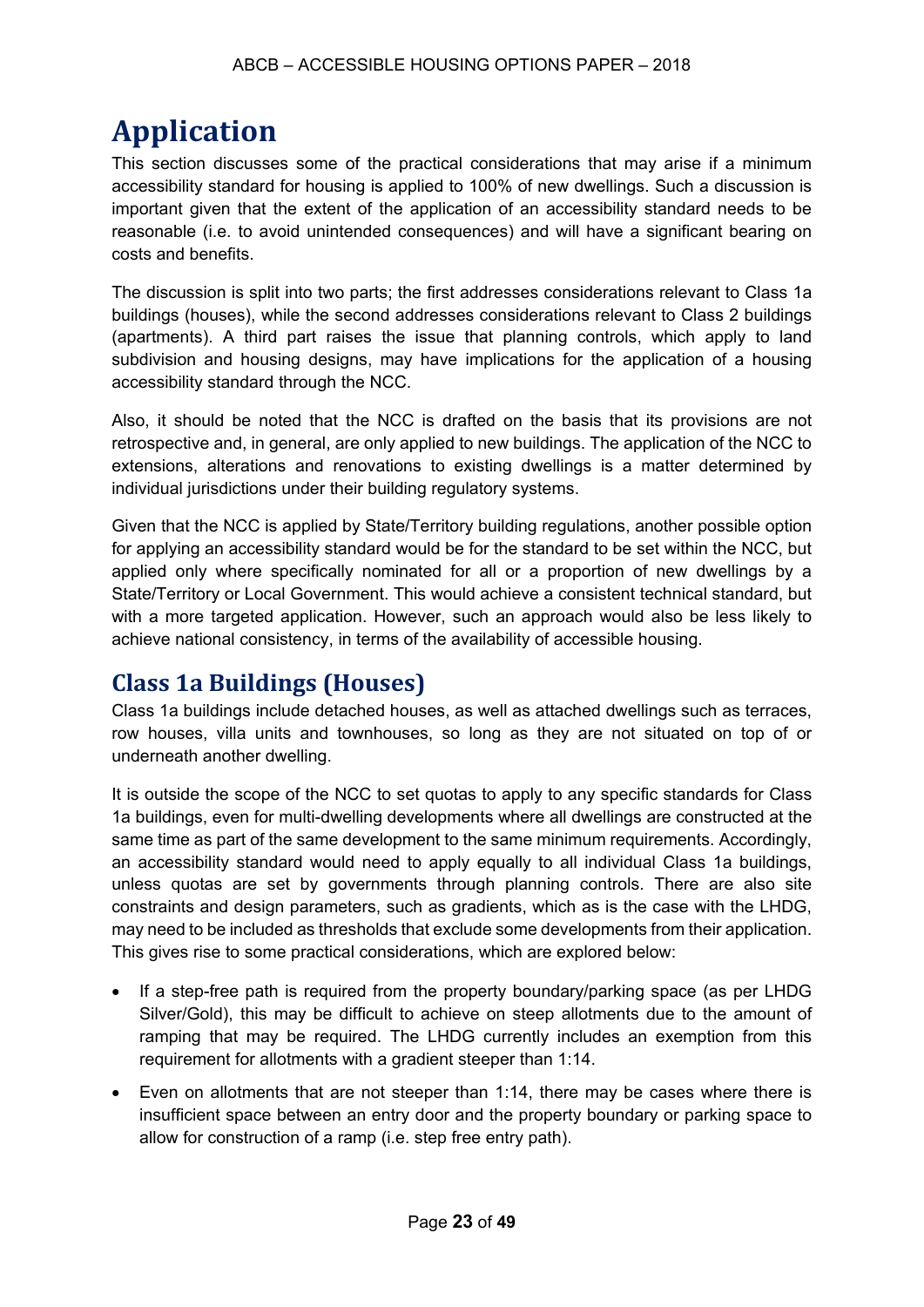- Also, as noted earlier (discussion of Option 1), it is possible that requiring a step free path to the entry would restrict the construction of dwellings with a framed sub-floor space as opposed to slab-on-ground, for example in flood-prone areas or common elevated housing designs, such as those in tropical climates (e.g. 'Queenslander' style homes).
- For dwellings of two or more storeys on narrow allotments, there may be insufficient space to provide a toilet or a bedroom space (Gold Level only) on the ground/entry level, or meet minimum requirements for the width of doors and internal corridors. For example, terrace or row housing can be permitted in many jurisdictions on sites with a narrow frontage with built-to-boundary (side and front) construction.
- Requiring a toilet on the ground/entry level may preclude the construction of dwellings where only a garage is provided on that level and all habitable rooms are on the upper level/s.

## **Class 2 Buildings (Apartments)**

Class 2 buildings are apartment buildings, including each individual apartment as well as any common areas within the building. If an accessibility standard were applied to all individual apartments, as opposed to a proportion or 'quota' of apartments, then this could give rise to the following practical considerations:

- If the step-free path requirement was applied to all apartments in smaller buildings (e.g. three-storey 'walk-up' buildings), this may require such buildings to be provided with a lift, which could add significantly to construction and ongoing maintenance costs.
- If the step-free path requirement was applied between each apartment and its allocated parking space (where provided), this may add to the need for ramps or lifts in buildings where the carpark is not otherwise served by a lift (e.g. where it is external to the building).
- Increasing the size of internal doorways, hallways and bathrooms would likely mean corresponding loss of space from other parts of dwellings, unless the footprint of the building overall were increased to allow for the extra floor space.

Note, the NCC already includes some accessibility provisions for common areas in Class 2 buildings, these are described under 'Current Situation'.

### **Site Constraints**

In considering the most appropriate application of any minimum necessary accessibility standard for housing (based on any of the Options discussed earlier), it will be necessary to gain a better understanding of the site constraints and design limitations that may exist in current land subdivision and dwelling design standards that operate under local planning regulations.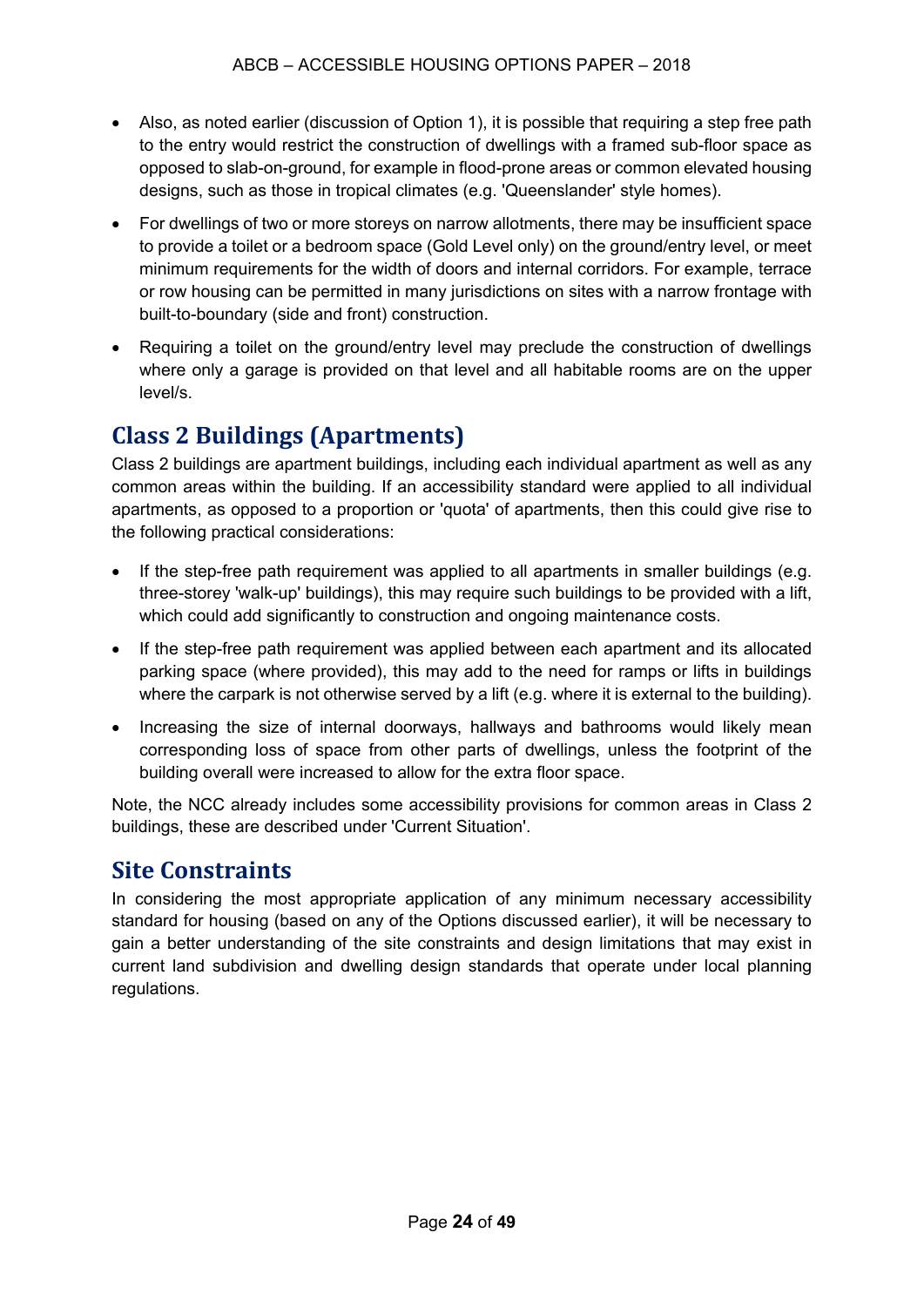## **Preliminary Costings—New Buildings**

This section is based on the advice of quantity surveyors Donald Cant Watts Corke (DCWC), who were contracted by the ABCB to estimate the potential additional construction costs associated with the adoption of and compliance with the LHDG Silver and Gold level specifications (Options 2 and 3), applied as part of constructing a new Class 1a house or Class 2 apartment building.

DCWC were asked to prepare estimates for Class 1a and Class 2 buildings, based on the alternative Silver and Gold specifications defined in the LHDG. Given the very broad range of housing designs and individual site limitations and constraints, it was inappropriate to attempt to represent the impacts of compliance with the LHDG on every possible case<sup>42</sup> with a single impact scenario. Instead, the costings represent an estimate of the typical 'weighted average impact cost' per dwelling.

The 'weighted average impact cost' represents a range of scenarios that have been selected and assessed on the basis of identifying a typical 'high', 'medium' and 'low' cost impact for each of Options 1, 2 and 3.

- The 'Low' impact scenario represents house/apartment designs that would require little or no change to comply with the proposed requirements because they already incorporate the design elements.
- The 'Medium' impact scenario represents house/apartment designs that would require moderate changes to comply with the proposed requirements.
- The 'High' impact scenario represents house/apartment designs that would require significant changes to comply with the proposed requirements.

The purpose of this approach is to reflect that, in some cases, the additional cost of compliance with the LHDG would be low where certain accessibility features are already provided as part of standard practice; medium where such features only require moderate changes to standard practice; and high where such features would require a substantial change to standard practice. The low, medium and high cost scenarios are then weighted according to DCWC's estimate of the proportion of the market that each represents.

**Note**: Detailed explanation of the Low, Medium and High impact scenarios is provided in Appendix A.

The weighted average impact cost for Option 1 was derived by the ABCB using the information provided by DCWC. This was done by subtracting the costs related to items not included in the Option 1 specification from the costs provided by DCWC related to the Silver Level specification (Option 2).

These cost estimates do not include additional temporary transition costs; rather, they are based on the sustained, ongoing capital cost of compliance following a phase of initial adoption and adaptation of existing practices.

<sup>42</sup> A 'case' being a particular combination of building class and specification level.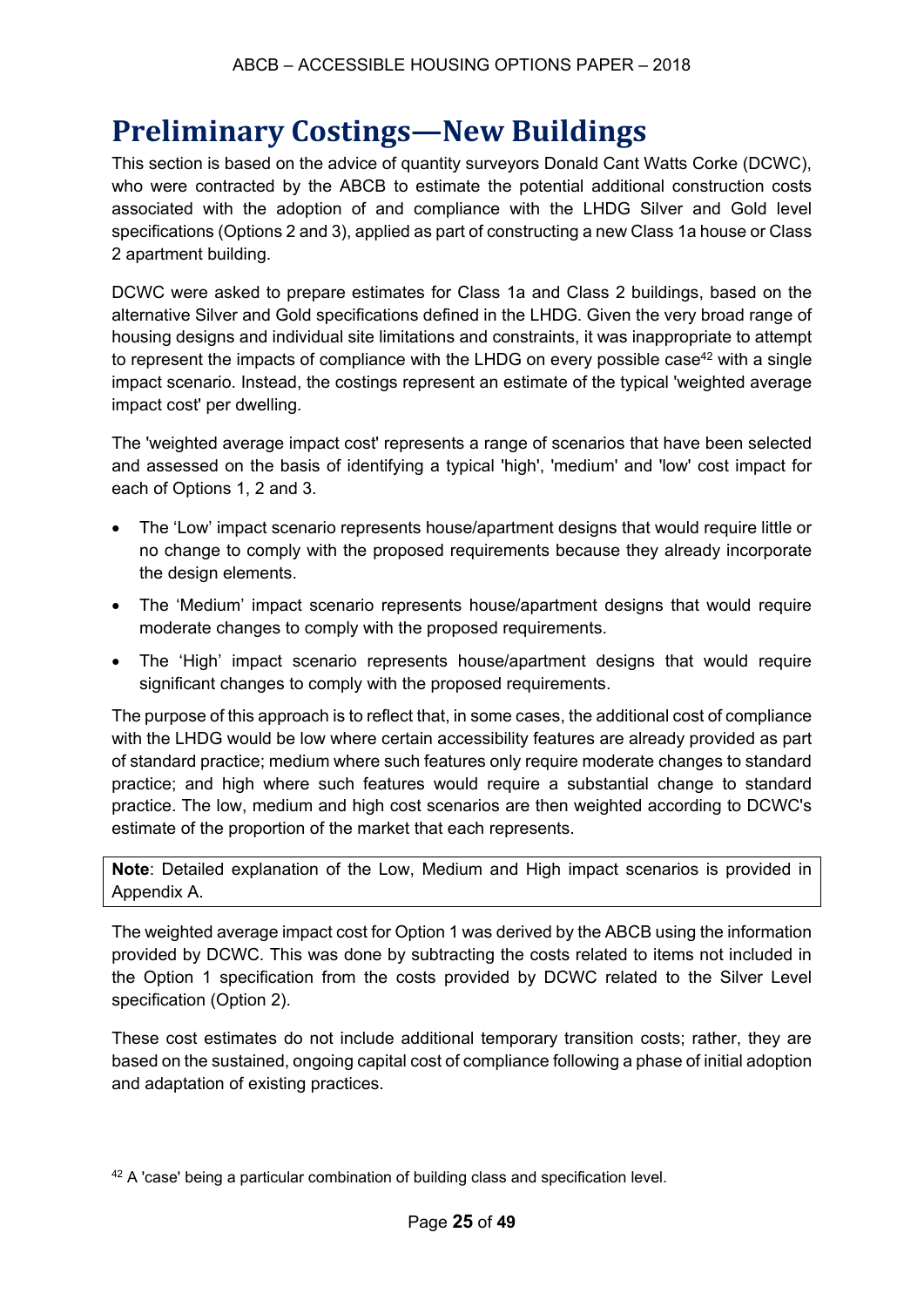Cost impacts were estimated on the basis of:

- (i) products/materials;
- (ii) labour/design costs; and
- (iii) the value of each square metre (or part thereof) that would be lost to other uses as a result of compliance with the LHDG.

Items (i) and (ii) comprise the basic components of a quantity survey. Item (iii) has been included in recognition that required extra floor space has a value that must be factored into any cost calculation. This value exists regardless of whether the required floor space is obtained by expanding the building footprint or by reducing the size of adjacent rooms.

The cost base for item (iii), above, was the per square metre construction cost of the extra floor area required to achieve compliance. For example, if one extra square metre of bathroom space is required, then that space is valued on the basis of the cost of building one square metre of bathroom. This approach provides a way of consistently valuing floor space, independent of the potential sale value of that space, which could vary significantly between locations because of differences in local property values.

It is important to stress that these are preliminary costs and do not form part of any regulatory impact assessment at this stage.

| <b>Option</b>                  | Class 1a house (\$) | Class 2 apartment (\$) |
|--------------------------------|---------------------|------------------------|
| (Scenario: Low, Medium or High |                     |                        |
| impact)                        |                     |                        |
| Option 1 (Low Impact)          | 75                  | 110                    |
| Option 1 (Medium Impact)       | 2,181               | 2,892                  |
| Option 1 (High Impact)         | 8,027               | 7,411                  |
| Option 1 (Weighted Average)    | 2,966               | 2,950                  |
| Option 2 (Low Impact)          | 75                  | 110                    |
| Option 2 (Medium Impact)       | 3,360               | 43,622                 |
| Option 2 (High Impact)         | 11,093              | 34,491                 |
| Option 2 (Weighted Average)    | 4,169               | 11,276                 |
| Option 3 (Low Impact)          | 75                  | 110                    |
| Option 3 (Medium Impact)       | 10,754              | 16,863                 |
| Option 3 (High Impact)         | 48,422              | 55.255                 |
| Option 3 (Weighted Average)    | 20,710              | 28,766                 |

#### **Table 1: Cost impact for new buildings**

#### **Notes to Table 1:**

- 1. These costs have been calculated based on compliance with the technical DtS specifications given in the LHDG for each applicable Performance Statement.
- 2. Preliminaries, margin and contingency costs which appear in the DCWC report have been excluded from the values shown in the tables above.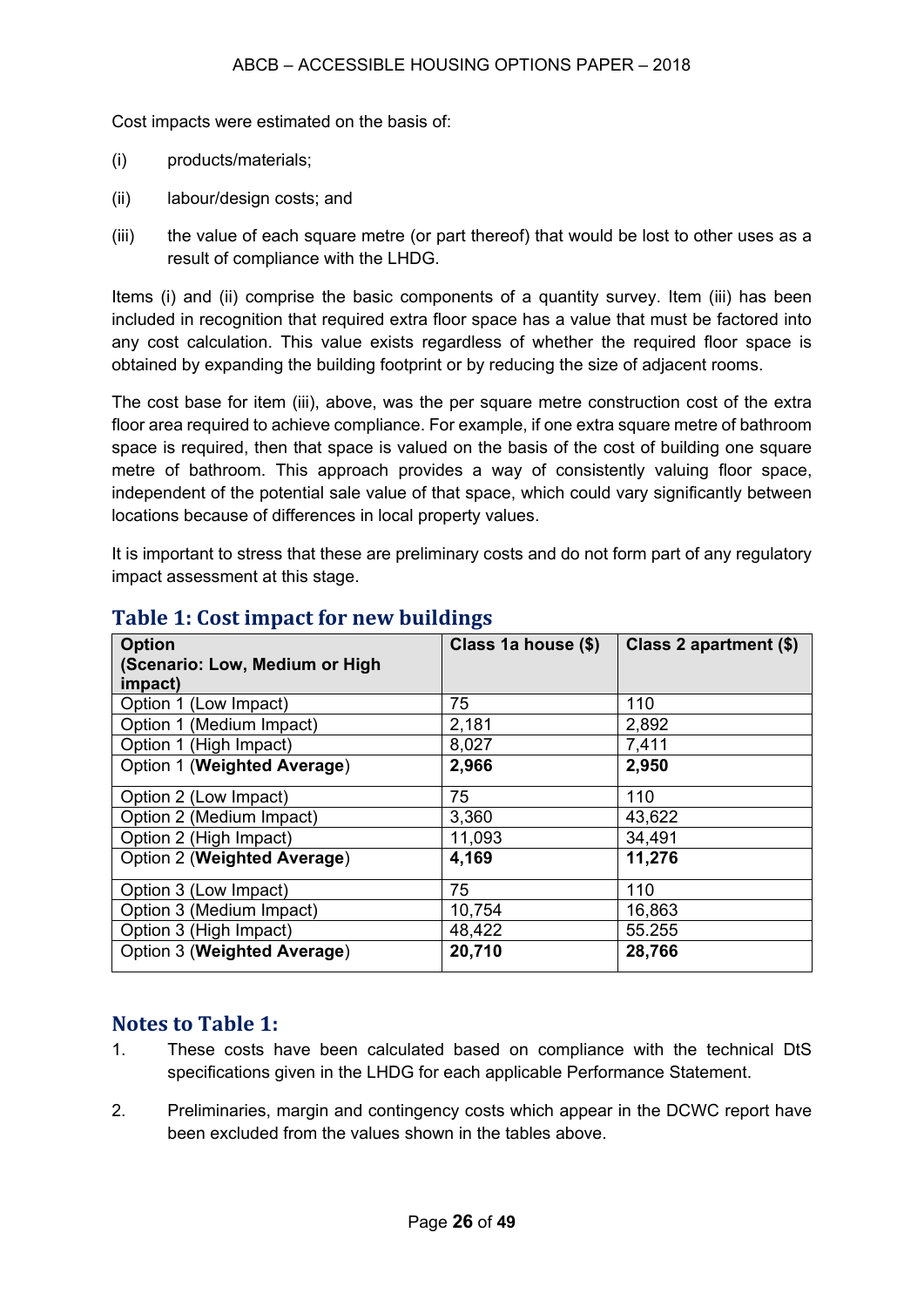- 3. Cost estimates given in the table are for the entire dwelling (for Class 2 buildings, this means each individual apartment).
- 4. Cost estimates may vary for between locations.
- 5. For further information on how the cost estimates in Table 1 are calculated, see Appendix A.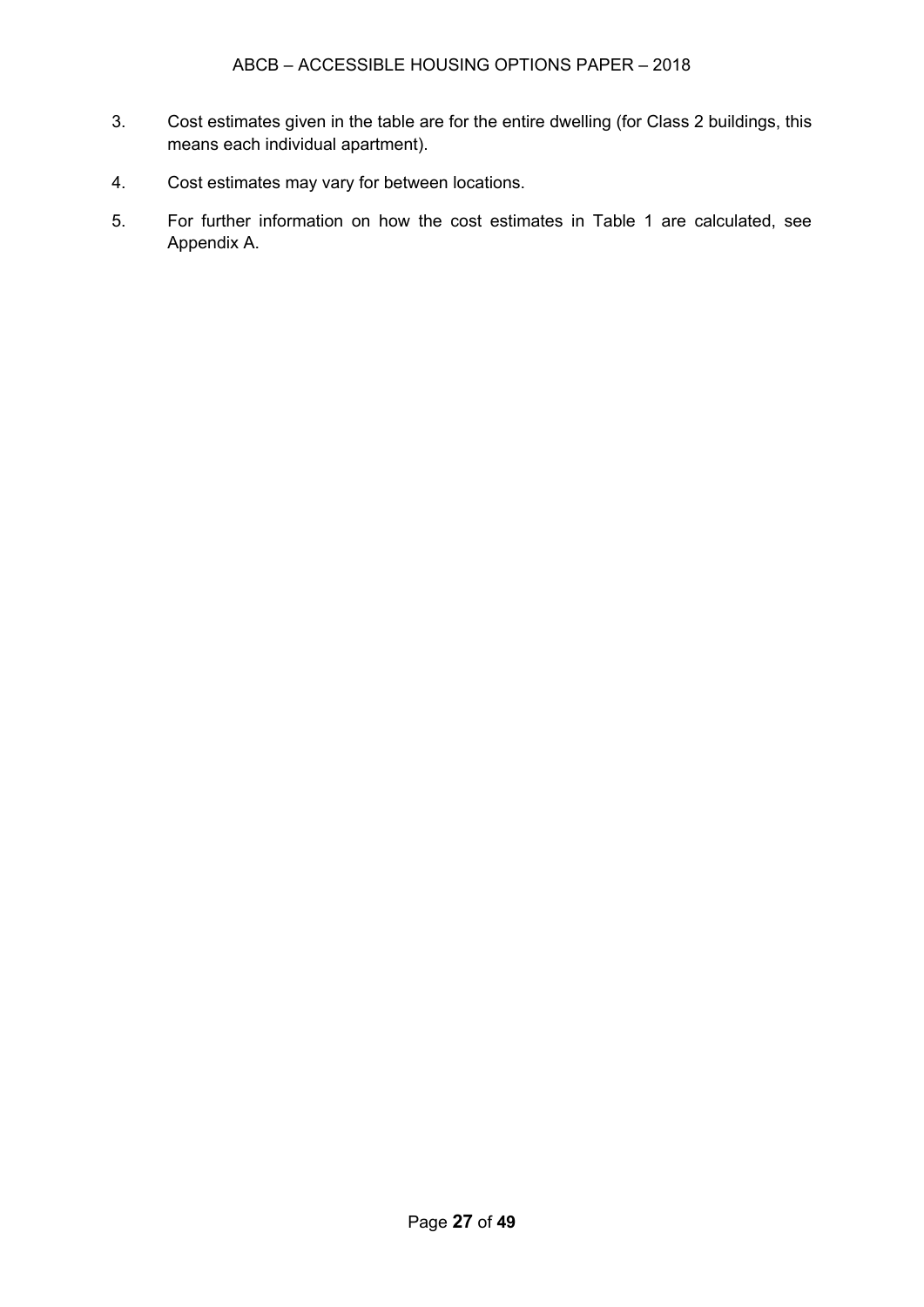## **Preliminary Costings—Retrofitting**

This section has also been prepared on the basis of advice provided by the quantity surveyors, DCWC. Its purpose is to provide the potential costs of retrofitting an existing building to comply with Option 1, or the LHDG Silver or Gold level specifications (Options 2 and 3). These costs have been included so as to provide an indicative cost comparison between future retrofitting of a building constructed today and new builds that include accessible housing features, as per the previous section.

The preliminary costings presented in this section are based on similar assumptions, inclusions and exclusions as those in the previous section. This makes them comparable to the above cost estimates for each building class and scenario.

However, while these costs represent the difference between new-builds and retrofits for the purpose of compliance with the LHDG, it does not necessarily follow that they represent the costs currently borne by people seeking to improve the accessibility of their existing home.

If housing accessibility was regulated through the NCC, any person constructing a new home would need to include all of the features required by the NCC. Whereas a person improving their existing home, under the current situation, would do so as the need arises and only include the features they consider necessary. This may be more or less than what is specified by the LHDG.

As for the previous section, it is important to stress that these are preliminary costs and do not form part of any regulatory impact assessment at this stage.

| <b>Option</b><br>(Scenario: Low, Medium or High<br>impact) | Class 1a house (\$) | Class 2 apartment (\$) |
|------------------------------------------------------------|---------------------|------------------------|
| Option 1 (Low Impact)                                      | 75                  | 110                    |
| Option 1 (Medium Impact)                                   | 32,592              | 33,370                 |
| Option 1 (High Impact)                                     | 186,312             | 170,855                |
| Option 1 (Weighted Average)                                | 76,828              | 91,716                 |
| Option 2 (Low Impact)                                      | 75                  | 110                    |
| Option 2 (Medium Impact)                                   | 41,568              | 38,320                 |
| Option 2 (High Impact)                                     | 214,296             | 249,305                |
| Option 2 (Weighted Average)                                | 87,246              | 115,905                |
| Option 3 (Low Impact)                                      | 75                  | 110                    |
| Option 3 (Medium Impact)                                   | 65,443              | 52,430                 |
| Option 3 (High Impact)                                     | 501,497             | 473,070                |
| Option 3 (Weighted Average)                                | 214,629             | 205,917                |

### **Table 2: Cost impact for retrofitting existing buildings**

The Notes to Table 2 are the same as those for Table 1.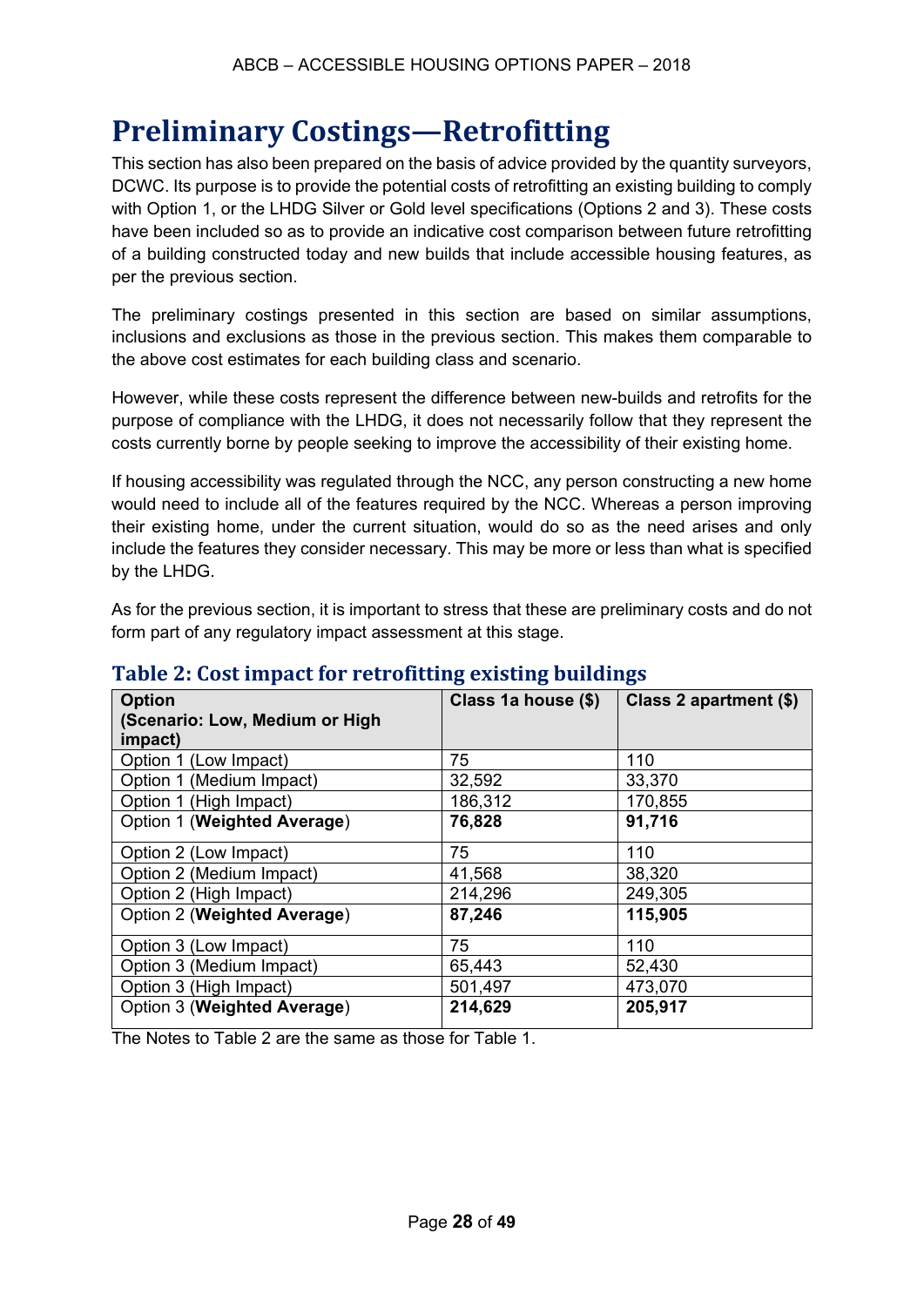## **Consultation**

The primary purpose of this Options Paper is consultation. Its role is to provide a basis for discussion of issues, objectives and policy options, and to elicit stakeholder responses that contribute toward the development of possible solutions that are feasible and have some level of stakeholder support.

Meaningful consultation promotes trust between industry, the community and government. Transparency allows stakeholders to see and judge the quality of government actions and regulatory decisions. It also provides an opportunity to participate in developing policy solutions and encourages broad ownership of solutions.

Early consultation is instrumental to the technical amendment processes of the NCC and on broader regulatory reform matters. Consultation assists in the ABCB's role as the regulatory 'gatekeeper', which includes considering alternatives to regulation, such as education and awareness raising activities.

This section outlines the consultation process that will occur in relation to this Options Paper, and the ways in which you can participate and have your say.

## **National Consultation Forums**

The ABCB will be holding a consultation forum in each capital city. These forums, to be held in mid to late October, will provide an opportunity for stakeholders to have their say on accessible housing in-person, and have questions answered directly by representatives of the ABCB.

These forums will be free to attend, although booking is essential.

Date, venue and booking details are on the ABCB website. If you have any questions about the forums, please email: nccawareness@abcb.gov.au or call 1300 134 631.

#### **Written Responses**

The ABCB will be accepting written responses to the Options Paper. Consultation questions have been provided at Appendix D. These questions are optional and do not need to be answered for your response to be accepted.

Your response may address the consultation questions and/or any other aspect of the Options Paper about which you feel you would like to comment.

#### **Response Guidelines**

The response guidelines listed below are intended to ensure that responses are able to be accepted and given due consideration:

- If you would like your response (or part thereof) to be treated as confidential, please mark it accordingly. While responses will not be published, they may be cited or quoted in later documents such as an outcomes report or RIS if not marked as confidential.
- Multiple, identical responses (i.e. campaign letters) will be considered as one single response only.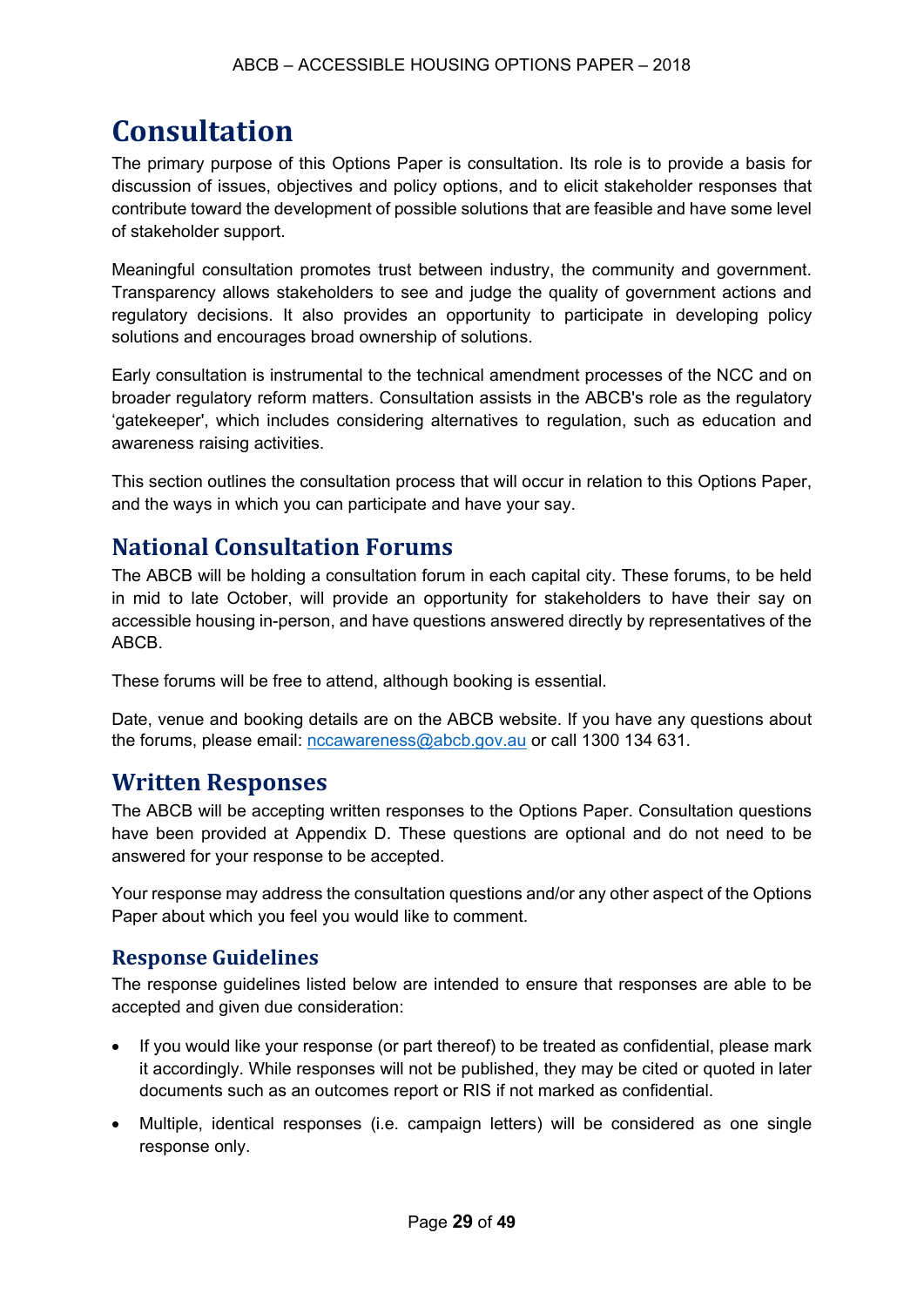• For security reasons, responses containing links to documents held in cloud-based document sharing services (Google Drive, Dropbox etc.) cannot be accepted.

#### **How to submit your response**

Responses may be emailed to: nccawareness@abcb.gov.au (with the subject line 'Accessible Housing'). Please send response as an attachment to the email, either as a Word or PDF file.

Alternatively, responses may be posted to:

Accessible Housing Australian Building Codes Board GPO Box 2013 Canberra ACT 2601.

The due date for responses is close of business (AEST) on **30 November, 2018**.

*Late submissions will not be accepted without prior arrangement.*

## **Questions**

If you have any questions regarding any aspect of the Options Paper or how to respond, please email nccawareness@abcb.gov.au, or call 1300 134 631.

## **Privacy**

The ABCB is bound by the Australian Privacy Principles in the Privacy Act 1988 (the Privacy Act), which regulates how agencies collect, use, disclose and store personal information, including sensitive information, and how individuals may access and correct records containing their personal information.

The ABCB respects the right to privacy under the Privacy Act and complies with Privacy Act requirements in relation to the collection and management of personal information.

Further information regarding the ABCB's privacy policy is available through the ABCB website at: http://www.abcb.gov.au/Footer/Privacy.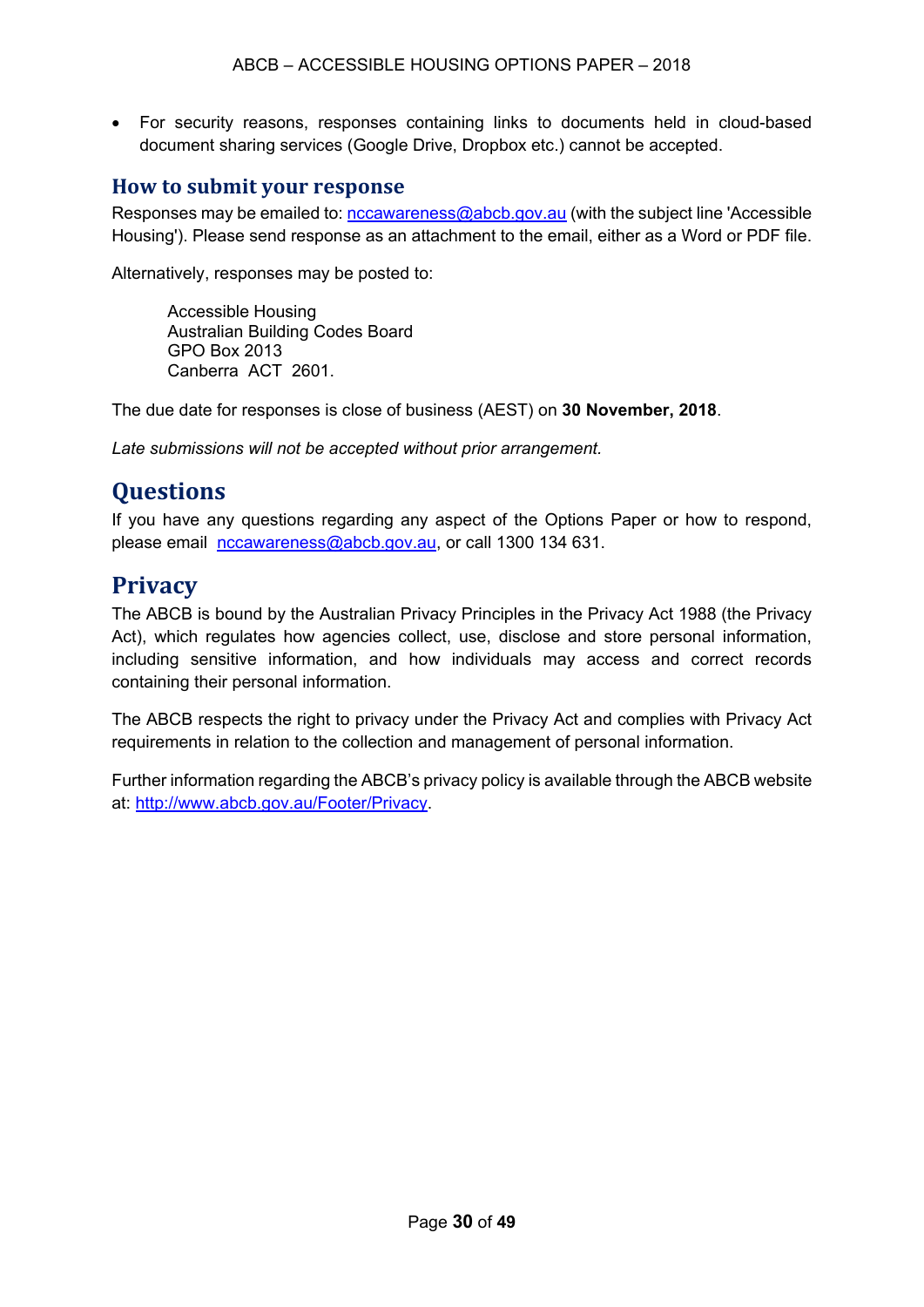## **Next Steps**

This section outlines what will occur following the completion of consultation on this Options Paper. This is set out in three steps; an outcomes report, a RIS and, pending the outcome of the RIS process, the possible inclusion of draft changes to the NCC in the NCC 2022 public comment draft. Each of these steps is explained below.

#### **Outcomes Report**

Following the closing date for written submissions, the ABCB will collate the information received into an Outcomes Report. The Outcomes Report will be made public. Its purpose will be to document the ABCB's understanding of key issues raised by stakeholders that may impact upon the development of the RIS (see below).

The Outcomes Report will also be provided to the BMF and the Disability Reform Council Ministers for their consideration prior to the commencement of the RIS.

It is anticipated that the Outcomes Report will be released in early 2019.

### **Regulation Impact Statement (RIS)**

Each major proposal to amend the NCC is assessed in the form of a RIS. The ABCB prepares a Consultation RIS for comment by interested parties, with the information gathered during consultation incorporated into a Final RIS for decision by the ABCB. As agreed by the BMF, the RIS will use a sensitivity approach and be informed by appropriate case studies and other relevant information gathered by the ABCB, including in response to this paper. 43

#### **Consultation RIS**

A Consultation RIS is prepared in accordance with COAG best practice regulation requirements for the purpose of consulting with interested parties. It incorporates all formal elements of a RIS, including a full cost-benefit analysis. Interested parties are invited to comment on any aspect of the Consultation RIS. For example, interested parties could provide comment on whether the description of the problem captures the essence of the issues or to suggest other options that are viable that can address the problem. Interested parties are encouraged to comment on the impacts of the options – both the costs and the benefits – and how the regulatory proposal will work in practice. Comments on the Consultation RIS will assist in preparation of a Final RIS for decision-makers.

Each Consultation RIS is assessed by the Office of Best Practice Regulation (OBPR) and assessed for compliance with the COAG requirements for best practice regulation.

The content of a Consultation RIS does not reflect a final decision of the ABCB Board in relation to the matter that is the subject of the RIS.

#### **Final RIS**

The ABCB will review all comments received on the Consultation RIS and incorporate stakeholder information and data into the regulatory analysis, as appropriate. The RIS will be

<sup>43</sup> Building Ministers Forum (BMF), *Communique,* 6 October 2017.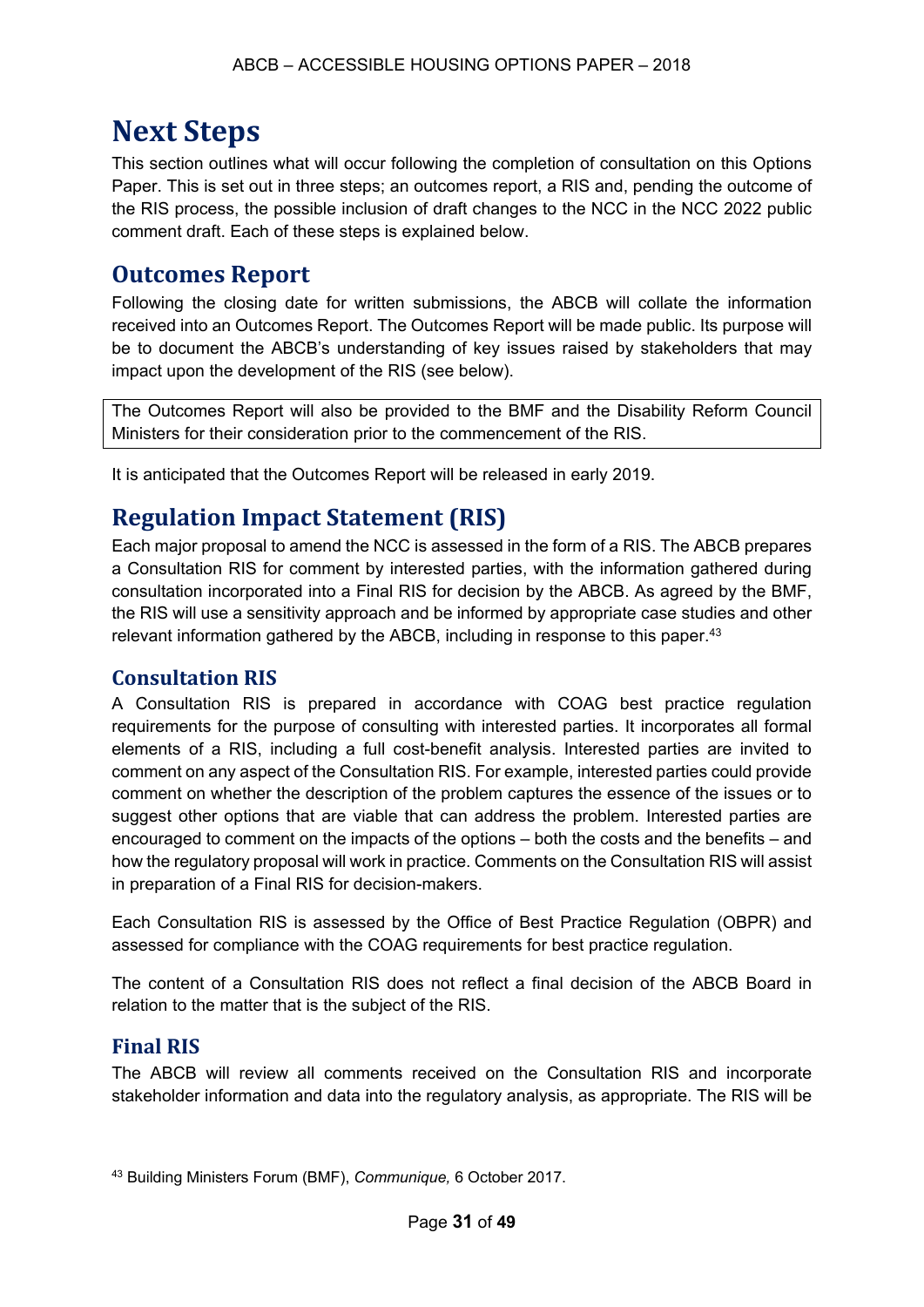forwarded to the ABCB Board as an input into its decision-making on whether any changes should be made to the NCC.

### **NCC Public Comment Draft**

Pending the outcome of the RIS process, draft technical changes to the NCC to include housing accessibility requirements would be exposed for public comment as part of the NCC 2022 public comment draft.

Under the three-yearly amendment cycle that applies to the NCC, the 2022 edition would be the first available opportunity to expose any draft technical changes to the NCC for public comment.

It is expected that the NCC 2022 public comment draft will open for comment in the first half of 2021.

Responses to the public comment draft will be considered by the ABCB's Building Codes Committee (BCC) as appropriate. The role of this committee is to provide expert advice on technical matters; it is not a decision-making body.

Following BCC consideration, the proposed text of the NCC is provided to the ABCB Board for sign-off. When this occurs, the text is finalised and prepared for publication.

It is anticipated that the 2022 edition of the NCC will take effect in each State and Territory on 1 May, 2022.

The BMF and the Disability Reform Council Ministers will be involved in the progress of these steps as appropriate.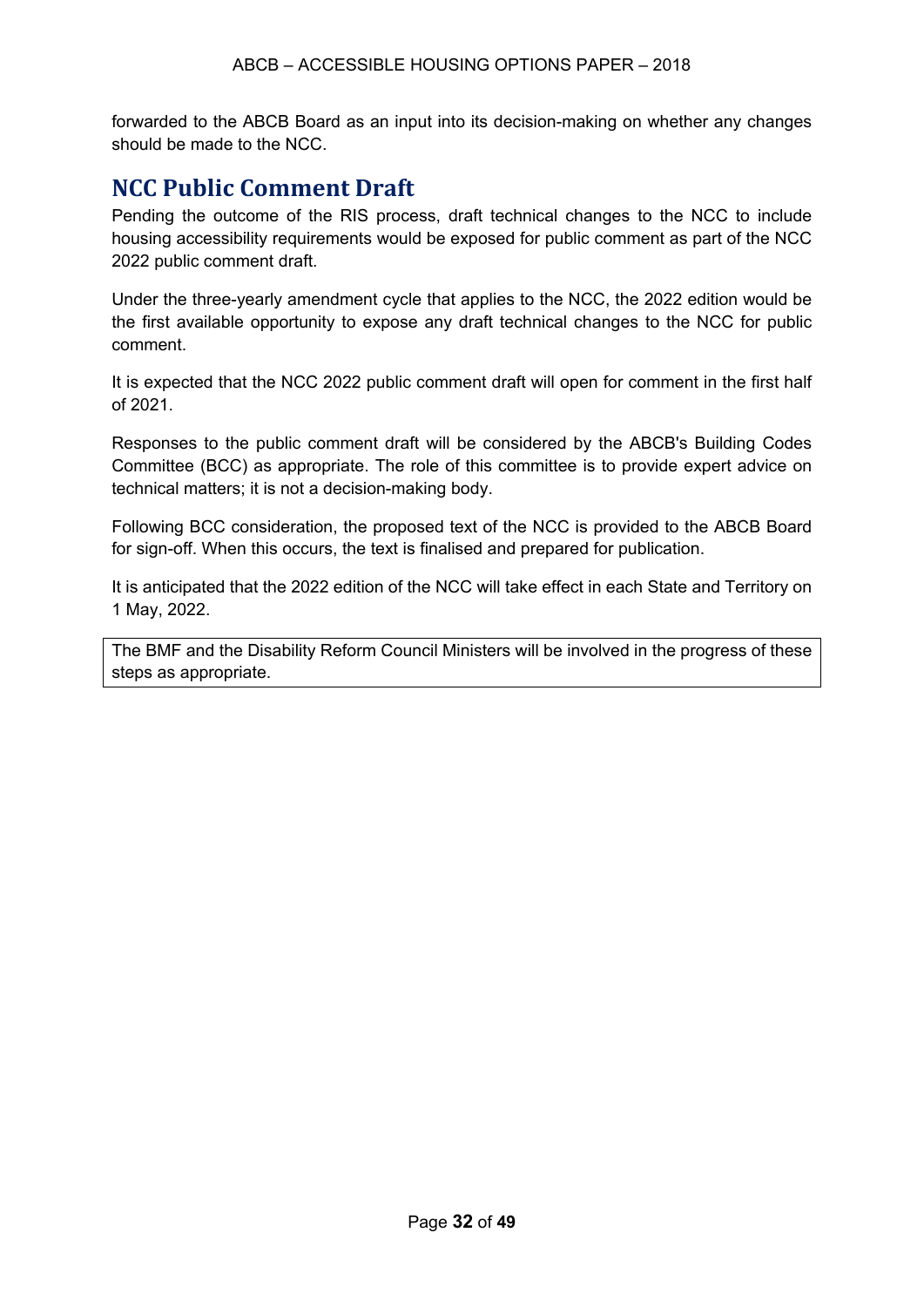## **Appendix A – Weighted Average Cost Scenarios**

The scenarios and scenario weightings used in the 'Preliminary Costings' sections are based on the tables given in this Appendix. The weightings applied to each of the High, Medium and Low impact scenarios are based on the expert judgement of the quantity surveyor (DCWC) based on their experience of the construction industry.

Only the LHDG Silver and Gold Levels (Options 2 and 3) are included here; for the Option 1 it is assumed that the scenario weighting would be the same as for the Silver Level.

A list of the Performance Requirements (referred to in the LHDG as 'Design Elements') applicable under the Silver and Gold Levels has been included above each table for easy reference when reading the table.

### **Performance Requirements – LHDG Silver Level**

- (1) A safe, continuous, step-free pathway from the street entrance and/or parking area to a dwelling entrance that is level (Note: this does not apply for blocks steeper than 1:14.)
- (2) At least one level (step-free) entrance into the dwelling to enable home occupants to easily enter and exit the dwelling.
- (3) Internal doors and corridors that facilitate comfortable and unimpeded movement between spaces.
- (4) The ground (or entry) level has a toilet to support easy access for home occupants and visitors.
- (5) The bathroom and shower is designed for easy and independent access for all home occupants.
- (6) Bathroom and toilet walls are built to enable grabrails to be safely and economically installed (immediately or in the future).
- (7) Where installed, stairways are designed to reduce the likelihood of injury and also enable a safe pathway. (Note: For Silver Level, this does not add to existing NCC requirements.)

| <b>Performance</b><br><b>Requirement</b> | <b>Low Impact</b><br>(% of dwellings) | <b>Medium Impact</b><br>(% of dwellings) | <b>High Impact</b><br>(% of Dwellings) |
|------------------------------------------|---------------------------------------|------------------------------------------|----------------------------------------|
|                                          | 25                                    | 55                                       | 20                                     |
| (2)                                      | 20                                    | 40                                       | 40                                     |
| (3)                                      | 10                                    | 60                                       | 30                                     |
| (4)                                      | 10                                    | 85                                       | 5                                      |
| (5)                                      | 10                                    | 60                                       | 30                                     |
| (6)                                      | 5                                     | 95                                       | 0                                      |
| ′7′                                      | 95                                    | 0                                        | 5                                      |

#### **Table A1 – New Class 1a Dwellings (Silver Level)**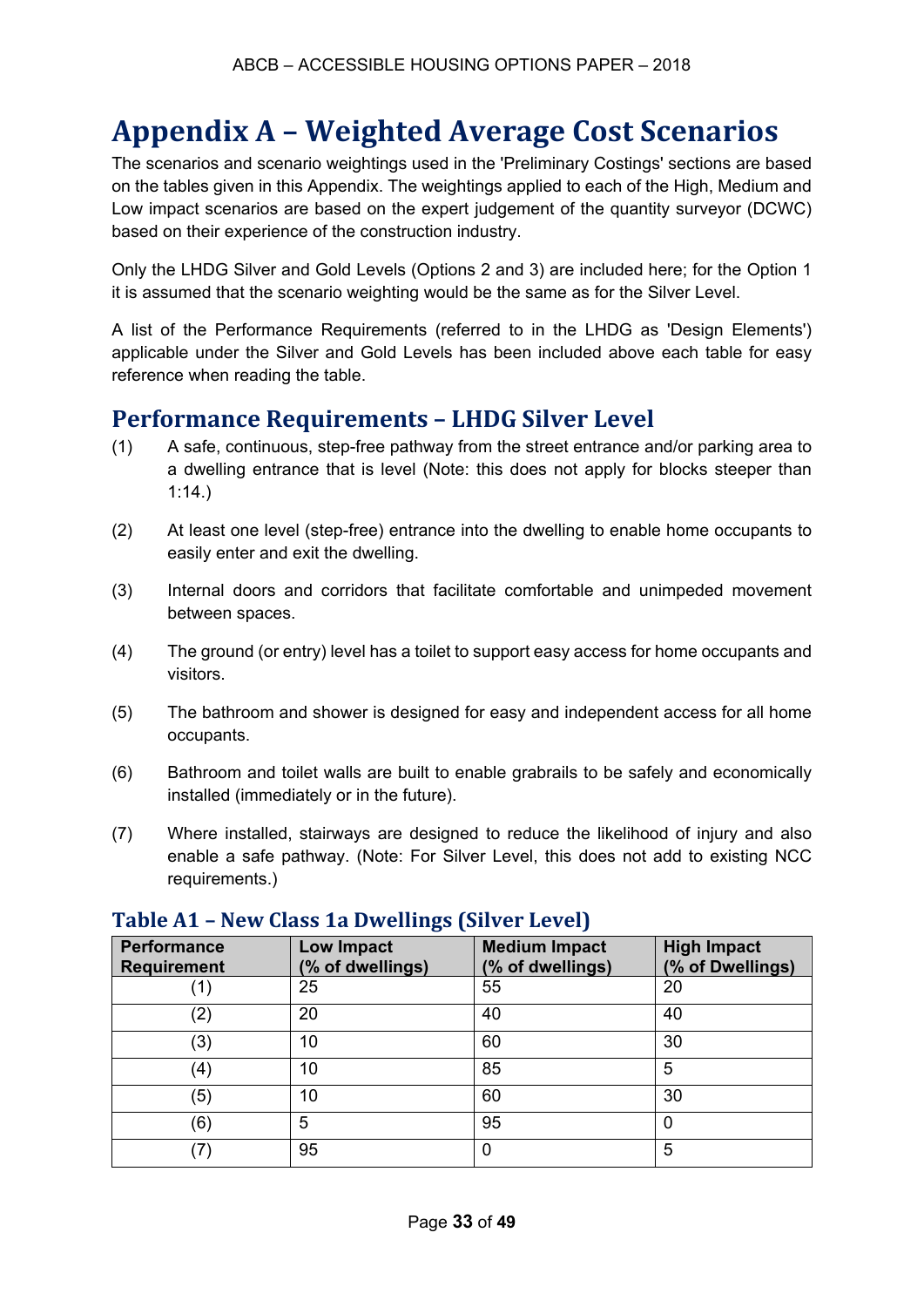| <b>Performance</b><br><b>Requirement</b> | <b>Low Impact</b><br>(% of dwellings) | <b>Medium Impact</b><br>(% of dwellings) | <b>High Impact</b><br>(% of Dwellings) |
|------------------------------------------|---------------------------------------|------------------------------------------|----------------------------------------|
|                                          | 25                                    | 55                                       | 20                                     |
| (2)                                      | 20                                    | 40                                       | 40                                     |
| (3)                                      | 10                                    | 60                                       | 30                                     |
| (4)                                      | 10                                    | 65                                       | 25                                     |
| (5)                                      | 10                                    | 60                                       | 30                                     |
| (6)                                      | 5                                     | 0                                        | 95                                     |
|                                          | 95                                    | 0                                        | 5                                      |

#### **Table A2 – Retrofitted Class 1a Dwellings (Silver Level)**

#### **Table A3 – New Class 2 Apartments (Silver Level)**

| <b>Performance</b><br><b>Requirement</b> | <b>Low Impact</b><br>(% of dwellings) | <b>Medium Impact</b><br>(% of dwellings) | <b>High Impact</b><br>(% of Dwellings) |
|------------------------------------------|---------------------------------------|------------------------------------------|----------------------------------------|
|                                          | 30                                    | 40                                       | 30                                     |
| (2)                                      | 30                                    | 0                                        | 70                                     |
| $^{\prime}3)$                            | 30                                    | 20                                       | 50                                     |
| (4)                                      | 30                                    | 65                                       | 5                                      |
| (5)                                      | 30                                    | 60                                       | 10                                     |
| (6)                                      | 30                                    | 0                                        | 70                                     |
| '7ì                                      | 90                                    | 0                                        | 10                                     |

#### **Table A4 – Retrofitted Class 2 Apartments (Silver Level)**

| Performance<br><b>Requirement</b> | <b>Low Impact</b><br>(% of dwellings) | <b>Medium Impact</b><br>(% of dwellings) | <b>High Impact</b><br>(% of Dwellings) |
|-----------------------------------|---------------------------------------|------------------------------------------|----------------------------------------|
|                                   | 30                                    | 40                                       | 30                                     |
| (2)                               | 30                                    | 0                                        | 70                                     |
| (3)                               | 30                                    | 20                                       | 50                                     |
| (4)                               | 30                                    | 25                                       | 45                                     |
| (5)                               | 30                                    | 60                                       | 10                                     |
| (6)                               | 30                                    | 0                                        | 70                                     |
| ′7′                               | 90                                    | 0                                        | 10                                     |

## **Performance Requirements – LHDG Gold Level**

- (1) A safe, continuous, step-free pathway from the street entrance and/or parking area to a dwelling entrance that is level.
- (2) At least one level (step-free) entrance into the dwelling to enable home occupants to easily enter and exit the dwelling.
- (3) Internal doors and corridors that facilitate comfortable and unimpeded movement between spaces.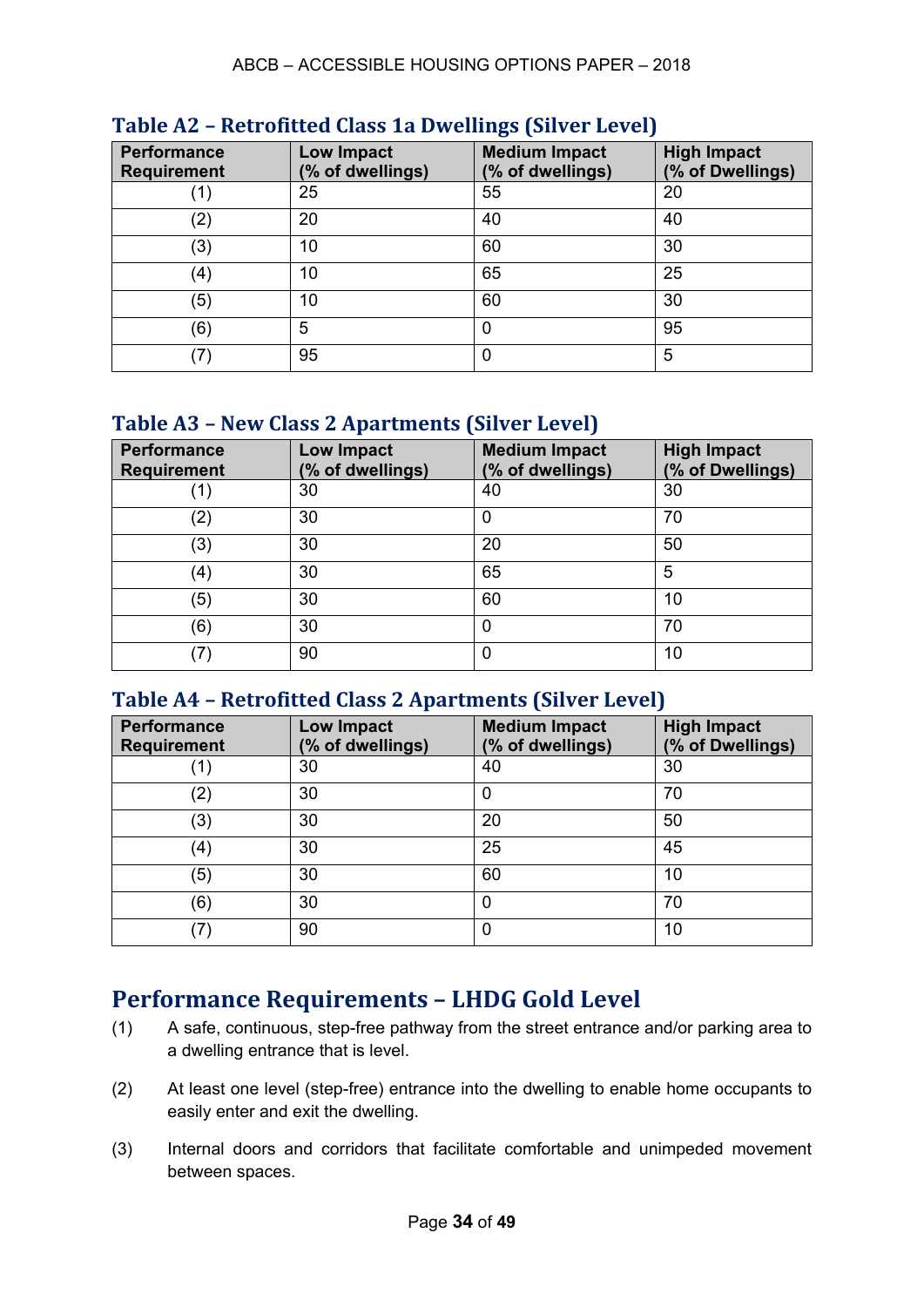- (4) The ground (or entry) level has a toilet to support easy access for home occupants and visitors.
- (5) The bathroom and shower is designed for easy and independent access for all home occupants.
- (6) Bathroom and toilet walls are built to enable grabrails to be safely and economically installed (immediately or in the future).
- (7) Where installed, stairways are designed to reduce the likelihood of injury and also enable a safe pathway.
- (8) The kitchen space is designed to support ease of movement between fixed benches and to support easy adaptation.
- (9) The laundry space is designed to support ease of movement between fixed benches and to support easy adaptation.
- (10) There is a space on the ground (or entry) level that can be used as a bedroom.
- (11) Light switches are located at heights that are easy to reach for all home occupants.
- (12) Occupants are able to easily and independently open and close doors.

| <b>Performance</b><br><b>Requirement</b> | <b>Low Impact</b><br>(% of dwellings) | <b>Medium Impact</b><br>(% of dwellings) | <b>High Impact</b><br>(% of Dwellings) |
|------------------------------------------|---------------------------------------|------------------------------------------|----------------------------------------|
| (1)                                      | 25                                    | 55                                       | 20                                     |
| (2)                                      | 20                                    | 40                                       | 40                                     |
| (3)                                      | 10                                    | 60                                       | 30                                     |
| (4)                                      | 10                                    | 85                                       | 5                                      |
| (5)                                      | 10                                    | 60                                       | 30                                     |
| (6)                                      | 5                                     | 0                                        | 95                                     |
| $\left( 7\right)$                        | 10                                    | 35                                       | 55                                     |
| (8)                                      | 20                                    | 30                                       | 50                                     |
| (9)                                      | 20                                    | 30                                       | 50                                     |
| (10)                                     | 80                                    | $\mathbf 0$                              | 20                                     |

#### **Table A5 – New Class 1a Dwellings (Gold Level)**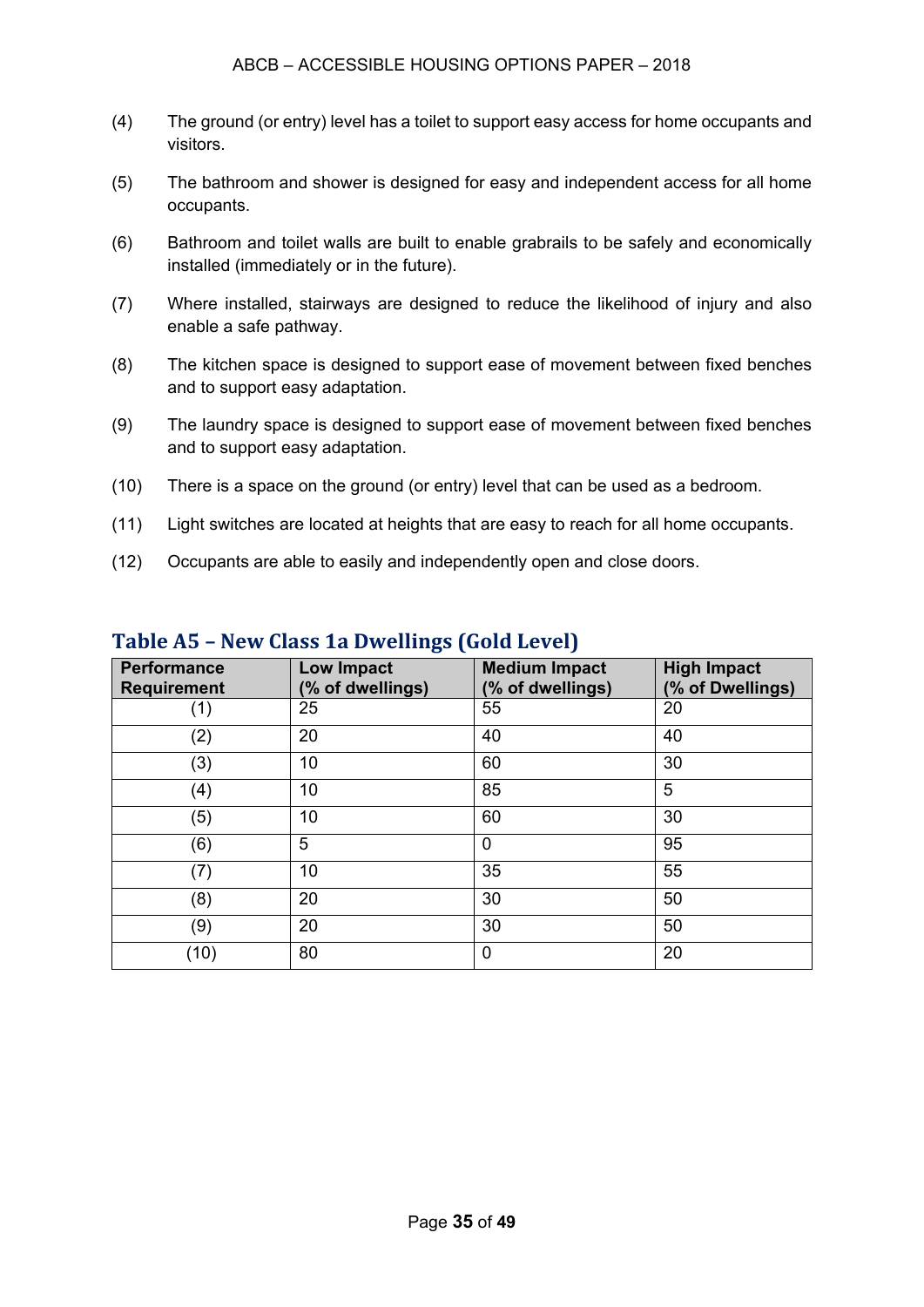| <b>Performance</b><br><b>Requirement</b> | Low Impact<br>(% of dwellings) | <b>Medium Impact</b><br>(% of dwellings) | <b>High Impact</b><br>(% of Dwellings) |
|------------------------------------------|--------------------------------|------------------------------------------|----------------------------------------|
| (1)                                      | 25                             | 55                                       | 20                                     |
| (2)                                      | 20                             | 40                                       | 40                                     |
| (3)                                      | 10                             | 60                                       | 30                                     |
| (4)                                      | 10                             | 65                                       | 25                                     |
| (5)                                      | 10                             | 60                                       | 30                                     |
| (6)                                      | 5                              | 0                                        | 95                                     |
| (7)                                      | 10                             | 35                                       | 55                                     |
| (8)                                      | 20                             | 30                                       | 50                                     |
| (9)                                      | 20                             | 30                                       | 50                                     |
| (10)                                     | 80                             | 0                                        | 20                                     |

#### **Table A6 – Retrofitted Class 1a Dwellings (Gold Level)**

## **Table A7 – New Class 2 Apartments (Gold Level)**

| <b>Performance</b><br><b>Requirement</b> | <b>Low Impact</b><br>(% of dwellings) | <b>Medium Impact</b><br>(% of dwellings) | <b>High Impact</b><br>(% of Dwellings) |
|------------------------------------------|---------------------------------------|------------------------------------------|----------------------------------------|
| (1)                                      | 20                                    | 30                                       | 50                                     |
| (2)                                      | 10                                    | 0                                        | 90                                     |
| (3)                                      | 10                                    | 30                                       | 60                                     |
| (4)                                      | 20                                    | 75                                       | 5                                      |
| (5)                                      | 20                                    | 70                                       | 10                                     |
| (6)                                      | 20                                    | 0                                        | 80                                     |
| (7)                                      | 60                                    | 30                                       | 10                                     |
| (8)                                      | 30                                    | 20                                       | 50                                     |
| (9)                                      | 20                                    | 10                                       | 70                                     |
| (10)                                     | 90                                    | 0                                        | 10                                     |

## **Table A8 – Retrofitted Class 2 Apartments (Gold Level)**

| <b>Performance</b><br><b>Requirement</b> | Low Impact<br>(% of dwellings) | <b>Medium Impact</b><br>(% of dwellings) | <b>High Impact</b><br>(% of Dwellings) |
|------------------------------------------|--------------------------------|------------------------------------------|----------------------------------------|
| (1)                                      | 20                             | 30                                       | 50                                     |
| (2)                                      | 10                             | 0                                        | 90                                     |
| (3)                                      | 10                             | 30                                       | 60                                     |
| (4)                                      | 20                             | 25                                       | 55                                     |
| (5)                                      | 20                             | 70                                       | 10                                     |
| (6)                                      | 20                             | 0                                        | 80                                     |
| (7)                                      | 60                             | 30                                       | 10                                     |
| (8)                                      | 30                             | 20                                       | 50                                     |
| (9)                                      | 20                             | 10                                       | 70                                     |
| (10)                                     | 90                             | 0                                        | 10                                     |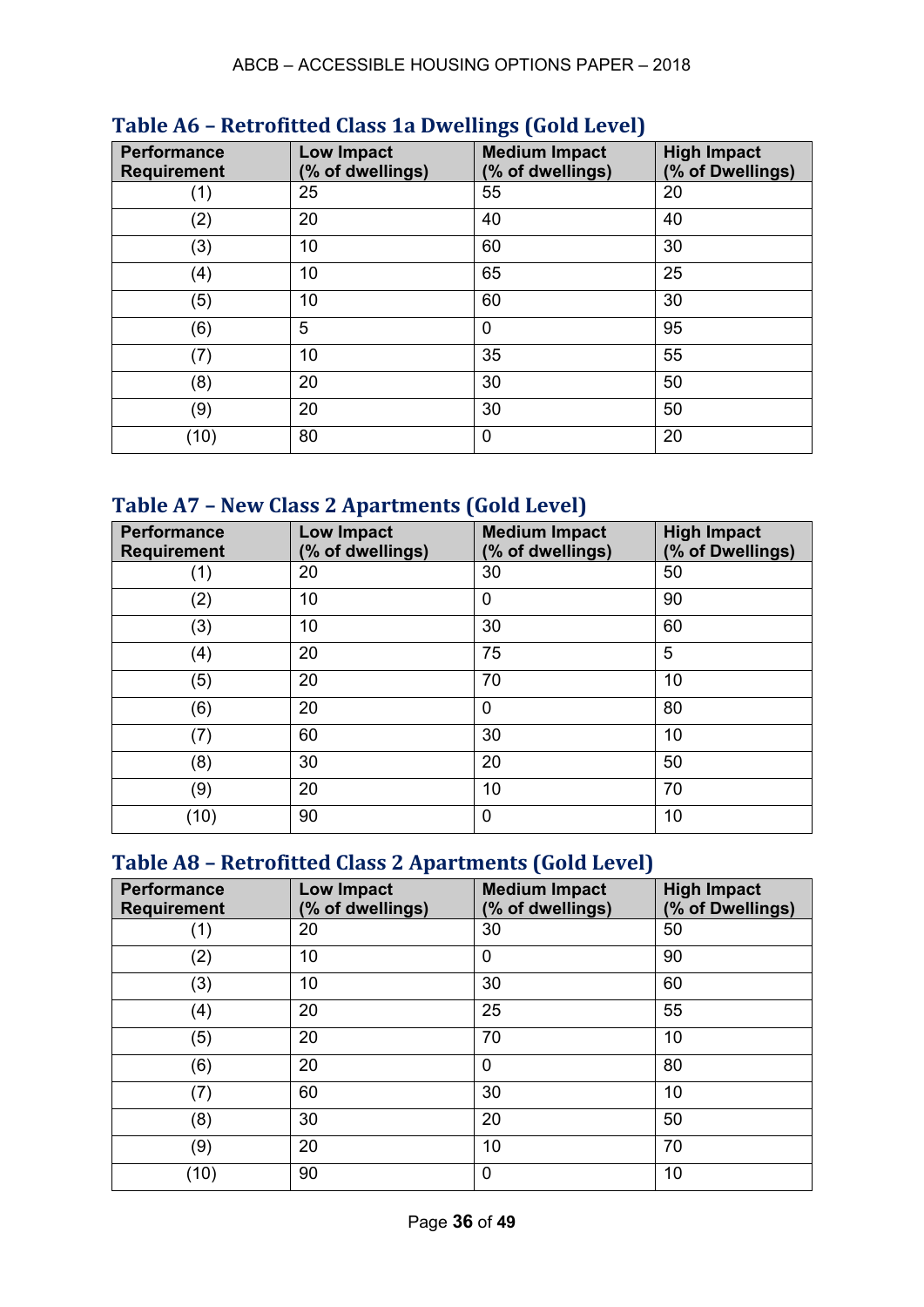## **Calculation Method for Tables 1 and 2**

Tables 1 and 2 set out cost estimates according to a low, medium, high, and weighted average cost impact scenarios. This section provides additional explanatory information on how these cost estimates are derived, based on the report provided by DCWC.

The DCWC report provides fully itemised cost estimates in Appendix 2 of the report, which are arranged as follows:

- Class 1a dwellings
	- o LHDG Silver Standard
		- **Design Elements (1-7)** 
			- Scenarios (Low, Medium, High)
	- o LHDG Gold Standard
		- Design Elements (1-12)
			- Scenarios (Low, Medium, High)
- Class 2 dwellings
	- o LHDG Silver Standard
		- **Design Elements (1-7)** 
			- Scenarios (Low, Medium, High)
	- o LHDG Gold Standard
		- Design Elements (1-12)
			- Scenarios (Low, Medium, High)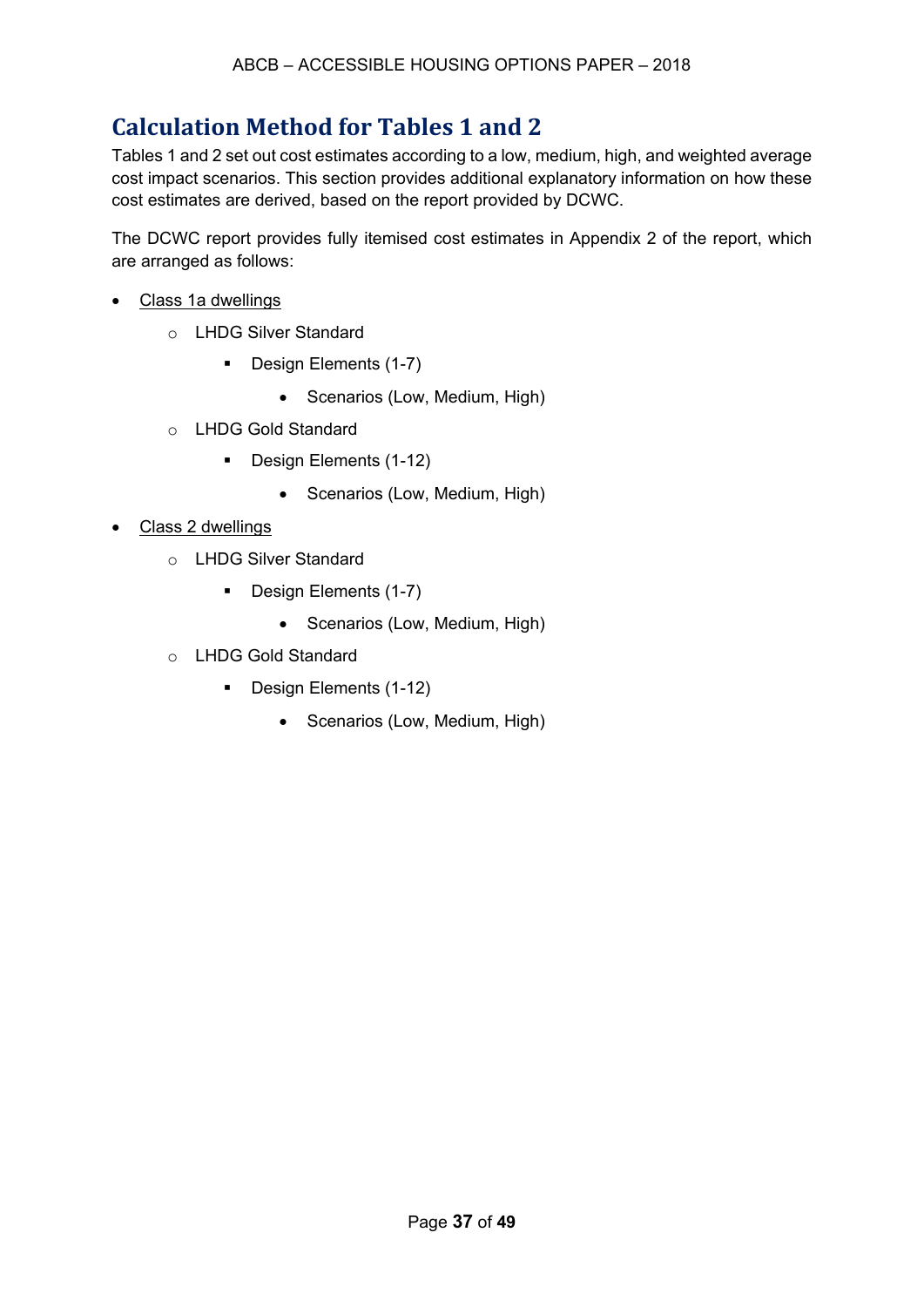## **Appendix B – Building Classifications**

This appendix provides information on relevant NCC building classifications. Building classifications are used in the NCC to assist in determining which of the NCC's requirements are applicable to particular types of buildings.

The NCC defines Class 1 and Class 2 buildings as follows (extracted from NCC 2016):

**Class 1:** One or more buildings which in association constitute—

- (a) **Class 1a**  a single dwelling being
	- (i) a detached house; or
	- (ii) one of a group of two or more attached dwellings, each being a building, separated by a fire-resisting wall, including a row house, terrace house, town house or villa unit; or
- (b) **Class 1b** 
	- (i) a boarding house, guest house, hostel or the like—
		- $(A)$  with a total area of all floors not exceeding 300 m<sup>2</sup> measured over the enclosing walls of the Class 1b; and
		- (B) in which not more than 12 persons would ordinarily be resident; or
	- (ii) 4 or more single dwellings located on one allotment and used for short-term holiday accommodation,

which are not located above or below another dwelling or another Class of building other than a private garage.

( Note: Class 1b buildings are outside the scope of the proposal. )

**Class 2:** a building containing 2 or more sole occupancy units each being a separate dwelling.

The term 'sole occupancy unit', in this context, means a room or other part of a building for occupation by one or joint owner, lessee, tenant, or other occupier to the exclusion of any other owner, lessee, tenant, or other occupier. 44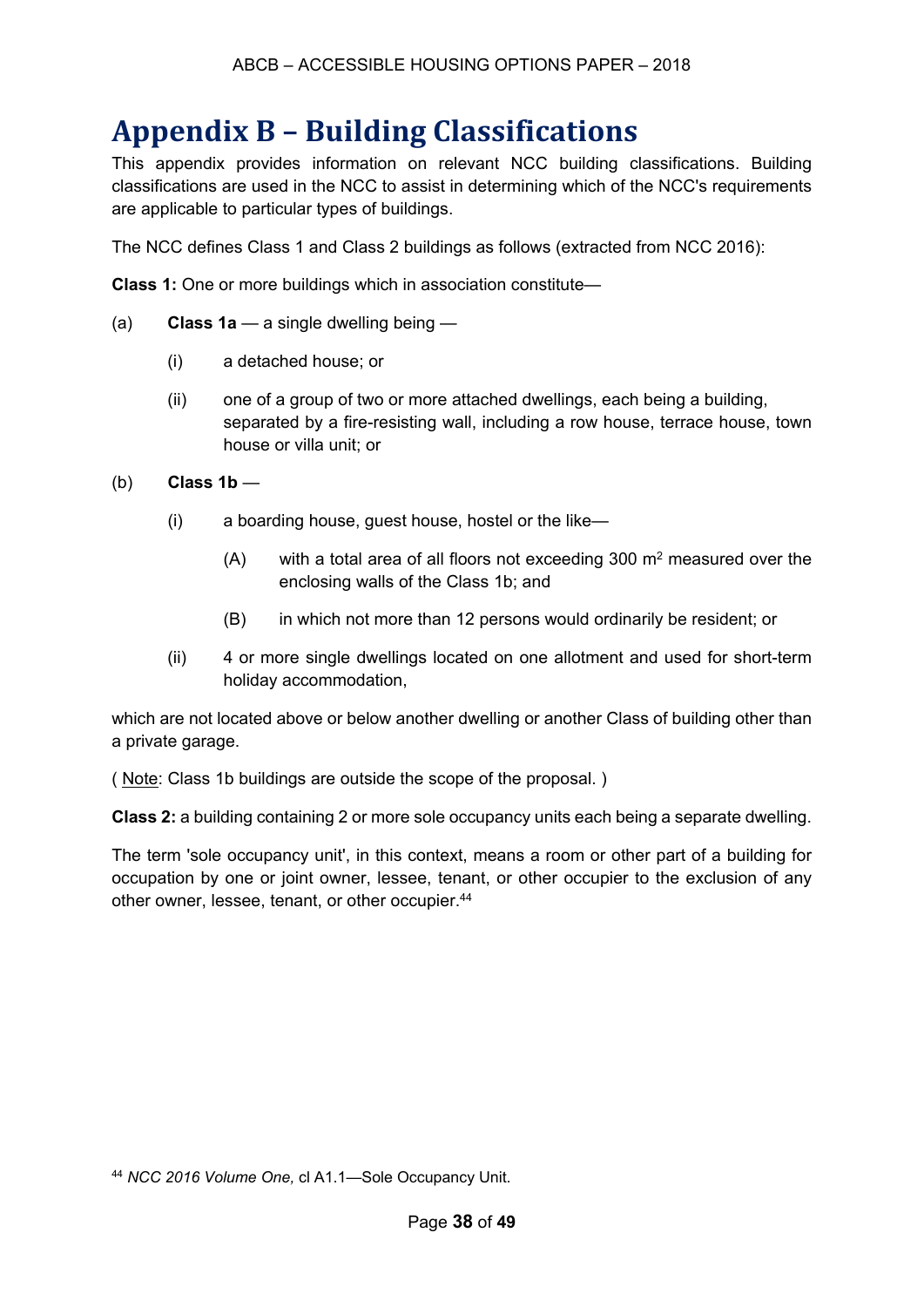## **Appendix C – Acronyms and Abbreviations**

The following acronyms and abbreviations are used throughout the Options Paper:

**ABCB**, means Australian Building Codes Board.

**above n**, followed by a number, is used in the footnotes to direct the reader to an earlier footnote, generally for the purpose of locating the full details of a source cited.

**ACT**, means Australian Capital Territory.

**ANUHD**, means Australian Network on Universal Housing Design.

**BCC**, means Building Codes Committee.

**BMF**, means Building Ministers' Forum.

**COAG**, means Council of Australian Governments.

**Cwlth.**, means Commonwealth.

**DCWC**, means Donald Cant Watts Corke (quantity surveyors).

**DDA**, means *Disability Discrimination Act 1992* (Cwlth.)

**DPCD**, means Department of Planning and Community Development (Victoria).

**DRC**, means Disability Reform Council.

**DtS**, means Deemed-to-Satisfy (Provision).

**Ibid.***,* used in the footnotes, means 'in the same place' (L *'ibidem'*). It is used to refer to a source cited in the footnote above.

**IGA**, means Inter-governmental Agreement.

**LHA**, means Livable Housing Australia.

**LHDG**, means Livable Housing Design Guidelines.

**NCC**, means National Construction Code.

**NDIS**, means National Disability Insurance Scheme.

**NDS**, means National Disability Strategy.

**NSW**, means New South Wales.

**NT**, means Northern Territory.

**OBPR**, means Office of Best Practice Regulation.

**Options Paper**, means the ABCB Accessible Housing Options Paper (this document).

**PCC**, means Plumbing Code Committee.

**PFC**, means Proposal-for-Change.

**Qld.**, means Queensland.

**R&IA**, means Rights & Inclusion Australia.

**RIA**, means Regulation Impact Assessment. An RIS is one component of the RIA process.

**RIS**, means Regulation Impact Statement.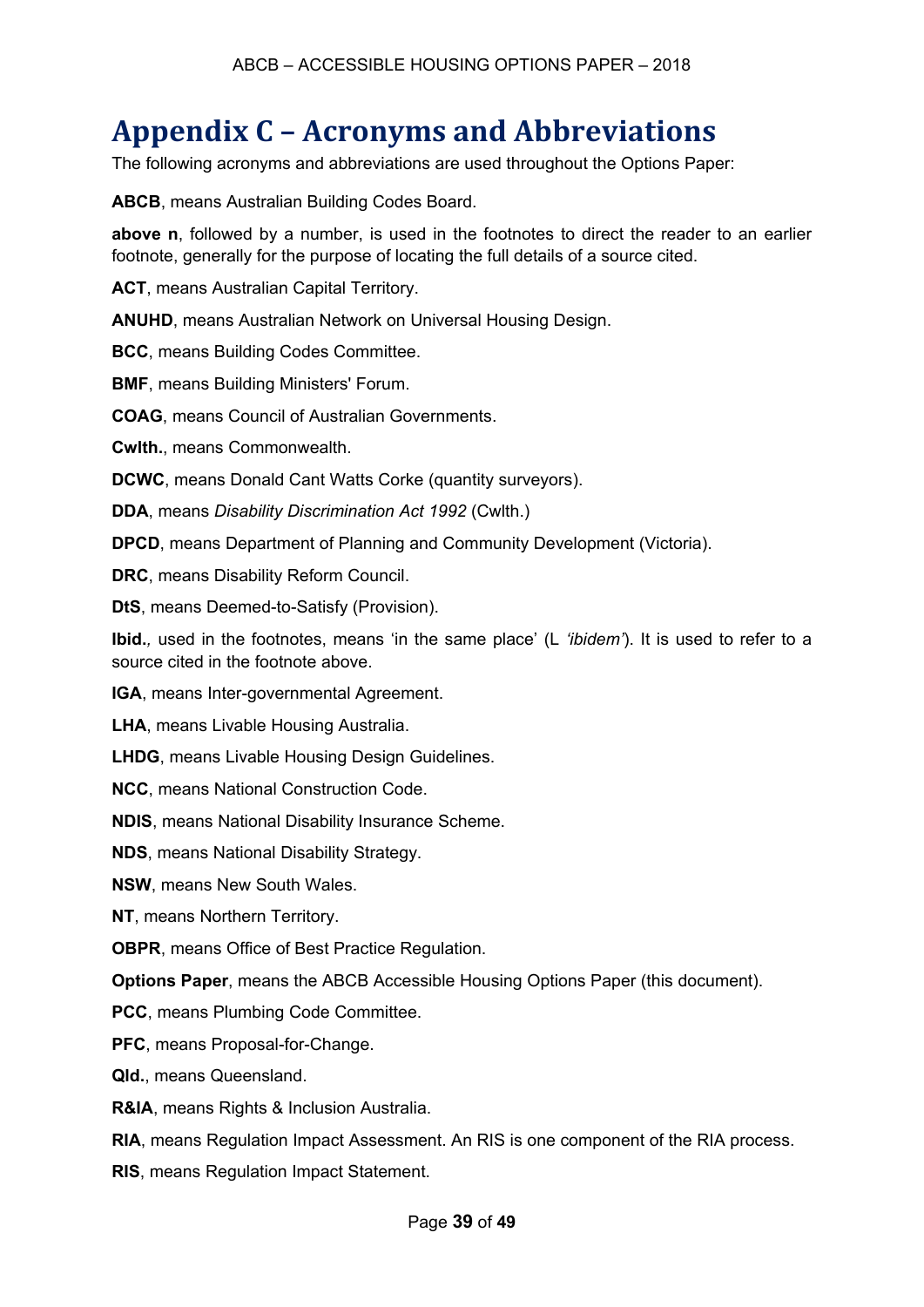(*Acronyms and Abbreviations, continued*)

**SA**, means South Australia.

**Tas.**, means Tasmania.

**Vic.**, means Victoria.

**VM**, means Verification Method.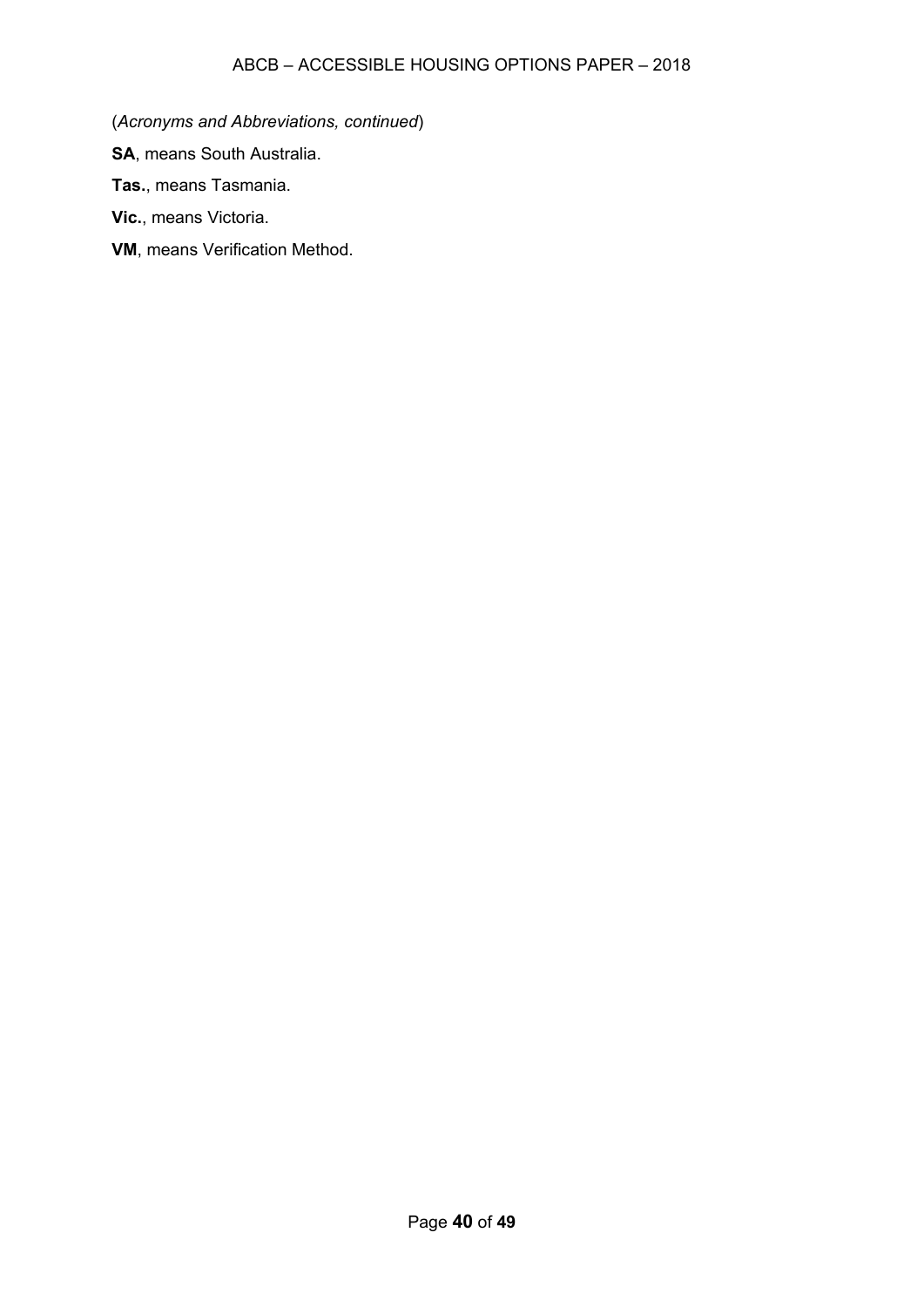## **Consultation Questions**

This appendix sets out a series of consultation questions that are intended to stimulate discussion and guide responses to this Options Paper.

For an editable version of this form, please download the Microsoft Word version from the ABCB website.

## **Your details**

Note: You do not need to provide this information, however doing so will enable us to contact you if we need to seek clarification or further information regarding your response.

**Name:** *Click here to enter text.*

**State / Territory:** *Click here to enter text.*

**Telephone number:** *Click here to enter text.*

**Email or postal address:** *Click here to enter text.*

#### **General Questions**

1. Are you participating in this consultation as an individual or on behalf of an organisation or business (tick one as appropriate)?

□ Individual

□ Organisation

☐ Business

*If you have ticked 'business' or 'organisation' above, please skip to question 8.*

2. Which of the following best describes your living arrangements (tick one as appropriate)?

 $\Box$  Living in private rental

 $\Box$  Living in public housing

☐ Owner occupier

 $\Box$  Living with friend or family

- $\Box$  Living in specialist housing
- 3. Are you living with a disability (tick one as appropriate)?

☐ Yes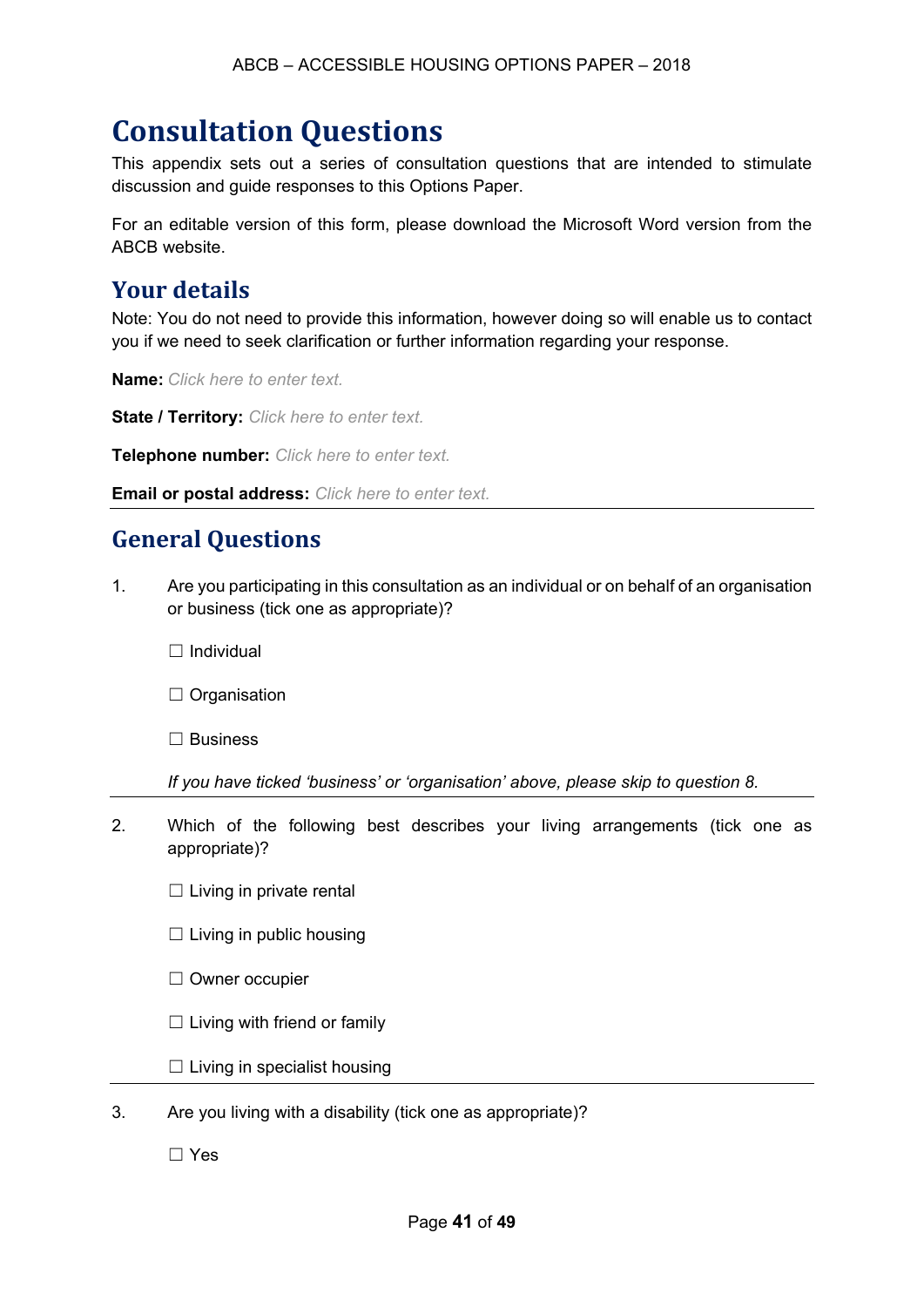|    | $\Box$ No                                                                                                                                                                        |
|----|----------------------------------------------------------------------------------------------------------------------------------------------------------------------------------|
|    | $\Box$ Prefer not to say                                                                                                                                                         |
| 4. | Are you a carer of someone living with disability (tick one as appropriate)?                                                                                                     |
|    | $\Box$ Yes                                                                                                                                                                       |
|    | $\Box$ No                                                                                                                                                                        |
|    | $\Box$ Prefer not to say                                                                                                                                                         |
| 5. | If you answered 'Yes' to questions 3 or 4, does your disability or that of the person you<br>care for require the home to have accessibility features (tick one as appropriate)? |
|    | $\Box$ Yes                                                                                                                                                                       |
|    | $\Box$ No                                                                                                                                                                        |
|    | $\Box$ Prefer not to say                                                                                                                                                         |
| 6. | If you answered 'Yes' to question 5, what features were required (tick each that is<br>applicable)?                                                                              |
|    | $\Box$ A ramp or safe pathway to the front door or other entrance                                                                                                                |
|    | $\Box$ A step-free entrance to the home                                                                                                                                          |
|    | □ Wider internal doors and corridors                                                                                                                                             |
|    | An accessible toilet or bathroom on the ground floor or entrance level                                                                                                           |
|    | A bathroom and shower that is easier to access                                                                                                                                   |
|    | Grabrails installed in bathroom and toilet                                                                                                                                       |
|    | Safer internal stairways and paths                                                                                                                                               |
|    | $\Box$ More space in and around the kitchen                                                                                                                                      |
|    | $\Box$ More space in and around the laundry                                                                                                                                      |
|    | Bedroom on the ground (or entry) level                                                                                                                                           |
|    | $\sqsupset$ Light switches installed at heights that are easy to reach                                                                                                           |
|    | Doors that are easier to open and close                                                                                                                                          |
|    | Other (please specify) Click here to enter text.                                                                                                                                 |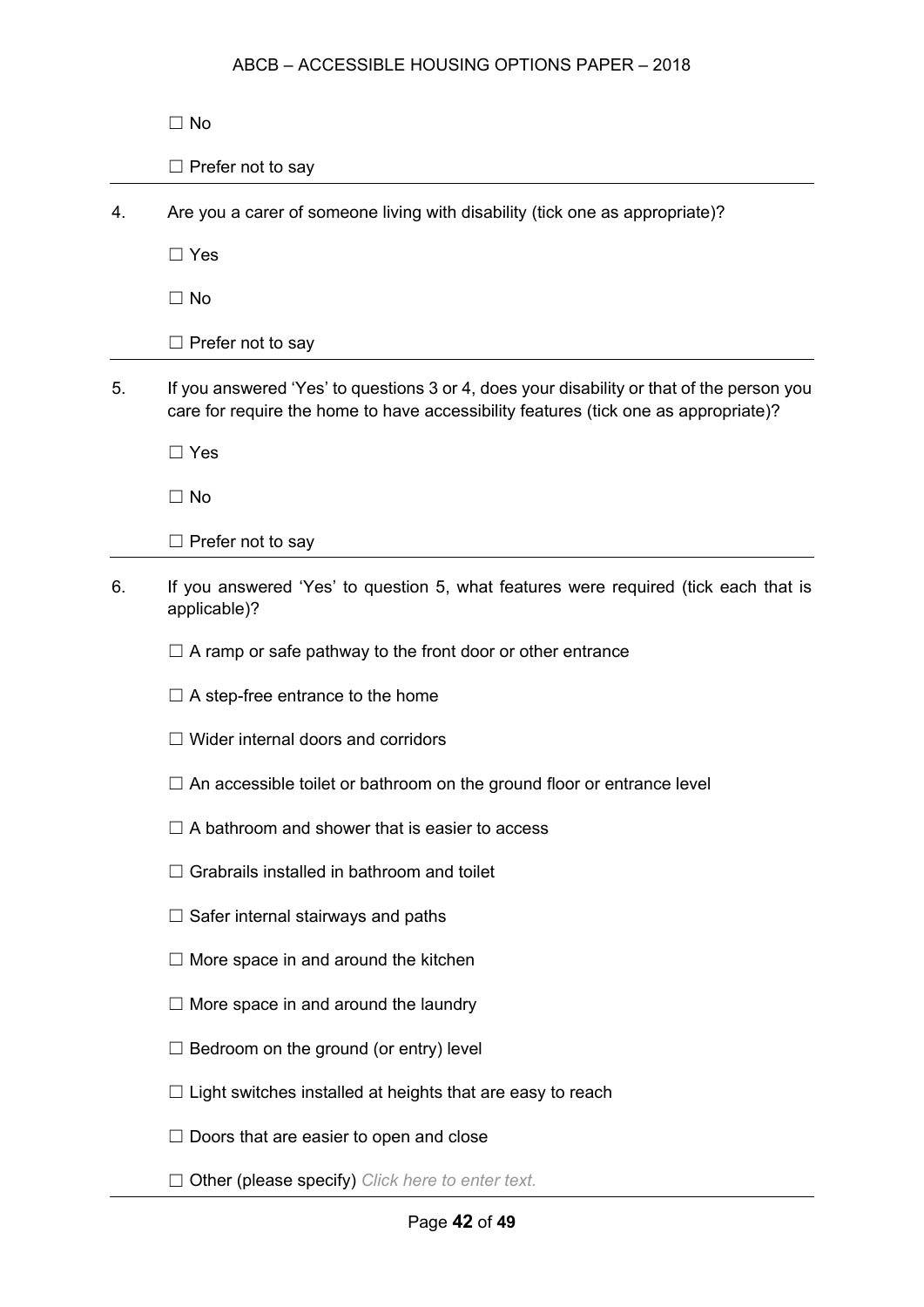- 7. If you answered 'Yes' to question 5, when were the accessibility features included (tick one as appropriate)?
	- $\Box$  During construction of the home
	- $\Box$  Added after the home was built
	- ☐ Some features were original and some were added later.
	- $\Box$  Will be added in the future

☐ Unable to add these features (please specify why) *Click here to enter text.*

*Note: only answer questions 8 to 10 if you are responding on behalf of a business or organisation.*

8. Which of the following best describes your organisation or business (tick one as appropriate)?

☐ Developer

- ☐ Building / Construction
- ☐ Architect / Designer
- $\Box$  Disability or accessible housing advocate
- ☐ Government
- ☐ Other (please specify) *Click here to enter text.*
- 9. If developer, builder, designer or architect, approximately what percentage of your clients request accessibility features (in the past 12 months)?

| <b>Estimated percentage (%)</b><br><b>Client Group</b> |                           |  |  |
|--------------------------------------------------------|---------------------------|--|--|
| Owner occupiers                                        | Click here to enter text. |  |  |
| Investors                                              | Click here to enter text. |  |  |
| Other (please specify)                                 | Click here to enter text. |  |  |

10. If Developer, builder, designer or architect, what are the most requested accessibility features from your clients?

*Click here to enter text.*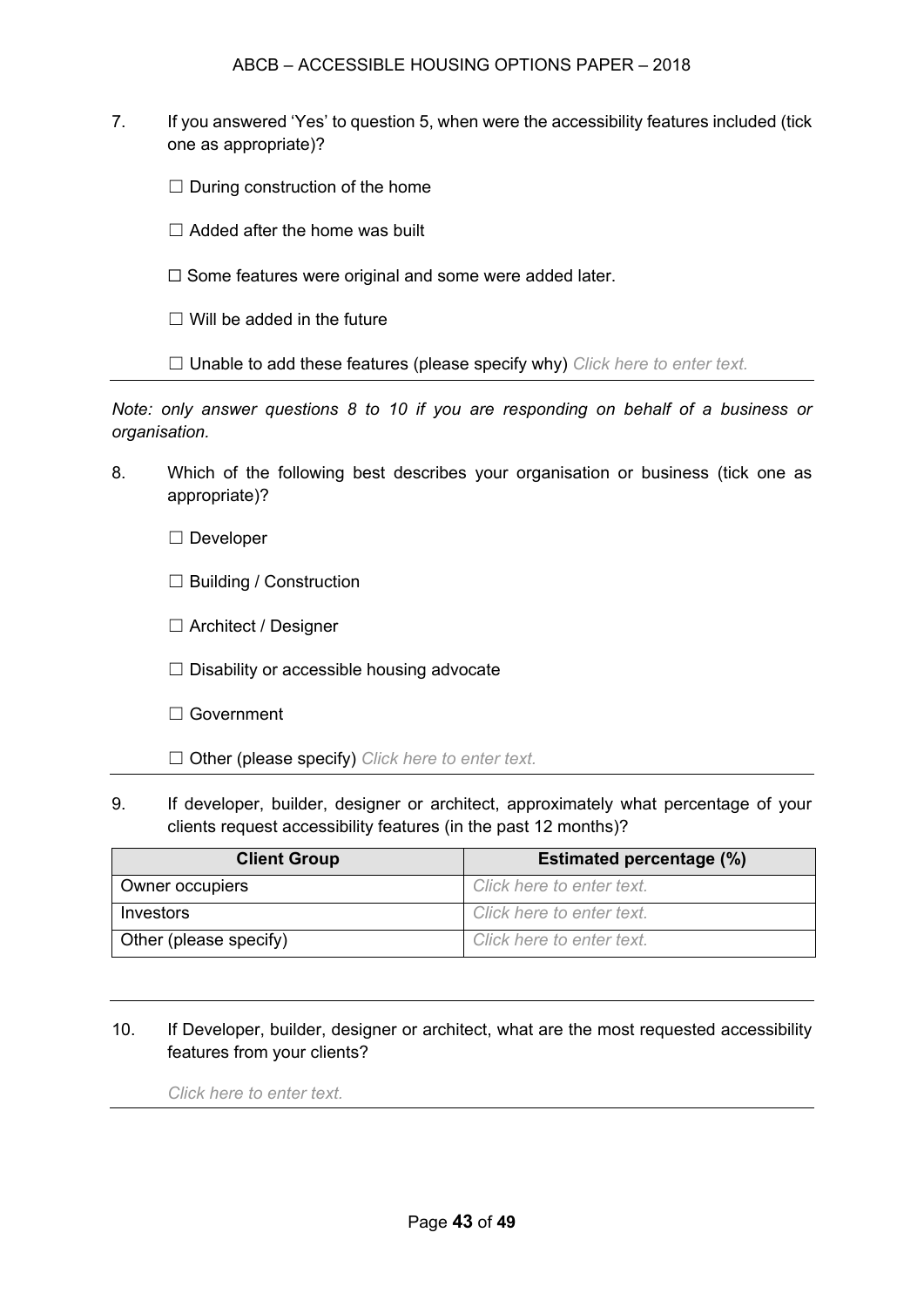## **Questions about the Objective**

Note: the objective is discussed on pages 13-14.

11. The Objective is that people have access to housing with a minimum level of accessibility features necessary, across a greater choice of accommodation options. Do you agree with the Objective? If you do not agree with the Objective, please provide reasons and possible alternatives.

#### *Click here to enter text.*

12. The 'Objective' section of the Options Paper described three considerations as relevant to the setting of an accessibility standard. To what extent do you agree or disagree that each of these considerations is relevant

*Tick one box in each row in the table below, where '1' means 'strongly disagree' and '5' means 'strongly agree'.* 

| <b>Statement</b>                                                                                                                                                  |  |  |  |
|-------------------------------------------------------------------------------------------------------------------------------------------------------------------|--|--|--|
| That a clear definition of 'accessibility' is<br>agreed upon at an early stage.                                                                                   |  |  |  |
| That any specification adopted<br>addresses accessibility features that<br>are essential, not just desirable or best<br>practice, to meet that agreed definition. |  |  |  |
| That such a specification is applied in a<br>way that achieves a positive cost<br>benefit to home buyers and the<br>community.                                    |  |  |  |

#### 13. What other considerations do you consider relevant to the Objective (if any)?

*Click here to enter text.*

14. The Building Ministers' Forum (BMF) has provided direction that the Liveable Housing Design Guidelines (LHDG) Silver and Gold Levels be considered as the basis for a minimum accessibility standard. To what extent do you agree or disagree that the LHDG are appropriate to meet the Objective?

*Tick one box in the table below, where '1' means 'strongly disagree' and '5' means 'strongly agree'.*

| <b>Statement</b>                                   |  |  |  |
|----------------------------------------------------|--|--|--|
| The LHDG are appropriate to meet the<br>Objective. |  |  |  |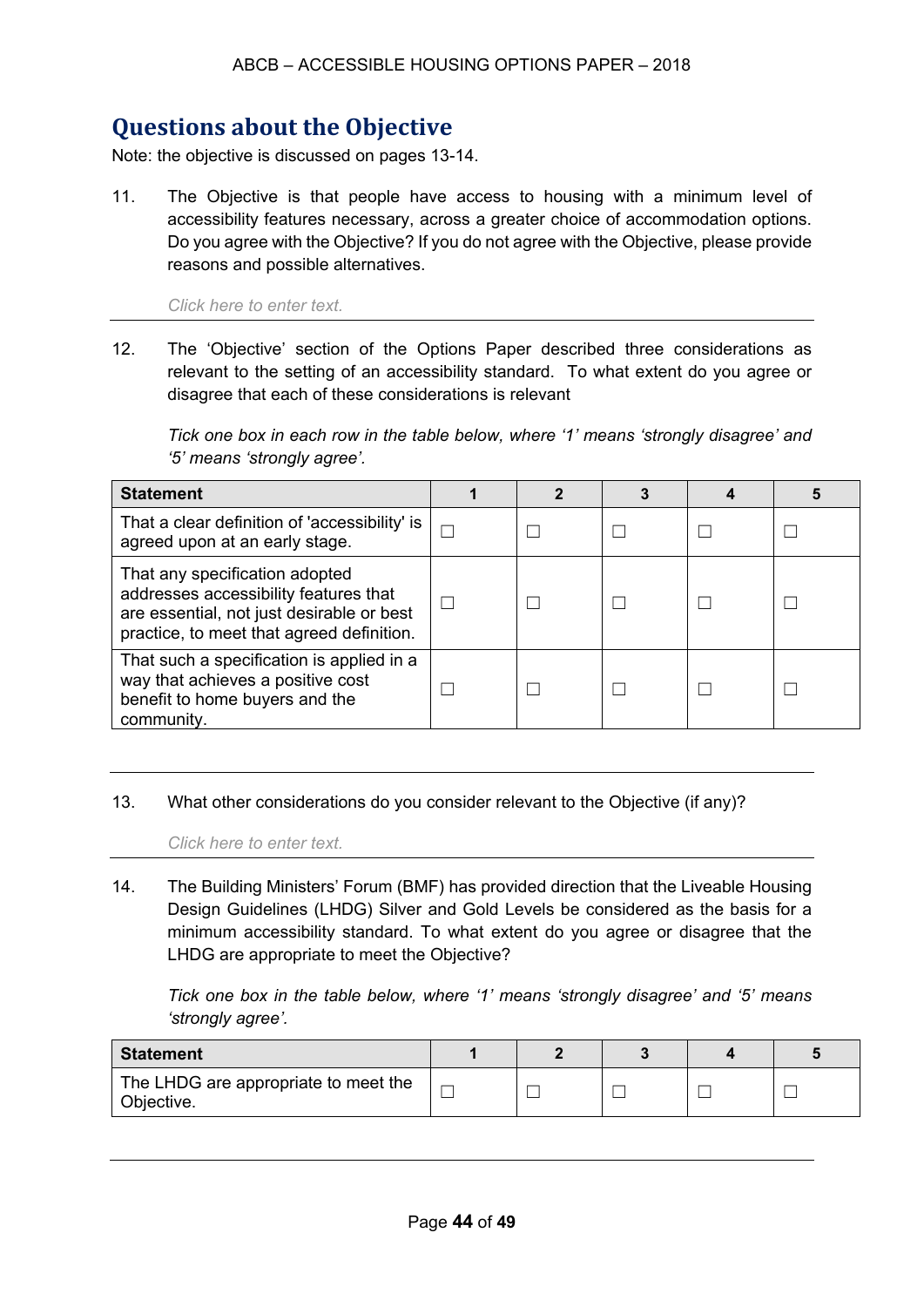15. What other options might meet the Objective more effectively or efficiently?

*Click here to enter text.*

16. To what extent do you agree or disagree that the primary focus should be on addressing mobility-related issues?

*Tick one box in the table below, where '1' means 'strongly disagree' and '5' means 'strongly agree'.*

| <b>Statement</b>                                                      |  |  |  |
|-----------------------------------------------------------------------|--|--|--|
| The primary focus should be on<br>addressing mobility-related issues. |  |  |  |

17. What issues other than mobility should be in-scope (if any)?

*Click here to enter text.*

### **Questions about the Options**

Note: some possible options for an accessibility standard for housing are discussed in the section titled '**Possible Options for NCC Amendment**'.

- 18. The Options Paper described three possible options for National Construction Code (NCC) amendment. Which of these, if any, is your preferred option as a minimum standard for new residential housing (tick one as appropriate)?
	- $\Box$  Option 1 LHDG Silver Level (5 Elements)
	- $\Box$  Option 2 LHDG Silver Level (7 Elements)
	- $\Box$  Option 3 LHDG Gold Level (12 Elements)
	- ☐ Other (please specify): *Click here to enter text.*

 $\Box$  No change to the NCC

19. Please expand on the reason for your answer to question 18.

*Click here to enter text.*

20. The Options Paper discussed 12 Performance Requirements from the LHDG. Please indicate whether you agree or disagree that these requirements should be the minimum standard for all new residential housing?

*Tick one box in each row of the table below, where '1' means 'strongly disagree' and '5' means 'strongly agree'.*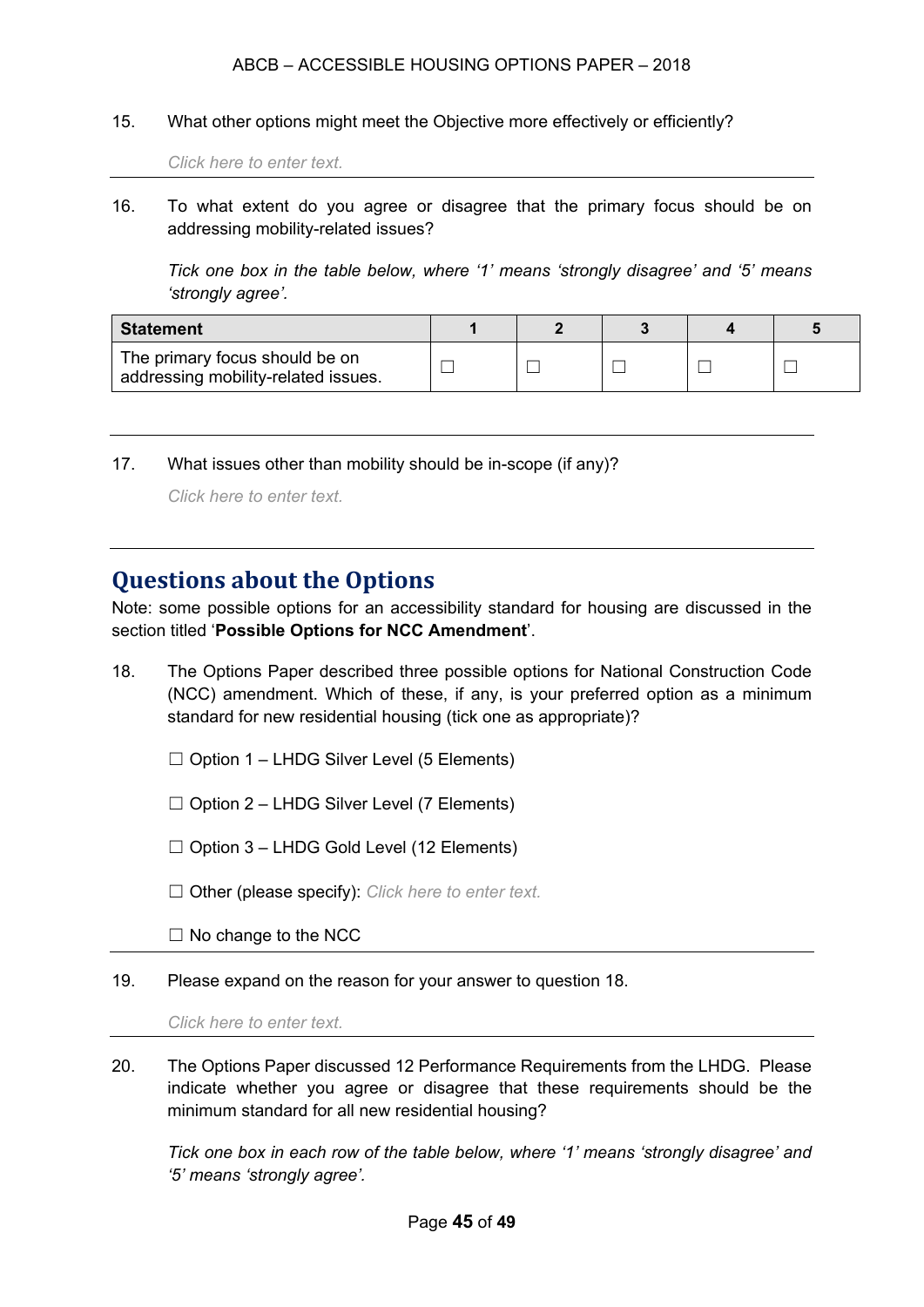| <b>Performance Requirement</b>                                                                                                           | 1                 | $\overline{2}$    | $\overline{\mathbf{3}}$ | $\overline{\mathbf{4}}$ | 5                        |
|------------------------------------------------------------------------------------------------------------------------------------------|-------------------|-------------------|-------------------------|-------------------------|--------------------------|
| A safe, continuous, step-free pathway<br>from the street entrance and/or parking<br>area to a dwelling entrance that is level.           | $\Box$            | $\vert \ \ \vert$ | $\Box$                  | $\Box$                  | П                        |
| At least one level (step-free) entrance<br>into the dwelling to enable home<br>occupants to easily enter and exit the<br>dwelling.       | $\Box$            | $\Box$            | $\Box$                  | П                       | П                        |
| Internal doors and corridors that<br>facilitate comfortable and unimpeded<br>movement between spaces.                                    | $\vert \ \ \vert$ | $\vert \ \ \vert$ | $\Box$                  | $\mathsf{L}$            | $\Box$                   |
| The ground (or entry) level has a toilet<br>to support easy access for home<br>occupants and visitors.                                   | $\Box$            | $\mathsf{L}$      | $\Box$                  | $\Box$                  | $\Box$                   |
| The bathroom and shower is designed<br>for easy and independent access for all<br>home occupants.                                        | $\Box$            |                   | $\Box$                  | $\mathsf{L}$            | $\overline{\phantom{a}}$ |
| Bathroom and toilet walls are built to<br>enable grabrails to be safely and<br>economically installed (immediately or<br>in the future). | $\Box$            | $\mathsf{L}$      | $\Box$                  | $\perp$                 | $\Box$                   |
| Where installed, stairways are designed<br>to reduce the likelihood of injury and<br>also enable a safe pathway.                         | $\vert \ \ \vert$ |                   | $\perp$                 |                         |                          |
| The kitchen space is designed to<br>support ease of movement between<br>fixed benches and to support easy<br>adaptation.                 | $\Box$            | $\vert \ \ \vert$ | □                       | $\mathsf{L}$            | $\Box$                   |
| The laundry space is designed to<br>support ease of movement between<br>fixed benches and to support easy<br>adaptation.                 | $\mathcal{L}$     |                   | Ш                       |                         | $\Box$                   |
| There is a space on the ground (or<br>entry) level that can be used as a<br>bedroom.                                                     | $\Box$            |                   | $\Box$                  |                         |                          |
| Light switches are located at heights<br>that are easy to reach for all home<br>occupants.                                               | $\vert \ \ \vert$ | $\vert \ \ \vert$ | $\Box$                  | $\vert \ \ \vert$       | $\Box$                   |
| Occupants are able to easily and<br>independently open and close doors.                                                                  | $\Box$            | ⊔                 | $\Box$                  | ⊔                       | ப                        |

#### 21. What other Performance Requirements should be considered (if any)?

*Click here to enter text.*

#### 22: To what proportion of Class 1 (houses) and Class 2 (apartments) buildings should these features apply?

*Tick one box in each row of the table below.*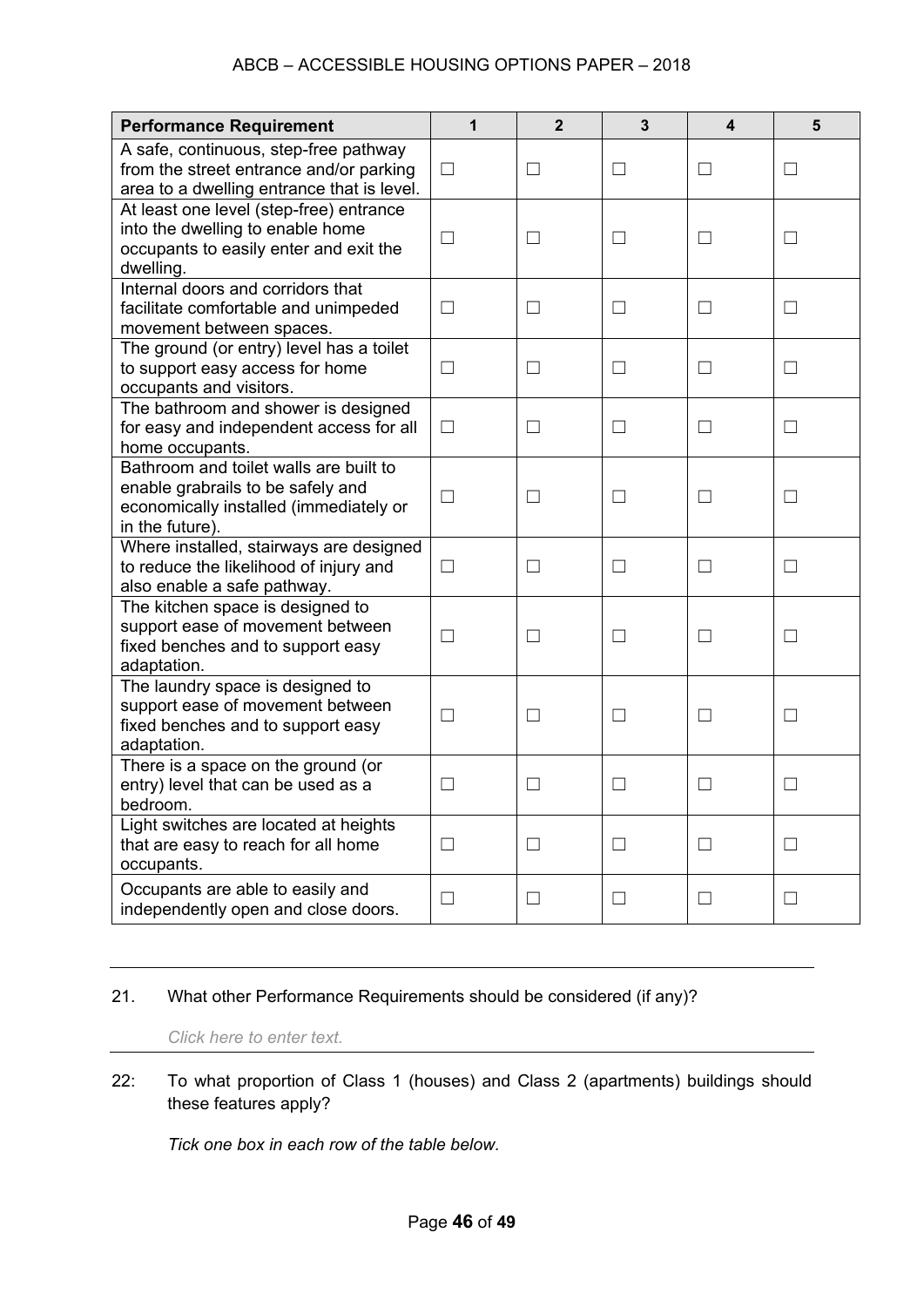| <b>Building Class</b>          | <b>None</b> | Some | <b>Half</b> | <b>Most</b> |  |
|--------------------------------|-------------|------|-------------|-------------|--|
| Class 1a buildings (houses)    |             |      |             |             |  |
| Class 2 buildings (apartments) |             |      |             |             |  |

23. To what extent do you agree or disagree that the NCC should be modified to include minimum standards for accessible housing?

*Tick one box in each row of the table below, where '1' means 'strongly disagree' and '5' means 'strongly agree'.*

| <b>Statement</b>                                                      |  |  |  |
|-----------------------------------------------------------------------|--|--|--|
| The primary focus should be on<br>addressing mobility-related issues. |  |  |  |

### **Questions about the Potential Benefits of Accessible Housing**

These questions are about the potential benefits of setting a minimum accessibility standard for housing.

24. Please refer to your response at questions 20 and 21. If your response to that question was implemented, to what extent do you agree or disagree that the following benefits would be realised?

*Tick one box in each row of the table below, where '1' means 'strongly disagree' and '5' means 'strongly agree'.*

| <b>Potential Benefit</b>                               | $\mathbf{2}$ |  |  |
|--------------------------------------------------------|--------------|--|--|
| Avoiding later costs of adaptation for<br>occupants    |              |  |  |
| Reduced social isolation / increased<br>'visitability' |              |  |  |
| Ability to stay / age in home and<br>community longer  |              |  |  |
| Delayed / reduced use of specialist<br>housing         |              |  |  |
| A greater choice of accommodation<br>options           |              |  |  |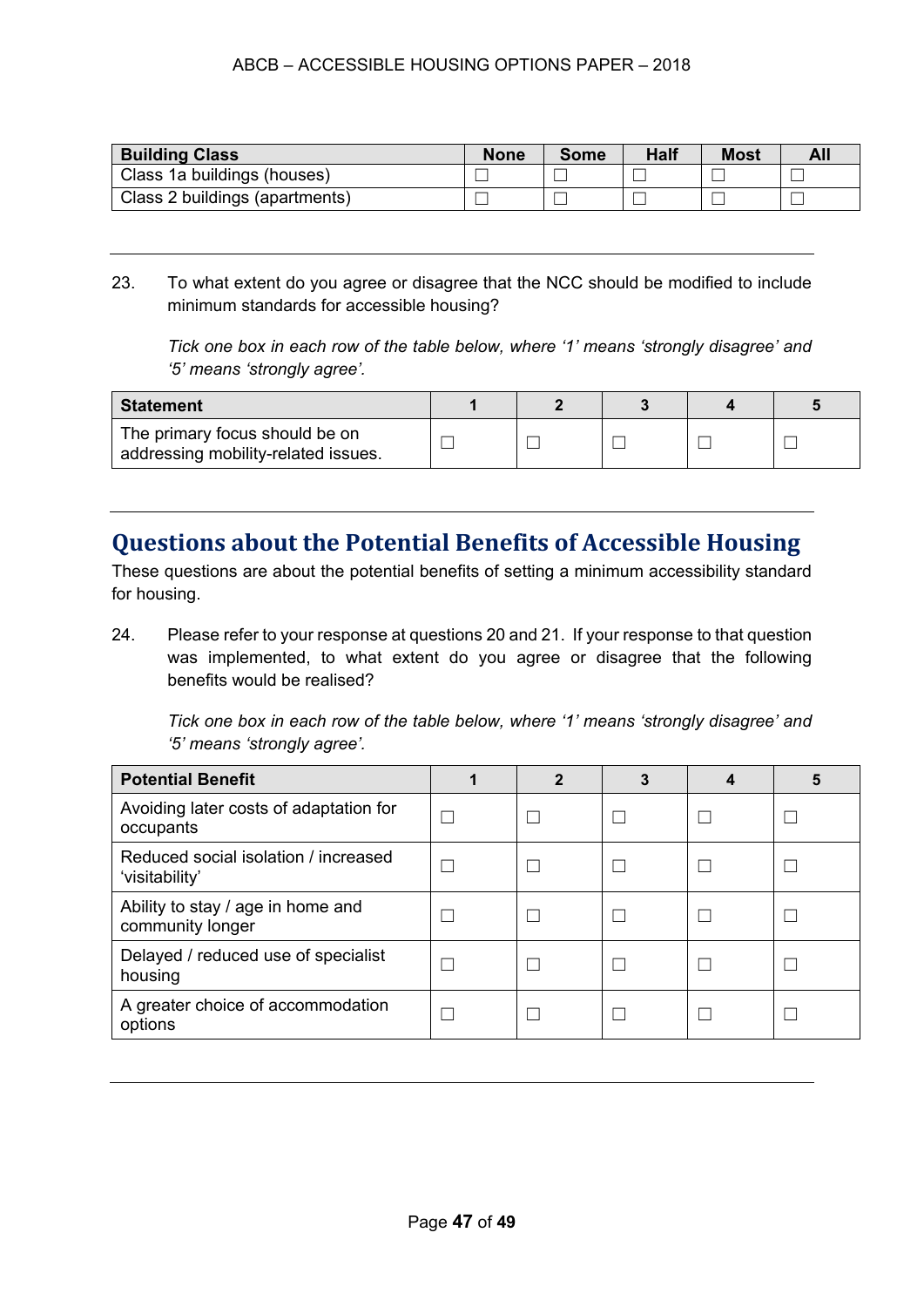25. What other benefits, if any, would be realised from an increase in accessible housing?

*Click here to enter text.*

#### 26. Over what time period would each of these benefits be realised?

*Tick one box in each row of the table below.*

| <b>Potential Benefit</b>                               | <b>Short term</b><br>$(1-10 \text{ years})$ | <b>Medium</b><br>term (11-20<br>years) | Long term<br>(more than<br>20 years) | <b>Never</b> |
|--------------------------------------------------------|---------------------------------------------|----------------------------------------|--------------------------------------|--------------|
| Avoiding later costs of adaptation for<br>occupants    |                                             |                                        |                                      |              |
| Reduced social isolation / increased<br>'visitability' |                                             |                                        |                                      |              |
| Ability to stay / age in home and<br>community longer  |                                             |                                        |                                      |              |
| Delayed / reduced use of specialist<br>housing         |                                             |                                        |                                      |              |
| A greater choice of accommodation<br>options           |                                             |                                        |                                      |              |

#### 27. What factors may influence whether these benefits are realised?

*Click here to enter text.*

## **Question about the Preliminary Costings**

These questions are about the preliminary cost estimates for accessible housing. These estimates are detail in the section titled '**Preliminary Costings—New Buildings**'.

28. Overall, in your opinion, how much do you agree or disagree that with the statements below?

*Tick one box in each row of the table below, where '1' means 'strongly disagree' and '5' means 'strongly agree'.*

| <b>Statement</b>                                         |  |  |  |
|----------------------------------------------------------|--|--|--|
| The methodology for estimating costs is  <br>appropriate |  |  |  |
| The estimated costs for each option are<br>accurate      |  |  |  |